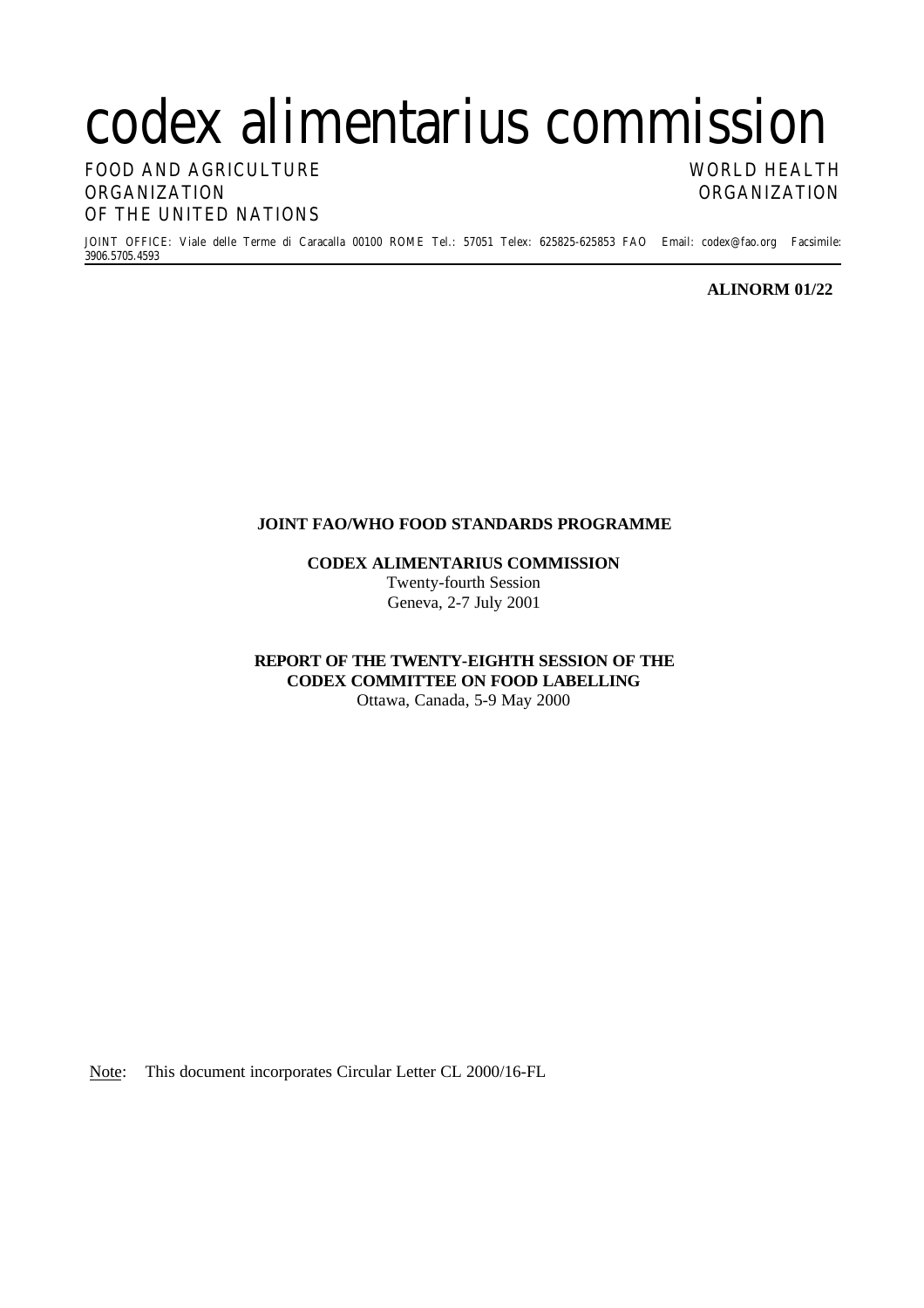# codex alimentarius commission

# FOOD AND AGRICULTURE WORLD HEALTH ORGANIZATION ORGANIZATION OF THE UNITED NATIONS

JOINT OFFICE: Viale delle Terme di Caracalla 00100 ROME Tel.: 57051 Telex: 625825-625853 FAO I Email: codex@fao.org Facsimile:3906.5705.4593

**CX 5/15 CL 2000/16-FL May 2000**

| TO:  | - Codex Contact Points                   |
|------|------------------------------------------|
|      | - Interested International Organizations |
| ---- | ________                                 |

**FROM:** - Secretary, Codex Alimentarius Commission, Joint FAO/WHO Food Standards Programme, FAO, 00100 Rome, Italy

# **SUBJECT: Distribution of the Report of the 28th Session of the Codex Committee on Food Labelling (ALINORM 01/22)**

# **A. MATTERS FOR ADOPTION BY THE 24th SESSION OF THE CODEX ALIMENTARIUS COMMISSION**

# **Draft Standards and Guidelines at Step 8 of the Procedure**

- 1. Draft Guidelines for the Production, Processing, Labelling and Marketing of Organically Produced Foods (livestock production) (para. 29, Appendix II)
- 2. Draft Amendment to the General Standard for the Labelling of Prepackaged Foods Section 4.2.2 (Draft Recommendations for the Labelling of Foods Obtained through Certain Techniques of Genetic Modification/Generic Engineering ) (para. 37, Appendix III)

Governments wishing to propose amendments or comments on the above documents should do so in writing in conformity with the Guide to the Consideration of Standards at Step 8 (see Procedural Manual of the Codex Alimentarius Commission) to the Secretary, Joint FAO/WHO Food Standards Programme, FAO, via delle Terme di Caracalla, 00100 Rome, Italy **before 15 March 2001**.

# **B. REQUEST FOR COMMENTS AND INFORMATION**

# **Draft Standards and Guidelines at Step 6 of the Procedure**

- 3. Draft Guidelines for the Production, Processing, Labelling and Marketing of Organically Produced Foods (Provisions for bees and for additives) (para. 29, Appendix IV)
- 4. Draft Amendment to the General Standard for the Labelling of Prepackaged Foods Section 2 Definitions (Draft Recommendations for the Labelling of Foods Obtained through Certain Techniques of Genetic Modification/Generic Engineering) (para. 38, Appendix V)
- 5. Draft Amendment to the General Standard for the Labelling of Prepackaged Foods (class names) (para. 53, Appendix VI)

#### -ii-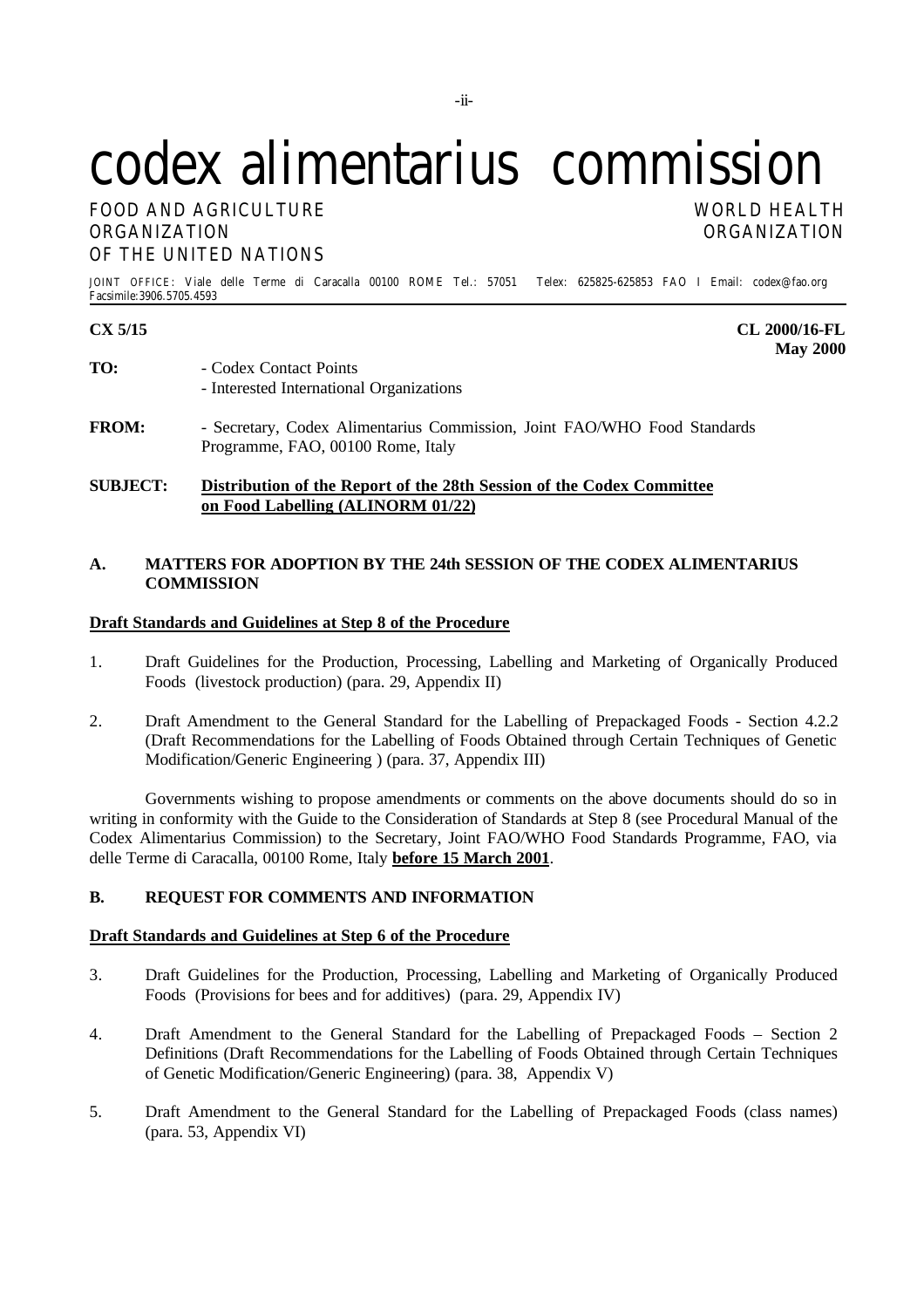Governments and international organizations wishing to submit comments should do so in writing to the Secretary, Joint FAO/WHO Food Standards Programme, FAO, viale delle Terme di Caracalla, 00100 Rome, Italy, with a copy to the Secretary of the Committee, Mr. Ron B. Burke, Director, Bureau of Food Regulatory International and Interagency Affairs, Health Protection Branch, Health Canada, HPB Bldg, Room 200, Tunney's Pasture, Ottawa K1A OL2, Canada (Telefax Nº 613.941.3537, e-mail: codex\_canada@hc-sc.gc.ca, **before 15 October 2000**.

# **Proposed Draft Guidelines at Step 3 of the Procedure**

- 6. Proposed Draft Amendment to the Guidelines on Nutrition Labelling (para. 64, Appendix VII)
- 7. Proposed Draft Recommendations for the Use of Health Claims (para. 73, Appendix VIII )

Governments and international organizations wishing to submit comments should do so in writing to the Secretary, Joint FAO/WHO Food Standards Programme, FAO, viale delle Terme di Caracalla, 00100 Rome, Italy, with a copy to the Secretary of the Committee, Mr. Ron B. Burke, Director, Bureau of Food Regulatory International and Interagency Affairs, Health Protection Branch, Health Canada, HPB Bldg, Room 200, Tunney's Pasture, Ottawa K1A OL2, Telefax Nº 613.941.3537, e-mail: codex\_canada@hc-sc.gc.ca , **before 15 November 2000.**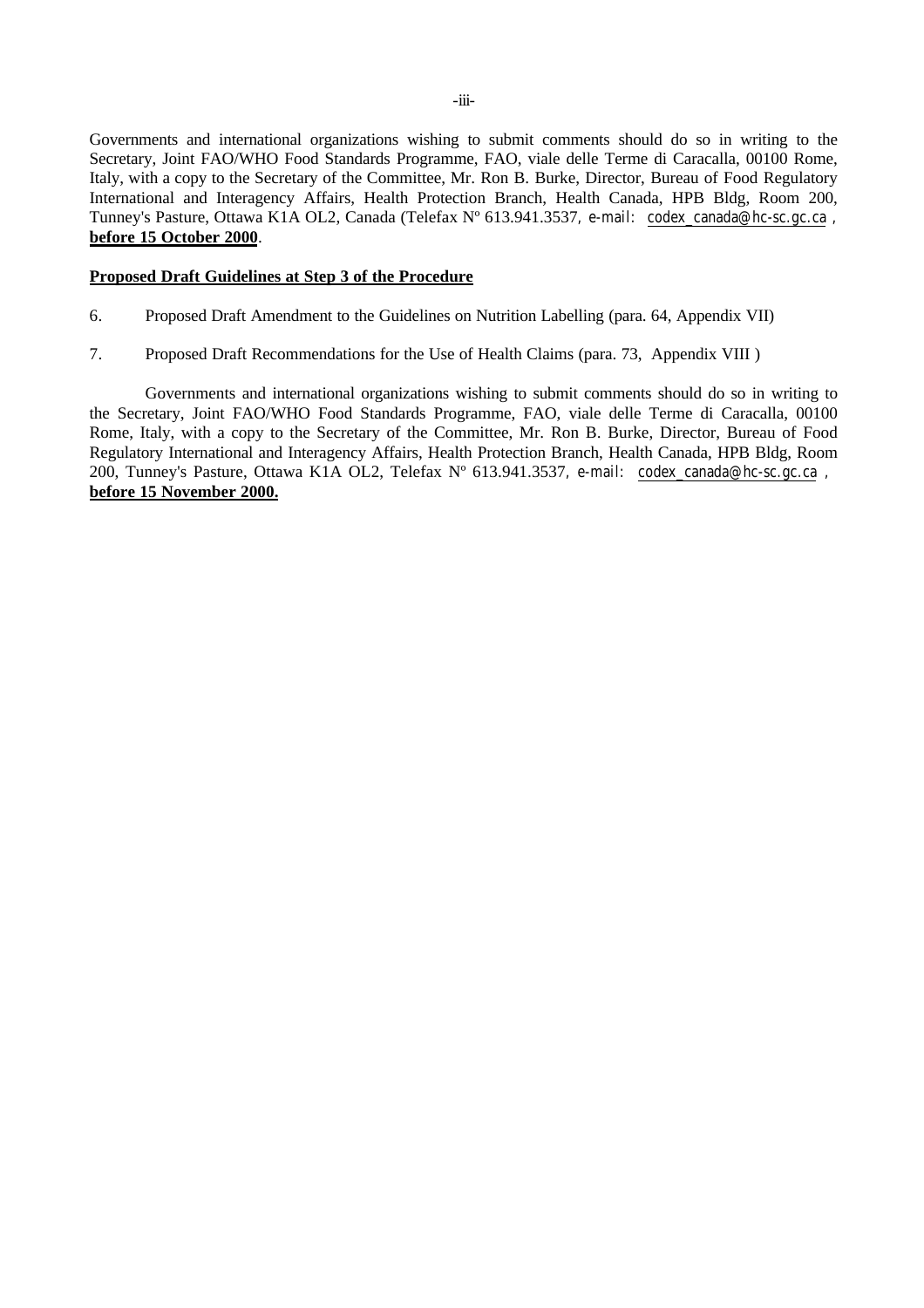#### **SUMMARY AND CONCLUSIONS**

The summary and conclusions of the  $28<sup>th</sup>$  Session of the Codex Committee on Food Labelling are as follows:

#### **Matters for adoption by the Commission**:

The Committee:

- agreed to advance to Step 8 of the Draft Guidelines for the Production, Processing, Labelling and Marketing of Organically Produced Foods (livestock production) (para. 29, Appendix II);
- agreed to advance to Step 8 the Draft Amendment to the General Standard for the Labelling of Prepackaged Foods – section 4.2.2 on allergens (Draft Recommendations for the Labelling of Foods Obtained through Certain Techniques of Genetic Modification/ Generic Engineering ) (para. 37, Appendix III);

#### **Other Matters of Interest to the Commission**

- agreed to retain at Step 7 the Draft Amendment to the Standard for Quick Frozen Fish Sticks (declaration of fish core) pending advice from the Committee on Fish and Fishery Products (para. 10);
- agreed to return to Step 6 the sections on bees and on additives in the Draft Guidelines for the Production, Processing, Labelling and Marketing of Organically Produced Foods (para. 29, Appendix IV);
- agreed to return to Step 6 the Draft Amendment to the General Standard for the Labelling of Prepackaged Foods – section 2 Definitions (Draft Recommendations for the Labelling of Foods Obtained through Certain Techniques of Genetic Modification/ Generic Engineering) (para. 38, Appendix V)
- agreed to return to Step 6 the Draft Amendment to the General Standard for the Labelling of Prepackaged Foods (class names) (para. 53, Appendix VI);
- agreed to return to Step 3 the Proposed Draft Amendment to the Guidelines on Nutrition Labelling (para. 64, Appendix VII);
- agreed to return to Step 3 the Proposed Draft Recommendations for the Use of Health Claims (para. 73, Appendix VIII);
- agreed to return to Step 3 for redrafting and comments the Proposed Draft Recommendations for the Labelling of Foods Obtained through Biotechnology (additional mandatory labelling) (para. 49);
- agreed to discontinue work on Proposed Draft Guidelines for the Use of the Term "Vegetarian" (para. 77);
- endorsed the labelling provisions submitted for consideration, except for those in the Proposed Draft Standard for Aqueous Coconut Products (paras. 15-21).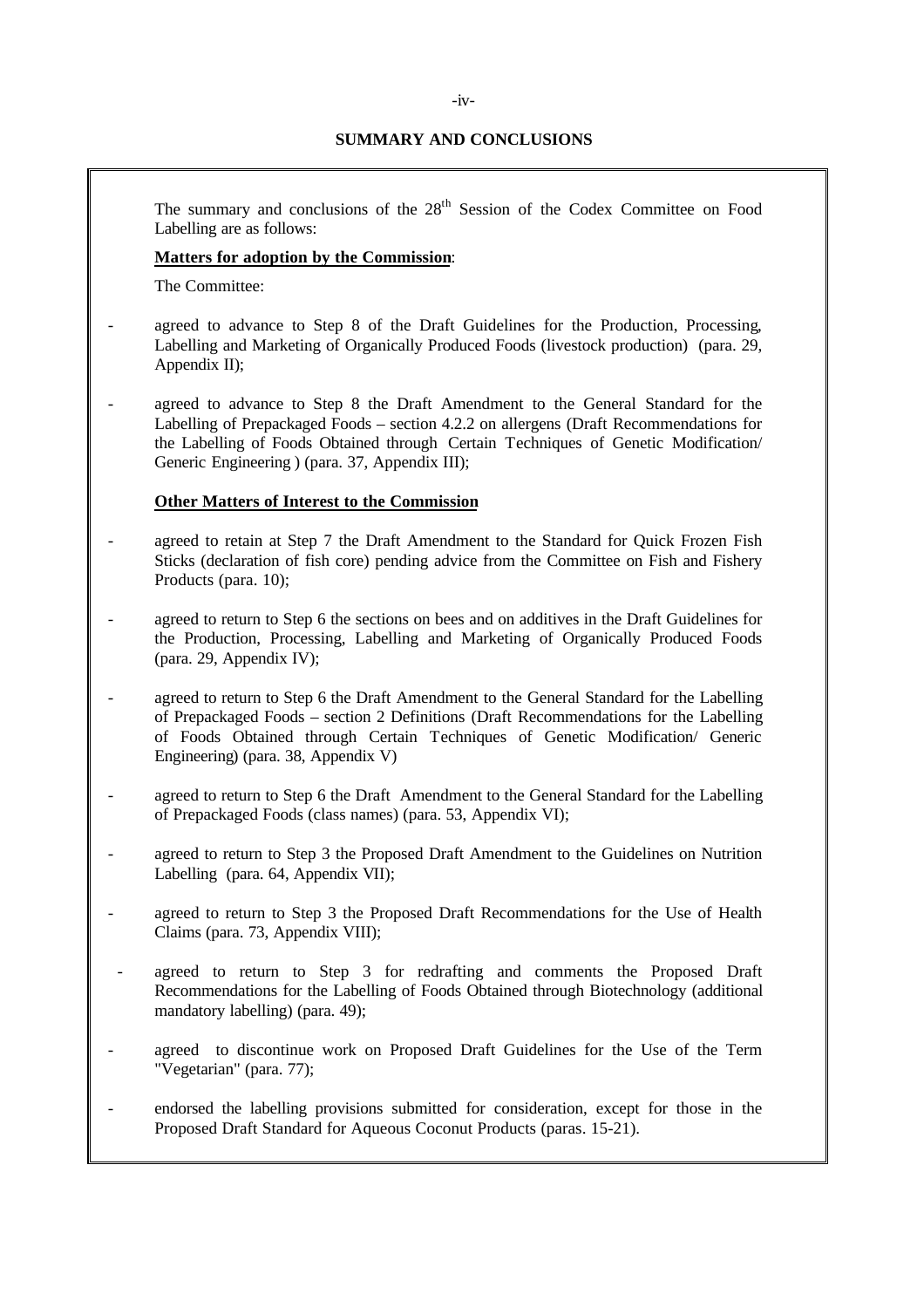# **TABLE OF CONTENTS**

| MATTERS ARISING FROM THE CODEX ALIMENTARIUS COMMISSION                    |  |
|---------------------------------------------------------------------------|--|
|                                                                           |  |
| DRAFT GUIDELINES FOR THE PRODUCTION, PROCESSING, LABELLING                |  |
| PROPOSED DRAFT RECOMMENDATIONS FOR THE LABELLING OF FOODS OBTAINED        |  |
| PROPOSED DRAFT AMENDMENT TO THE GENERAL STANDARD FOR THE LABELLING OF     |  |
| PROPOSED DRAFT AMENDMENT TO THE GUIDELINES ON NUTRITION LABELLING54-64    |  |
|                                                                           |  |
|                                                                           |  |
| OTHER BUSINESS, FUTURE WORK AND DATE AND PLACE OF THE NEXT SESSION  78-88 |  |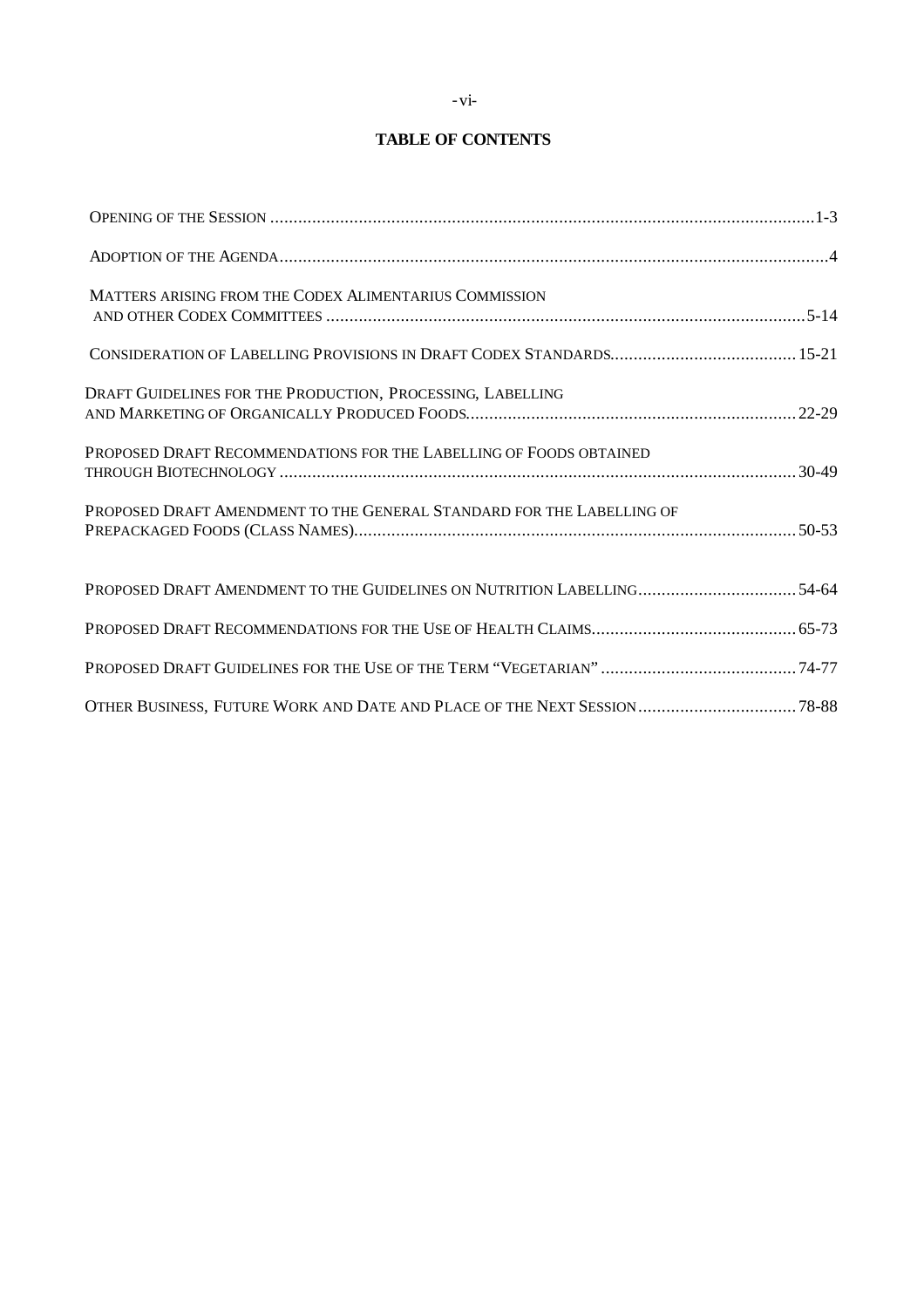# -vii-

# **LIST OF APPENDICES**

Pages

| Appendix I           |                                                                                                                                                                                               |
|----------------------|-----------------------------------------------------------------------------------------------------------------------------------------------------------------------------------------------|
| <b>Appendix II</b>   | Draft Guidelines for the Production, Processing, Labelling                                                                                                                                    |
| <b>Appendix III</b>  | Draft Amendment to the General Standard for the Labelling of<br>Prepackaged Foods – section 4.2.2 (Draft Recommendations for<br>the Labelling of Foods Obtained through Certain Techniques of |
| <b>Appendix IV</b>   | Draft Guidelines for the Production, Processing, Labelling                                                                                                                                    |
| <b>Appendix V</b>    | Draft Amendment to the General Standard for the Labelling of<br>Prepackaged Foods – section 2 (Draft Recommendations for<br>the Labelling of Foods Obtained through Certain Techniques of     |
| Appendix VI          | Draft Amendment to the General Standard for the Labelling                                                                                                                                     |
| Appendix VII         | Proposed Draft Amendment to the Guidelines                                                                                                                                                    |
| <b>Appendix VIII</b> |                                                                                                                                                                                               |
|                      |                                                                                                                                                                                               |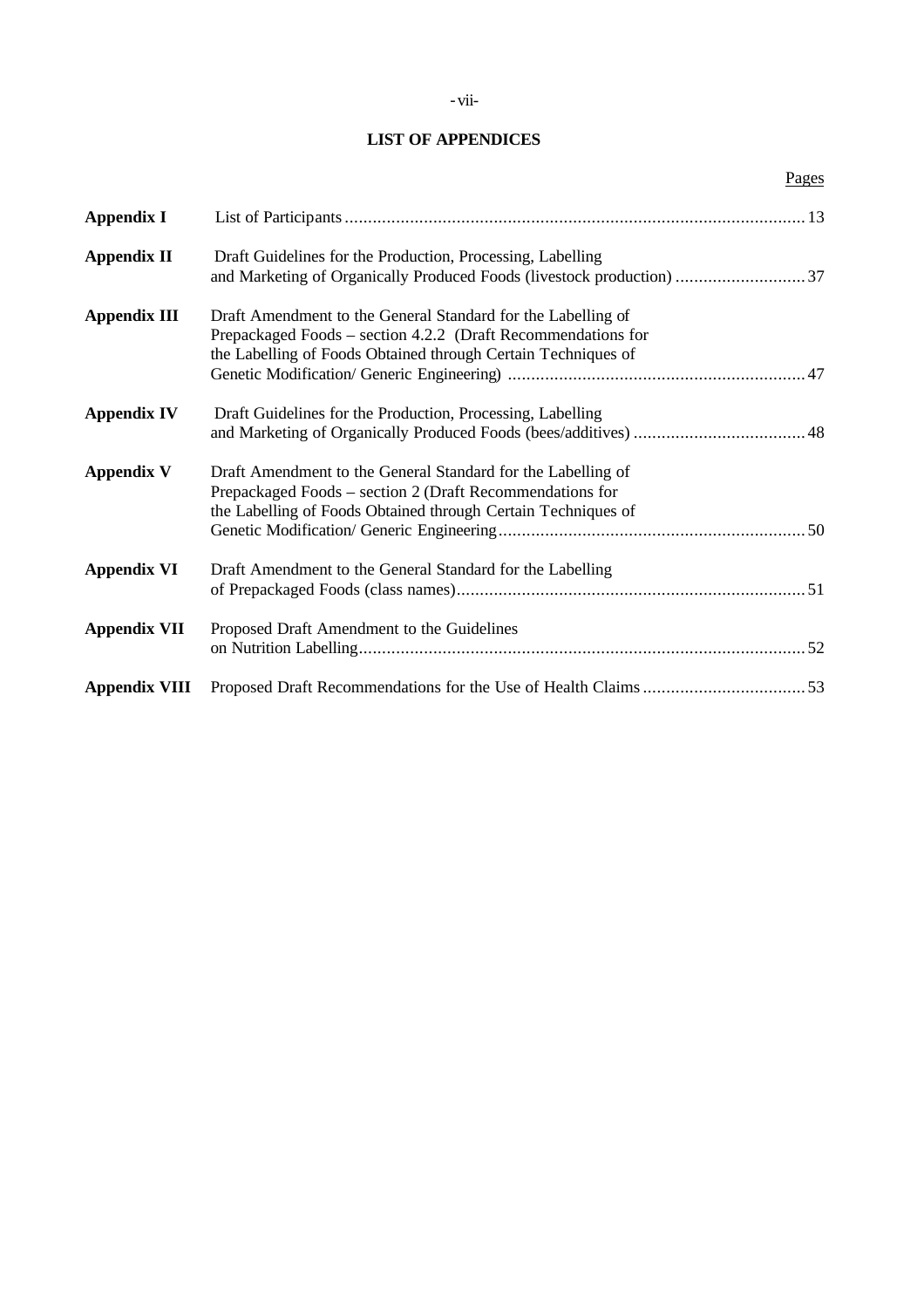# **INTRODUCTION**

1) The Codex Committee on Food Labelling held its Twenty-Eighth Session in Ottawa, from 9 to 12 May 2000, at the kind invitation of the Government of Canada. The meeting was attended by 275 delegates and observers representing 44 Members and 30 international organizations. The meeting was chaired by Dr. Anne MacKenzie, Associate Vice-President, Science Evaluation, Canadian Food Inspection Agency. The complete list of participants is attached as Appendix I to this report.

# **OPENING OF THE SESSION**

2) The Session was opened by Ms. Diane Gorman, Assistant Deputy Minister, Health Protection Branch, Health Canada, who recalled the considerable achievement of the Committee since its creation, with the completion of several essential texts which had been developed to ensure consumer information. Ms. Gorman stressed the importance of risk analysis principles for public health protection issues and the need to involve all interested parties in the review of national policies. This was reflected in the current review of nutrition labelling policy in Canada, which had been conducted on a wide consultative basis and would soon be completed. Ms. Gorman pointed out that the Committee was scheduled to consider very complex issues, especially as regards biotechnology, and that its conclusions would contribute to facilitate the current debate on biotechnology, and she wished delegates all success in this important work.

3) Mr Thomas Billy, Chairman of the Codex Alimentarius Commission, highlighted the areas of priority in order to ensure the success of Codex work: the scientific basis of decisions; support from the parent organizations; the increased participation of developing countries, and the involvement of non-Governmental Organizations. He stressed the importance of transparency as well as efficiency in the decision process in order to address the critical issues that the Committee had to consider, especially as regards biotechnology.

# **ADOPTION OF THE AGENDA**

4) The Committee adopted the Provisional Agenda (CX/FL 00/1) as the Agenda for the Session and agreed to consider the following issues under Agenda item 10 (Other Business and Future Work): country of origin labelling, as proposed by the Delegation of the United Kingdom; and an amendment to the *Guidelines for the Production Processing, Labelling and Marketing of Organically Produced Foods* (Lists of Substances) as proposed by the Delegation of Malaysia.

# **MATTERS REFERRED TO THE COMMITTEE BY THE CODEX ALIMENTARIUS COMMISSION AND OTHER COMMITTEES (Agenda Item 2)**<sup>1</sup>

5) In addition to the matters referred in the document, the Secretariat informed the Committee of the conclusions and current work of the first Session of the Ad Hoc Intergovernmental Task Force on Foods Derived from Biotechnology, particularly with reference to the development of guidelines for risk assessment and a list of analytical methods. It was also noted that an FAO/WHO Expert Consultation on Foods Derived from Biotechnology would be held in Geneva from 29 May to 2 June 2000.

#### **Labelling of Fish Sticks**

6) The Committee recalled that the Commission had returned the Draft Amendment to the Standard for Quick Frozen Fish Sticks (Fish Fingers), Fish Portions and Fish Fillets, Breaded or in Batter (declaration of fish core) to Step 6 for further comments and consideration.

7) The Delegation of Brazil expressed the view that there was no need to require a declaration of fish core since the standard required a minimum percentage of fish of 50%.

l

<sup>&</sup>lt;sup>1</sup> CX/FL 00/2, CX/FL 00/2-Add.1 (comments of Cuba), CRD 6 (comments of Canada), CRD 21 (Malaysia, Mexico), CRD 29 (Philippines)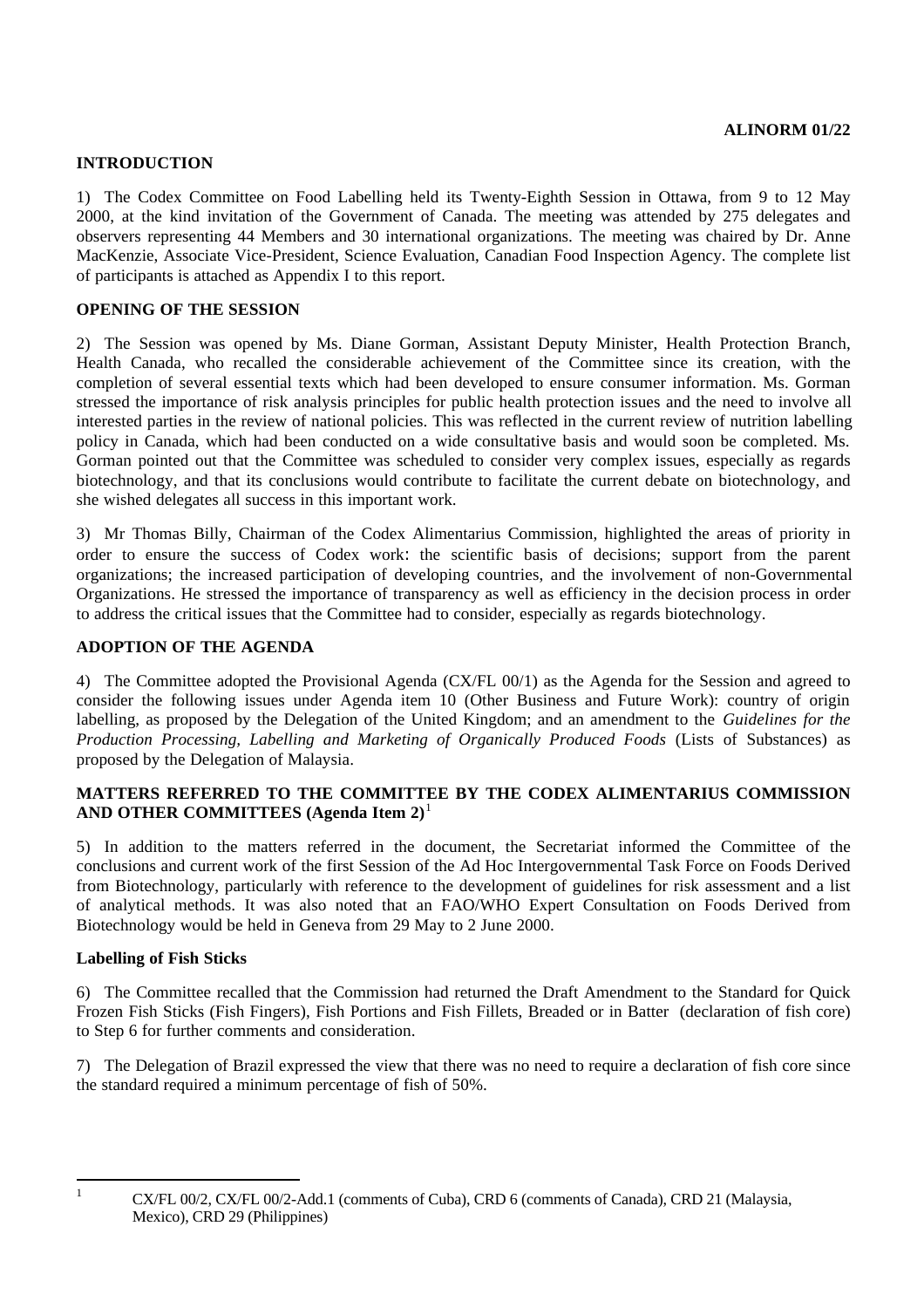8) The Delegation of the United Kingdom expressed the view that the term 'fish core' as currently used might include ingredients other than fish, especially water and this could be misleading for consumers. The term 'fish content' was therefore preferable as it would reflect the actual proportion of fish in fish sticks. This position was supported by several delegations and observers. It was also noted that the questions related to the definition and the methodology of fish core or fish content required more clarification.

9) The Committee agreed in principle that the declaration of fish content should be included in the labelling section and asked the Committee on Fish and Fishery Products to consider a definition of 'fish content', and the method for its determination. The Committee noted that this question was already scheduled for consideration by the CCFFP on the basis of a document prepared by the United Kingdom (CX/FP 00/2-Add.2).

# **Status of the Draft Amendment to the Standard for Quick Frozen Fish Sticks (Fish Fingers), Fish Portions and Fish Fillets, Breaded or in Batter**

10) The Committee agreed to hold the Draft Amendment at Step 7 and to consider it further at its next session in the light of the information provided by the CCFFP, with a view to its finalization.

# **Proposal for a new Class Name**

11) The Committee considered the proposal from the Committee on Milk and Milk Products to include a new class name for 'Coagulating Enzymes' in the General Standard for the Labelling of Prepackaged Foods. This question had been discussed in relation to the Proposed Draft Standard for Unripened Cheese.<sup>2</sup>

12) The Committee noted that the following issues should be addressed in relation to the declaration of enzymes. It was proposed to restrict the use of the proposed class name to the standards for cheeses, as necessary, without including it in the General Standard on the Labelling of Prepackaged Foods, which is applicable to all foods. It was proposed to establish a distinction between rennet and coagulating enzymes, since rennet should be declared as an ingredient. The Committee noted that currently rennet was declared in the list of ingredients in the standards for cheeses.

13) Some delegations pointed out that rennet and coagulating enzymes were listed in the Codex Inventory of Processing Aids and that section 4.2.3.2 of the General Standard exempts processing aids from labelling; consequently there was no need for a class name to declare these products.

14) The Committee agreed that there was no justification to establish a new class name for coagulating enzymes at this stage and agreed to ask the Committee on Milk and Milk Products to provide a background document to clarify the issues mentioned above, especially the distinction between ingredients and processing aids in relation to the standards for cheeses.

# **CONSIDERATION OF LABELLING PROVISIONS IN DRAFT CODEX STANDARDS**  $(A$ genda Item  $3$ <sup>3</sup>

# **Draft Revised Standard for Honey** <sup>4</sup>

15) The Committee endorsed the labelling provisions as proposed.

# **Draft Group Standard for Unripened Cheese including Fresh Cheese** <sup>5</sup>

16) The Delegation of the United States pointed out that the use of the term 'skim', which corresponded to 'nonfat' in its national regulations, was not defined as a nutrition claim in Codex, and proposed to amend the text to ensure that consumers were not misled by the use of this term.

 $\mathcal{L}$ <sup>2</sup> ALINORM 01/11, paras. 46-47

 $\frac{3}{4}$  CX/FL 00/3, CRD 7 (comments of Canada), CRD 22 (Mexico)

 $^{4}$  ALINORM 01/25, Appendix II

<sup>5</sup> ALINORM 01/11, Appendix II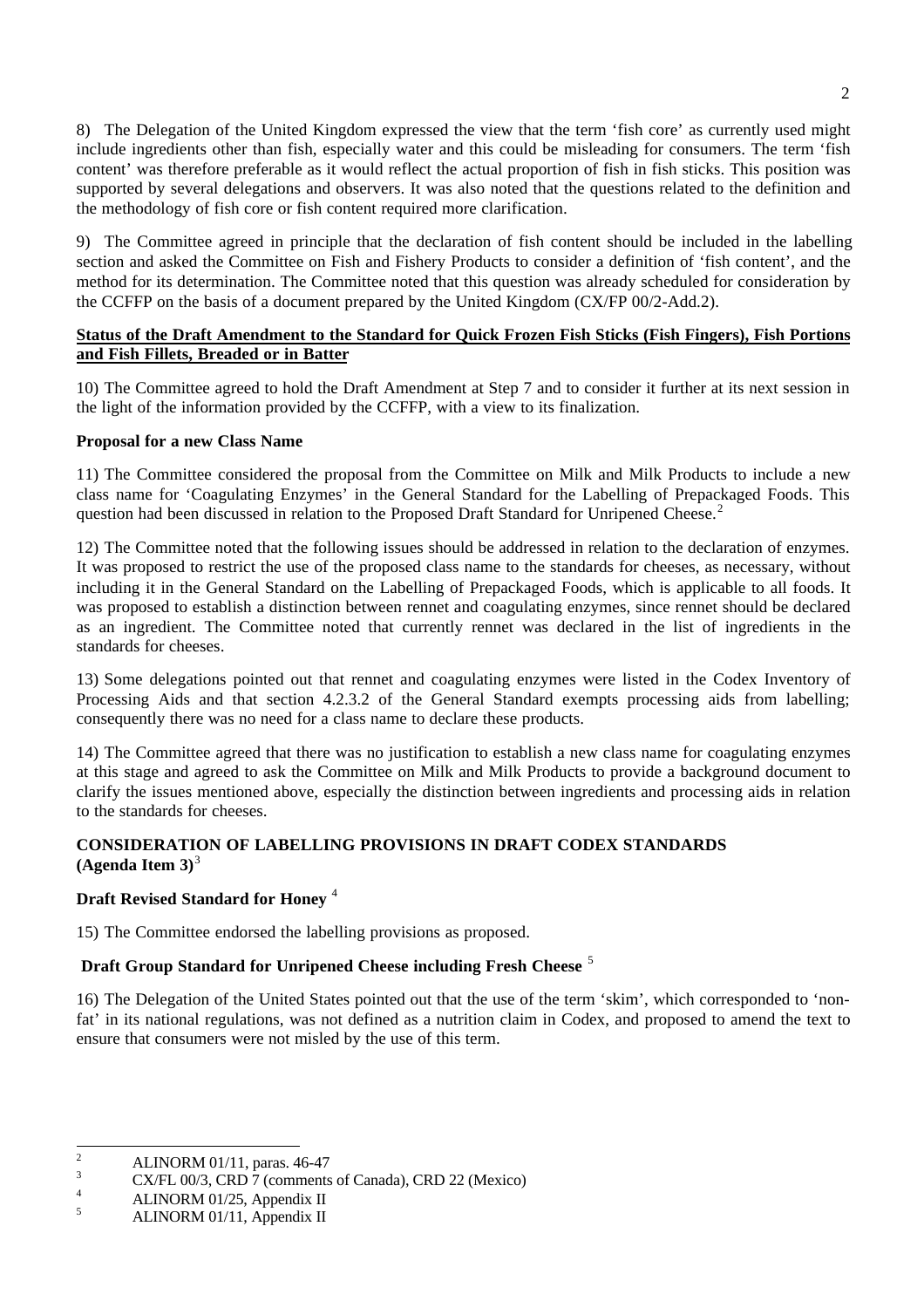17) The Committee agreed that the second sentence of Section 7.2 Declaration of Milk Fat Content should be amended as follows:'*The following terms may be used provided their use is not misleading to consumers in the country of retail sale*'

# **Proposed Draft Revised Standard for Whey Powders** <sup>6</sup>

# **Proposed Draft Revised Standard for Edible Casein Products** <sup>7</sup>

18) The Committee endorsed the labelling provisions in the above standards as proposed.

# **Proposed Draft Standard for Aqueous Coconut Products <sup>8</sup>**

19) The Committee recalled that the Proposed Draft, developed by the Coordinating Committee for Asia, would be considered by the Executive Committee for adoption at Step 5, and forwarded to the Committee on Processed Fruits and Vegetables for finalization as a world-wide standard.

20) The Delegation of the United States, supported by other delegations, pointed out that the use of the term 'light' is defined in the Guidelines for Use of Nutrition Claims, that the term 'skim' could be misleading for consumers, and that 'coconut cream concentrate' and 'concentrated coconut cream' should be combined as they appeared to describe the same product. The Delegation of Brazil proposed that coconut water should also be included in the standard.

21) The Committee agreed that the labelling provisions could not be endorsed at this stage and that the concerns mentioned above should be brought to the attention of the CCPFV, to be addressed when finalizing the standard.

# **DRAFT GUIDELINES FOR THE PRODUCTION, PROCESSING, LABELLING AND MARKETING OF ORGANICALLY PRODUCED FOODS (LIVESTOCK PRODUCTION) (Agenda item 4)<sup>9</sup>**

22) The Committee recalled that the provisions on livestock production had been returned to Step 6 by the  $27<sup>th</sup>$ Session for further consideration. These sections and the comments received in reply to CL 1999/10-FL were considered by the Working Group which met prior to the current Session. The Chairperson of the Working Group, Ms. Ruth Lovisolo (Australia), presented the revised sections of the Draft Guidelines to the Committee and indicated that consensus had been reached on the major provisions for livestock production, while consideration of aquaculture had been deferred until a later date. The Committee considered the following points.

23) As regards the use of the term 'traditional', it was agreed that this term was generally understood and used in Codex and there was no need to define it further in the Guidelines.

24) While the use of vaccines was approved under certain circumstances within the Guidelines, it was recognized that many vaccines are derived from genetic modification/engineering. It was noted that this issue was beyond the expertise of the Working Group and would need to be addressed by the organic industry in the short term. The Committee noted that the method used to obtain the vaccine is not currently a factor to determine the suitability of the vaccine in the Guidelines.

25) It was agreed that the Guidelines should not include restrictive time frames for achieving compliance and that competent authorities should have the ability to establish implementation periods depending on national requirements.

26) The Committee noted that the revision of the draft resulted in proposed consequential amendments and/or additional text to be included in the Foreword, Section 1- Scope, Section 2- Description, Section 4- Rules of Production and Preparation, Annex 1B Livestock and Livestock Products, and to Annex III.

<sup>6</sup>  $^{6}$  ALINORM 01/11, Appendix III

 $\frac{7}{8}$  ALINORM 01/11, Appendix VII

 $\sum_{n=1}^8$  ALINORM 01/15, Appendix II

<sup>9</sup> ALINORM 99/22A - Appendix IV, CX/FL 00/4 (comments of Japan, Paraguay, Poland, Switzerland, United States, IFOAM), CX/FL 00/4- Add.1 (comments of EC), CRD 3 (India), CRD 8 (Canada), CRD 17 (Thailand), CRD 27 (IDF), CRD 33 (Report of the Working Group)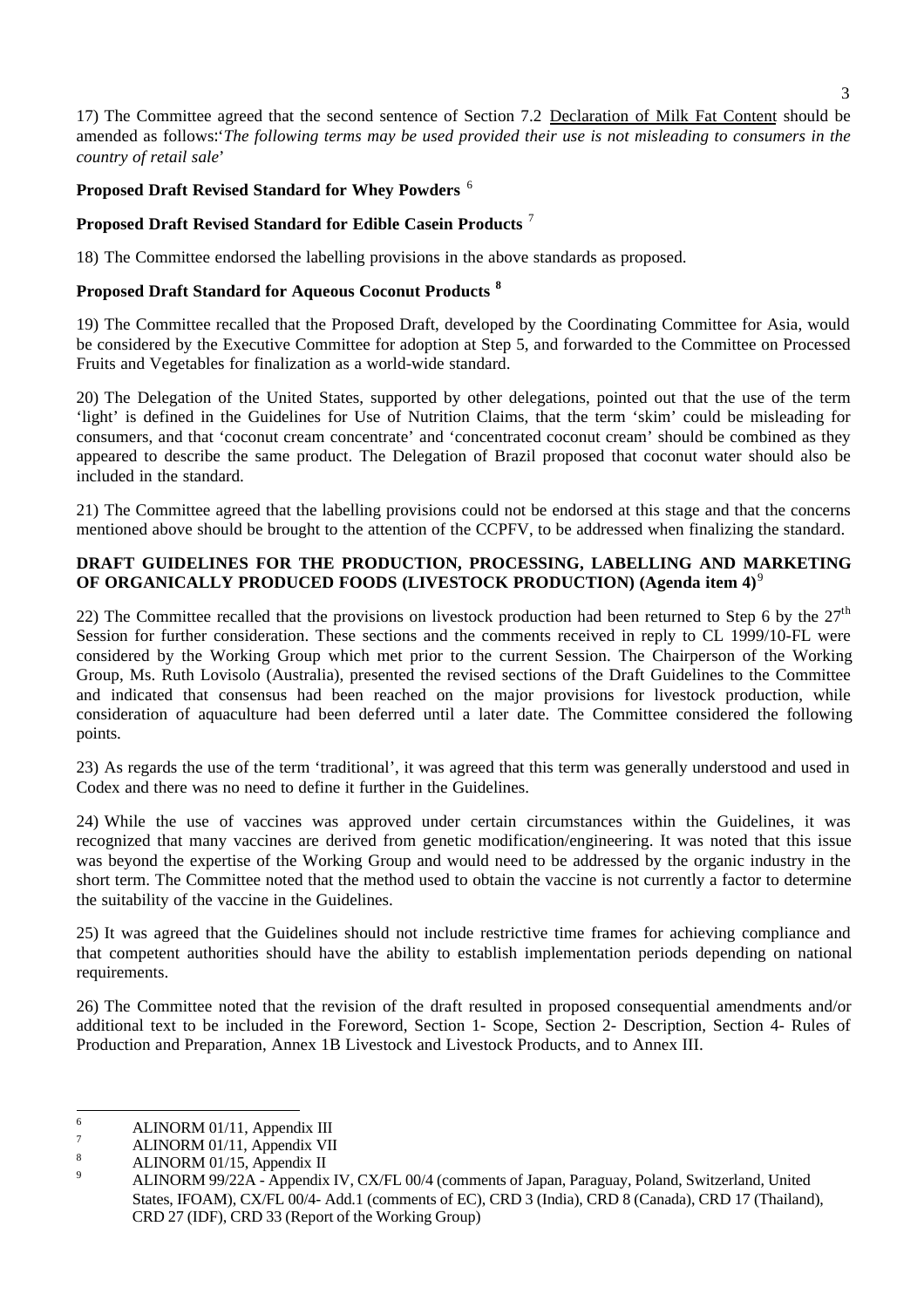27) The Committee agreed that the Working Group should be convened again prior to the 29<sup>th</sup> Session in order to consider the following sections: Specific Species: bees, and the list of additives and processing aids (Annex 2, Table 3). The Committee noted that the Working Group would also consider the specific amendment to the list of substances proposed by the Delegation of Malaysia (see Agenda item 10).

28) The Committee expressed its thanks to Ms. Lovisolo and to the Working Group for their constructive work in a spirit of cooperation which had allowed for considerable progress in a short time on the finalization of the livestock provisions.

# **Status of the Draft Guidelines for the Production Processing Labelling and Marketing of Organically Produced Foods**

29) The Committee advanced the Draft Guidelines (Livestock Production) to Step 8 for adoption by the 24<sup>th</sup> Session of the Commission (see Appendix II). The Committee agreed to return to Step 6 for further comments the section on bees, and the list of additives and processing aids for livestock products (see Appendix IV).

# **PROPOSED DRAFT RECOMMENDATIONS FOR THE LABELLING OF FOODS OBTAINED THROUGH BIOTECHNOLOGY (PROPOSED DRAFT AMENDMENT TO THE GENERAL STANDARD FOR THE LABELLING OF PREPACKAGED FOODS) (Agenda item 5)**<sup>10</sup>

# **Sections 2: Definition of Terms and Section 4: Mandatory Labelling of Prepackaged Food**

30) The Committee recalled that the  $23<sup>rd</sup>$  Session of the Commission had adopted the proposed draft amendment to Section 2 and 4 at Step 5 and that the draft amendment had been circulated for government comments at Step 6. It also noted that the Working Group, coordinated by the delegation of Canada, proposed revisions to the Section 2 in connection with its deliberation on Section 5. The text prepared by the Working Group was presented to the Committee as CX/FL 00/6.

31) After an exchange of opinions, the Committee decided not to use the term "modern biotechnology" as the term covers a broad range of techniques, not only genetic modification and genetic engineering that were the primary focus of the discussion in the Committee. It agreed to replace the words "food and food ingredients obtained through modern biotechnology" with the words "food and food ingredients obtained through certain techniques of genetic modification/ genetic engineering" throughout Section 2 and in the Title. The Committee further agreed to remove the square brackets enclosing the words "obtained through gene technology".

32) The Committee agreed to remove the brackets around the two references to cell fusion, as the text had been further clarified in view of the government comments submitted and the final text of the Cartagena Protocol on Biosafety.

33) Concerning the use of the words "genetically modified / engineered organism", many delegations and observer organizations supported the use of the word "modified" as they believed that consumers were more familiar with "modified" than "engineered", while other delegations preferred the word "engineered" since it was currently used in their countries. The Committee decided to leave both words in the Section taking into account the different situations in different countries and to remove the square brackets.

34) Regarding the definition of "no longer equivalent /differs significantly", many delegations noted that this paragraph was closely related to the provisions set forth in Section 5 and therefore it was premature to decide on the necessity and the exact wording of the definition before the Committee had discussed Section 5. Some delegations and observers proposed to delete this paragraph since they supported comprehensive labelling of all foods obtained through gene technology irrespective of the differences with corresponding foods or ingredients. Other delegations and observer organizations supported the inclusion of the paragraph because specific labelling would be required for foods and ingredients that were significantly different. The Committee agreed to leave the proposed text of the paragraph as it was in square brackets.

 $10$ 

<sup>10</sup> ALINORM 99/22 – Appendix VII, CX/FL 00/6, CX/FL 00/5-B (comments of Denmark, Japan, Peru, EC, IACFO, IFOAM), CRD 4 (India), CRD 9 (Canada), CRD 16 (Cuba, South Africa, Thailand, United States), CRD 20 (Norway, CI), CRD 29 (Philippines), CRD 30 (Chile), CRD 32 (United States)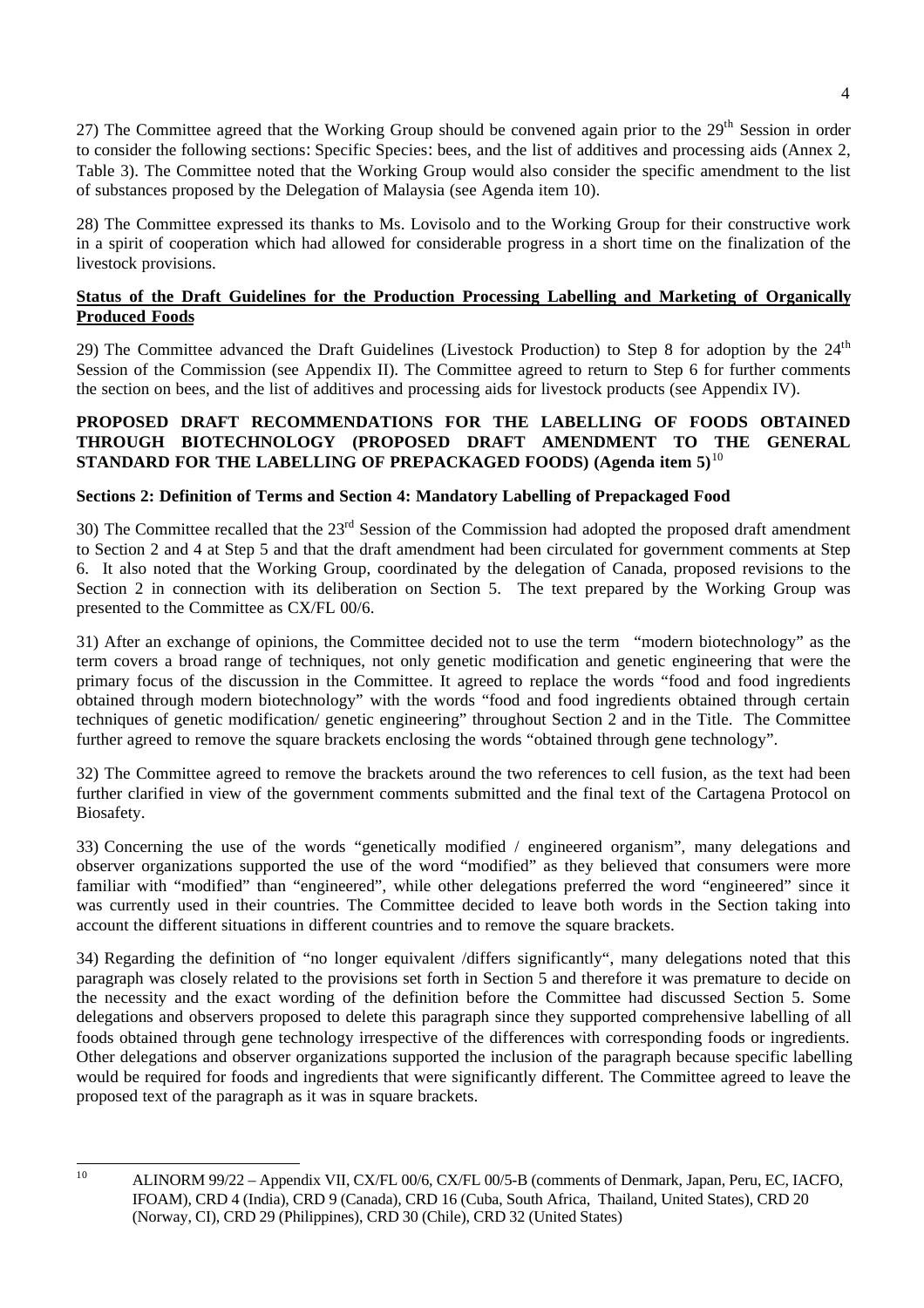35) Several delegations pointed out that the need for individual definitions in Section 2 depended on the provisions of Section 5, and that discussion on both Sections should be closely interrelated and should proceed in parallel in the Step Procedure.

36) The Committee noted that no comments had been received at Step 6 on Section 4.2.2 concerning the declaration of allergens transferred from any of the products listed in Section 4.2.1.4, and agreed that it should be advanced to Step 8 for inclusion in the General Standard as a new section.

# **Status of the Draft Recommendations for the Labelling of Foods Obtained through Certain Techniques of Genetic Modification / Genetic Engineering (Draft Amendment to the General Standard for the Labelling of Prepackaged Foods - Sections 2 and 4)**

37) The Committee agreed to advance the draft amendment to Section 4.2.2 to Step 8 for adoption at the  $24<sup>th</sup>$ Session of the Commission (Appendix III) .

38) The Committee agreed that the draft amendment to Section 2, as amended at the present session, should be returned to Step 6 for government comments (Appendix V).

# **Section 5: Additional Mandatory Labelling**

39) The Committee noted that the Working Group established at the last session under the chairmanship of Canada had presented a revised proposed draft amendment to Section 5, which contained two options for consideration (CX/FL 00/6). The first option requires labelling when products obtained through biotechnology differ significantly from the corresponding food as regards composition, nutritional value, or intended use. The second option requires the declaration of the method of production for foods and ingredients composed of or containing genetically modified / engineered organisms, or food or food ingredients produced from but not containing GMO/GEOs if they contain protein or DNA resulting from gene technology or differ significantly from the corresponding food. The Committee expressed its appreciation to the Chair of the Working Group, Mr. G. Reasbeck, and the members of the Working Group for their constructive work in clarifying complex issues to facilitate discussion at the current session.

40) Several delegations and observer organizations supported Option 1 in document CX/FL 00/6 with the view that the information on the change of composition, nutritional value, or intended use was the most important element for consumer information, rather than the method of production.

41) Many other delegations and observer organizations supported Option 2 in the document, which required the declaration of the method of production under certain conditions because this approach would provide better information to the consumers and allow the possibility to make an informed choice.

42) Several delegations expressed the view that the requirement for mandatory labelling was essential throughout the food chain. The Observer from IFOAM pointed out that laboratory analysis should only be carried out in addition to product flow analysis and process oriented labelling, such as already existed for organically produced foods.

43) The Delegation of the United States, supported by some delegations and observers, stressed the need to address all the implications of labelling of foods derived from biotechnology as regards enforcement, methodology, economic cost, and consumer perception, and proposed that the Committee, with assistance of the Working Group, should consider these aspects carefully before taking a decision on mandatory labelling provisions. It was also pointed out that developing countries would face technical difficulties in implementing provisions for the labelling of foods derived from biotechnology.

44) As regards the threshold levels indicated in Option 2, several delegations pointed out that analytical methods should be considered by the Codex Committee on Method of Analysis and Sampling (CCMAS). It was noted that the *ad hoc* Intergovernmental Task Force on Foods Derived from Biotechnology had decided to discuss this issue at its next Session in March 2001. The Committee recognized the importance of close collaboration among Codex bodies and decided to ask the CCMAS to study the analytical methods for the detection or identification of food and food ingredients derived from biotechnology. The Chairman of the CCMAS, Dr. Biacs (Hungary) informed the Committee that CCMAS would be ready to discuss the matter at its next Session in February 2001,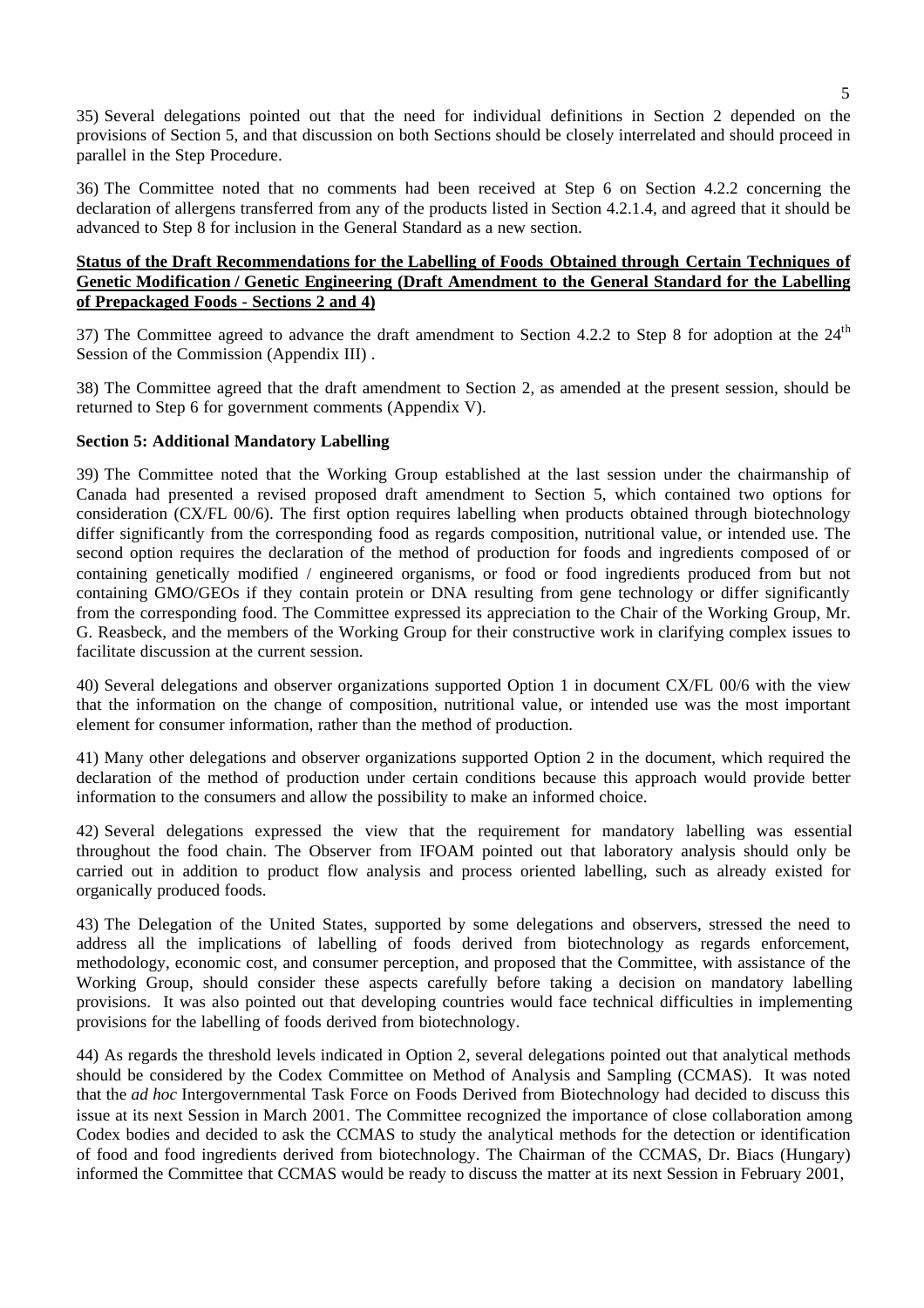taking into account the work already being done by various organizations in this area. A Circular Letter would invite governments and international organizations to submit relevant material to that Committee. It was also noted that the Task Force on Foods Derived from Biotechnology would consider a discussion paper prepared by France on the issue of traceability.

45) The Delegations of Norway and India, supported by other delegations and observer organizations (CI, RAFI, IACFO), expressed the view that of all food and food ingredients produced by means of genetic engineering should be labelled, that labelling should be mandatory, and that the Committee should continue its consideration of this proposal. Labelling should be required whether or not the product had different properties or characteristics compared to conventional foods and/or contained protein or DNA resulting from gene technology. The Delegations stressed that only this approach would ensure consumer confidence in new products and new technologies. The Delegation of India informed the Committee that India was currently in the process of enacting new legislation based on this approach.

46) The Delegation of Japan proposed that the ideas described in Option 2 could be developed as a separate guideline, like in the case of the *Guidelines for the Production, Processing, Labelling and Marketing of Organically Produced Foods*, rather than as an amendment to the mandatory labelling section of the General Standard for the Labelling of Prepackaged Foods. The Delegation indicated that the provisions in Option 2 included a broad spectrum of aspects, such as threshold levels and the mode of declaration as well as examples for labelling, and that the proposed approach would allow for flexibility in the application of these concepts in national legislation by Member countries This proposal was supported by several delegations.

47) The Committee noted that many Member countries were currently reviewing their national legislation on the labelling of foods obtained through biotechnology to ensure better information for consumers and that it was important for the Committee to continue its progress on this matter to achieve international harmonization.

48) The Committee, recognizing the diversity of opinions among Member countries, decided to return the proposed draft amendment to Step 3. It was also agreed that the Working Group, coordinated by Canada, would continue its deliberations and combine Options 1 and 2, in the light of the proposal from Japan on the development of guidelines, and consider the proposal from Norway and India for comprehensive labelling. The Working Group would also consider all key issues related to labelling discussed by the Plenary Session including, as appropriate, the questions raised by the United States and others.

# **Status of the Proposed Draft Recommendations for the Labelling of Foods Obtained through Certain Techniques of Genetic Modification / Genetic Engineering (Proposed Draft Amendment to the General Standard for the Labelling of Prepackaged Foods - Section 5)**

49) The Committee agreed to return the text to Step 3 for redrafting by the Working Group, which would prepare a revised version for circulation and consideration by the next session.

# **DRAFT AMENDMENT TO THE GENERAL STANDARD FOR THE LABELLING OF PREPACKAGED FOODS (CLASS NAMES) (Agenda Item 6)**<sup>11</sup>

50) The Committee recalled that the Proposed Draft Amendment had been adopted at Step 5 by the 23<sup>rd</sup> Session of the Commission. Following the request of the last session of the CCFL, the Committee on Milk and Milk Products had considered the class name for milk protein products and had proposed the following definition:

# *Milk Protein Products: Milk products containing a minimum of 35% (m/m) of any type(s) of milk protein. If the content exceeds 50% (m/m), the word 'product' may be omitted.*

51) Some delegations supported this proposal. However, several other delegations supported the definition of a single category of milk protein, as agreed by the last session, and pointed out that the term 'milk protein' should not be used for products containing only 50% milk protein since this would be misleading for consumers. The Delegation of Portugal, speaking on behalf of the Member States of the European Union, proposed that the Committee should go back to the earlier proposal for a single class name for ''milk protein '' as initially defined

 $11\,$ 

<sup>11</sup> ALINORM 99/22 – Appendix V, CX/FL 00/7 (comments of Spain), CRD 10 (comments of Canada), CRD 30 (Chile), CRD 31 (Thailand)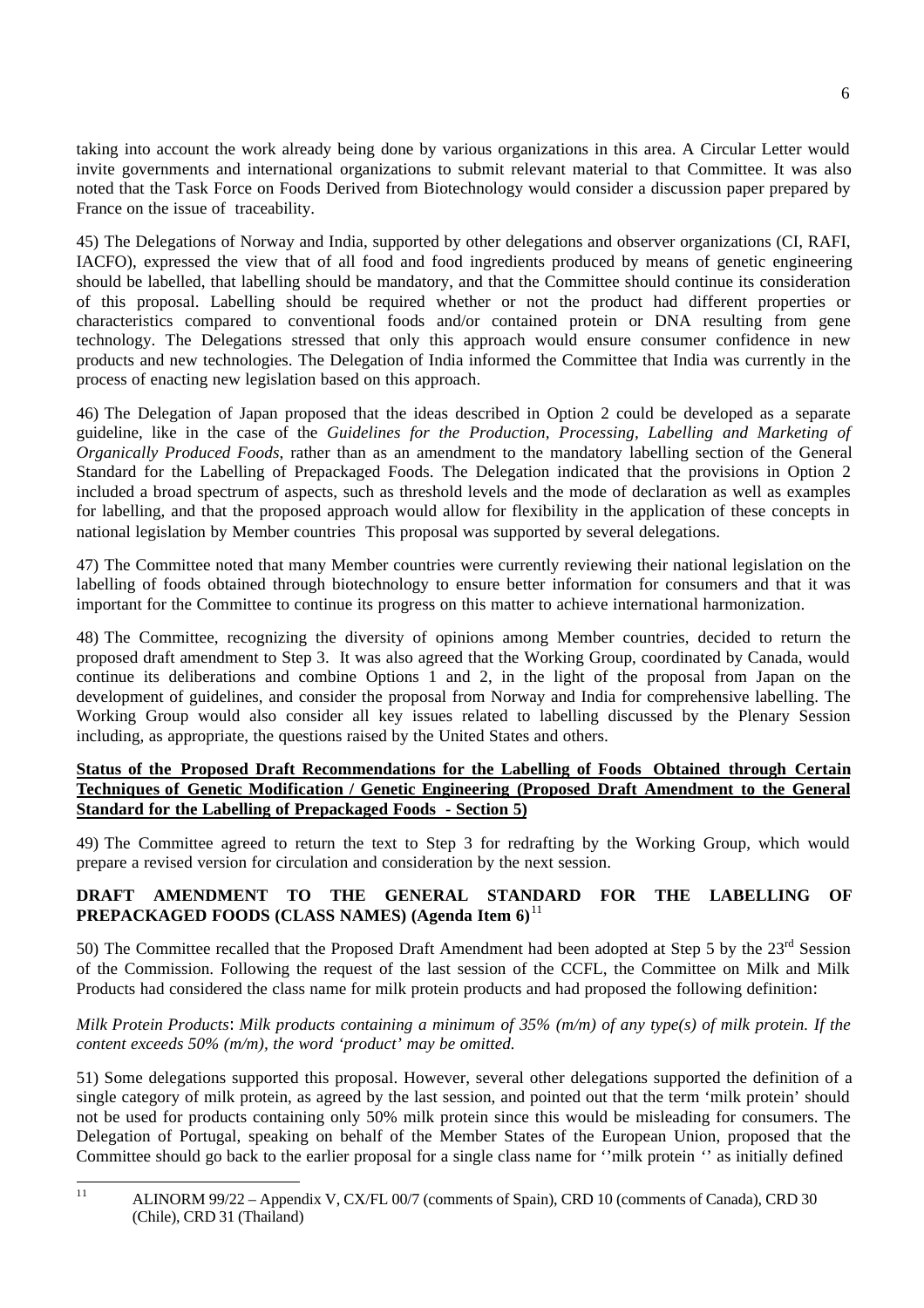in part 2 of Appendix IX, ALINORM 99/22. Other delegations proposed to refer to 30% instead of 35% milk protein as a minimum, or to define different levels of protein content, as in the case of fat content, such as low, medium and high.

52) The Committee recognized that there was no consensus to advance the definition of 'milk protein/milk protein product' to Step 8 and agreed that the text considered by the last session of the CCFL should be further discussed.

# **Status of the Draft Amendment to the General Standard for the Labelling of Prepackaged Foods (Class Names**)

53) The Committee agreed to return the Draft Amendment, as proposed by the last session, to Step 6 for further comments and consideration at the next session (see Appendix VI).

# **PROPOSED DRAFT AMENDMENT TO THE GUIDELINES ON NUTRITION LABELLING (SECTION 3.2 - LISTING OF NUTRIENTS) (Agenda Item 7)**<sup>12</sup>

54) The Committee recalled that the Proposed Draft Amendment requiring labelling of sugars, fibre, saturated fats and sodium when a nutrition claim is made for one or more of these nutrients, had been returned to Step 3 by the 23<sup>rd</sup> Session of the Commission, since there was no consensus on its adoption at Step 5.

55) The Delegation of Malaysia proposed to defer consideration of this question until the Committee on Nutrition and Foods for Special Dietary Uses could provide advice on the public health need for nutrition labelling. The Committee recalled that the CCNFSDU had not come to a final conclusion on this question at its last session and had agreed to consider it further. The Committee agreed that this should not hold the progress of the revision of the Guidelines, which had been approved as new work under its responsibility.

56) The Delegation of Brazil, supported by other delegations, expressed the view that the necessity for nutrition labelling should be determined by national authorities, taking into account the specific needs and situation of the country, and that the present Guidelines should be retained. The Observer from CIAA supported the current Guidelines as they provide flexibility and stressed the need to consider other means of information besides food labelling.

57) The Observer from the EC, supported by several delegations, indicated that nutrient declaration for sugars, fibre, saturated fat and sodium, should not only be required when a claim is made but also when a manufacturer voluntarily provides information on one of the four nutrients, since it would provide important information to the consumer.

58) The Committee noted a proposal to include a reference to the source of protein. The Committee however recalled that the purpose of the Guidelines was to provide information on the nutrient contents while the General Standard for the Labelling of Prepackaged Foods provided the relevant information on the source of nutrients through the declaration of ingredients, which was always included in the labelling.

59) The Committee noted several proposals to provide further detail on the nutrients which should be included: the declaration of cholesterol; monounsaturated and trans-fatty acids, in addition to saturated fat and polyunsaturated fatty acids; and a reference to total dietary fibre to clarify the term 'fibre'.

60) The Committee agreed to introduce some changes to the current text, as proposed by the delegations of Brazil, New Zealand, United States, and EC with the understanding that they would require further comments and consideration. The text of section 3.2.1.2 of the current Guidelines was retained; additional nutrient declaration (sugars, fibre, saturated fatty acids and sodium) was included in a new section 3.2.2 (in square brackets) referring also to voluntary declaration. The text of section 3.2.2 of the current Guidelines (now numbered 3.2.3) was reintroduced. In section 3.2.3 (renumbered 3.2.4) on fatty acids, the declaration of cholesterol was included in square brackets, as well as a reference to 'other fatty acid constituents'.

 $12$ <sup>12</sup> ALINORM 99/22 – Appendix VI, CX/FL 00/8 (comments of Brazil, Denmark, Singapore, Slovak Republic, Thailand, EC, CIAA), CRD 5 (India), CRD 11 (Canada), CRD 23 (Malaysia, Mexico), CRD 29 (Philippines), CRD 30 (Chile)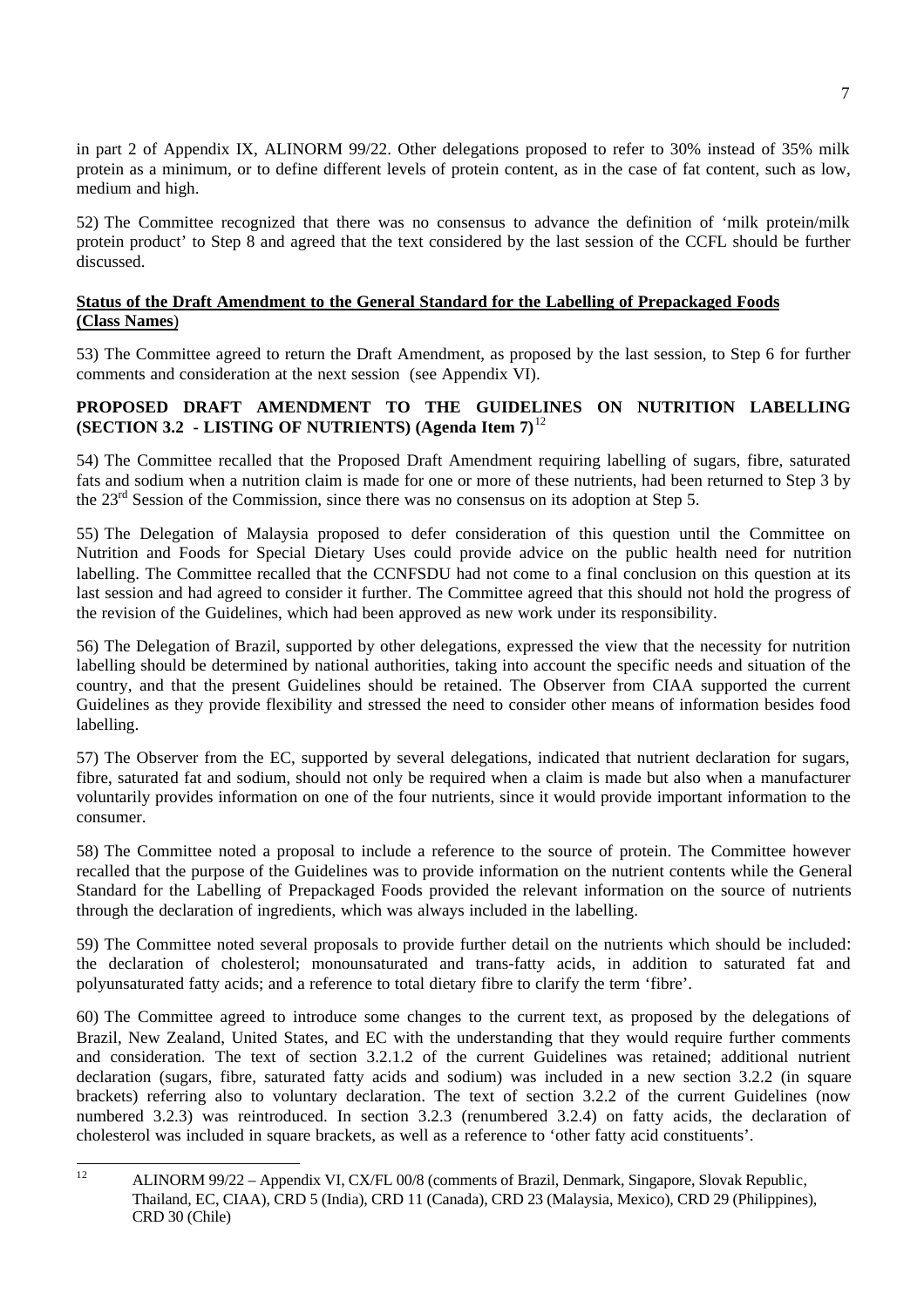61) The Delegation of Malaysia expressed the view that if a claim was made in relation to saturated fatty acids, the text should include a reference to trans-fatty acids in view of the link between trans-fatty acids and coronary heart disease, as recognized by the FAO/WHO Expert Consultation on Fats and Oils in Human Nutrition. The Secretariat recalled that the Guidelines for Use of Nutrition Claims include a footnote specifying that for claims concerning cholesterol and saturated fat, trans-fatty acids should be taken into account where applicable.

62) The Observers from IACFO and CI stated that they support mandatory comprehensive nutrition information on all foods regardless of whether manufacturers choose to make marketing claims or to report the amounts of specified nutrients. The Observer from IACFO encouraged the Committee to consider the benefits of setting a mandatory nutrition labelling Codex standard that leaves the selection of nutrient lists to national authorities and noted that several countries were currently considering national mandatory labelling laws.

63) The Committee recognized that there was no consensus at this stage to advance the revised text to Step 5, and that the amendments proposed at the session required further discussion. Member countries were invited to provide detailed comments prior to the session in order to clarify the debate and facilitate further progress.

# **Status of the Proposed Draft Amendment to the Guidelines on Nutrition Labelling**

64) The Committee agreed to return the Proposed Draft, as amended at the current session, to Step 3 for further comments and consideration at the next session (see Appendix VII).

# **PROPOSED DRAFT RECOMMENDATIONS ON THE USE OF HEALTH CLAIMS (Agenda Item 8)**<sup>13</sup>

65) The Committee recalled that the  $27<sup>th</sup>$  Session of CCFL decided to establish a Working Group to facilitate consideration of this matter. In March 2000, to prepare for the Working Group meeting, the comments received on the Proposed Draft Recommendations (Appendix VII, ALINORM 99/22A) were considered by a small drafting group composed of Canada, France, the United Kingdom, and the United States. The result was the text used for discussion by the Working Group, which met immediately prior to the 28<sup>th</sup> Session and further revised the text.

66) The Chairperson of the Working Group, Dr M. Cheney (Canada) presented the revised text (CRD 34) to the Committee and explained several discussion points considered by the Working Group such as: 1) the Working Group reached a general agreement on the boxed preamble and the definition of 'health claims'; 2) "Nutrient Function Claim" was removed from nutrition claims and included under health claims; and 3) "Reduction of Disease Risk Claims" and the provisions in Section 7 required further discussion. Dr. Cheney indicated that current work should lead to the amendment to the existing Codex Guidelines for Use of Nutrition Claims. Many delegations and observer organizations expressed their appreciation to the work of the Working Group.

67) Several delegations and observer organizations expressed their concern on health claims, as it would greatly mislead and confuse the consumer on their relevance, especially if provided without appropriate consumer education programmes. The Delegation of India and several delegations and observers stated that they did not support, in particular, the development of international standards for health claims as the situations surrounding health claims differ significantly from country to country. The Delegation of Malaysia proposed that the Committee request the Committee on Nutrition and Foods for Special Dietary Uses to discuss the revised Proposed Draft and to establish the scientific basis for the health claims defined in the revised text (CRD 34). The Observer from ICGMA pointed out that national health policies (referred to in the boxed Preamble) should be consistent with international trade obligations.

 $13$ 

<sup>13</sup> ALINORM 99/22 – Appendix VII, CX/FL 00/9 (comments of Australia, Brazil, Cuba, Denmark, Finland, New Zealand, Norway, Slovak Republic, Spain, Sweden, United Kingdom, CIAA, IACFO, IADSA), CX/FL 00/9- Add.1 (revised document), CX/FL 00/9-Add.2 (Thailand, EC) CRD 2 (ILSI), CRD 12 (Canada), CRD 15 (Thailand, CI, EFLA), CRD 24 (Malaysia, Mexico), CRD 28 (IDF), CRD 29 (Philippines), CRD 30 (Chile), CRD 33 (Japan), CRD 34 (Revised Text prepared by the Working Group and the report of the discussion)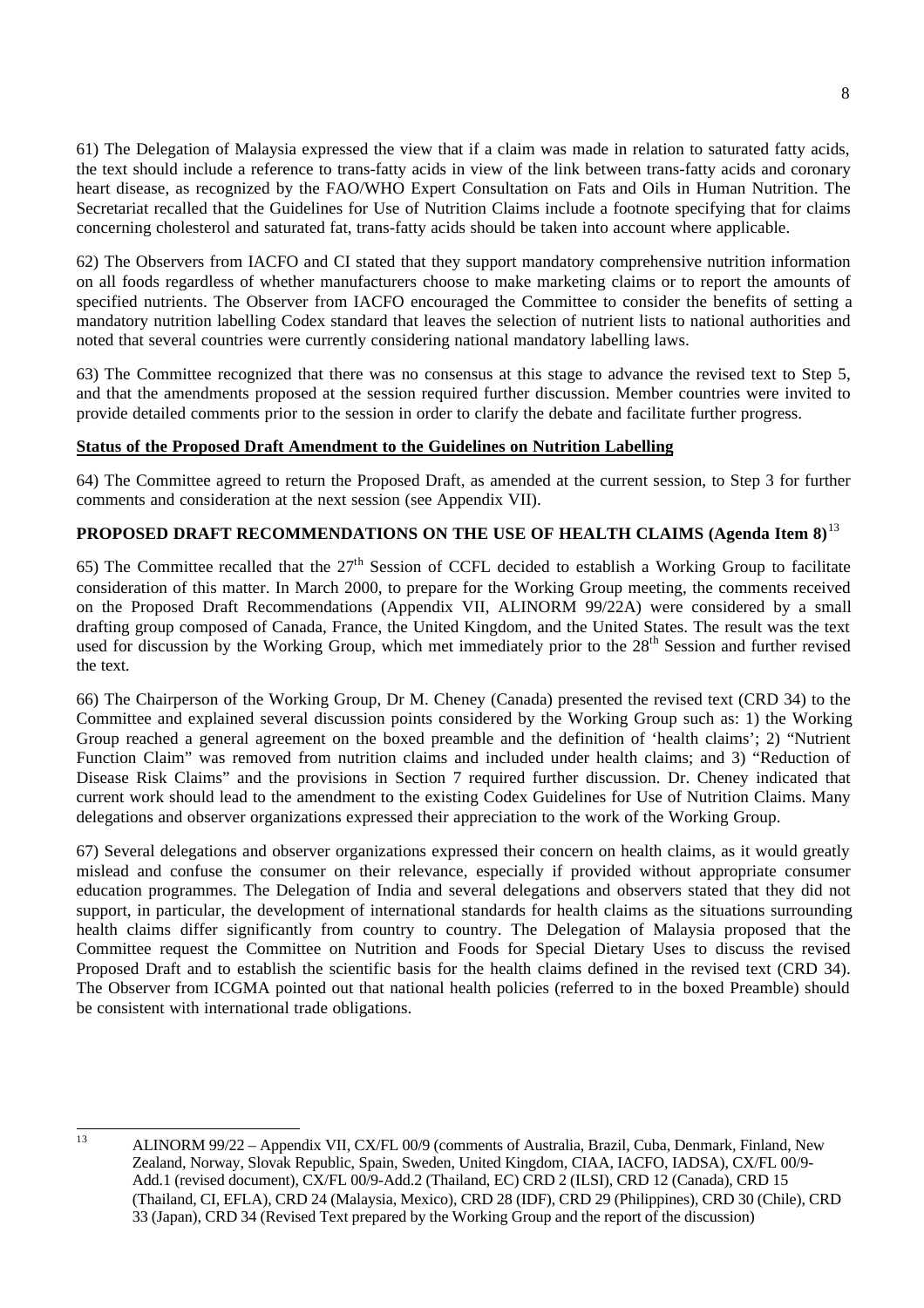68) Regarding the definition of Enhanced Function Claims (Section 2.2.2), several delegations stated that the concept of this claim was vague and proposed to enclose the entire section in square brackets. As a part of section 2.2.2. was in square brackets, the Delegation of the United States proposed that the examples should also be presented in square brackets, and the Committee agreed with this proposal. Many delegations expressed the view that the Reduction of Disease Risk Claim (Section 2.2.3) would need further deliberation on its relationship with prevention claims, as well as on the provision that required the presentation of the claims in two parts.

69) Many delegations and observers stressed the importance of Section 7 – Health Claims and requested careful consideration of each subsection. The Observer from IACFO urged that health claims be supported by scientific consensus and recommended that a working group fully consider issues relating to consumer perception, enforcement and related matters. Regarding Section 7.1, conditions for health claims, further clarification and discussion were sought on the concepts/words such as "scientific substantiation", "generally acceptable scientific data" (Section 7.1.1). It was also proposed to consider the concept of 'significant scientific agreement' in order to substantiate health claims. Further clarification was also needed on the reference to "reasonable quantity" (Section 7.1.4), or "significant and high source" (Section 7.1.5).

70) In Section 7.3, a question was raised concerning the definition of "a valid method to quantify the food constituent that forms the basis of the claim". It was suggested by the Delegation of Hungary that valid methods should be those endorsed by the Codex Committee on Method of Analysis and Sampling. As for Section 7.4, clarification was sought as to who would monitor the impact of health claims and how this would be done.

71) Regarding Section 7.5, information that should appear on the label, further clarification and consideration were sought on: 1) the responsible party to check the accuracy and appropriateness of the labelling; 2) the need for the reference to the Codex Guidelines on Nutrition Labelling (Section 7.5.1); 3) the need for consistency with the standards developed by the CCNFSDU with regard to "target groups"; and 4) the possibility to consolidate the provisions concerning the maximum safety intake and related matters in Sections 7.2, 7.5.3, and 7.5.5.

72) The Committee noted the importance of the discussion on the issue of health claims and its progress, recognising the importance of the subject for public health, the confusion prevailing among consumers, and the need for immediate action to ensure consumer protection.

# **Status of the Proposed Draft Recommendations on the Use of Health Claims (Proposed Draft Guidelines for Use of Health and Nutrition Claims)**

73) The Committee agreed to return the Proposed Draft Recommendations, as presented in CRD 34, to Step 3 for further comments and consideration (see Appendix VIII) and that a Working Group chaired by the Delegation of Canada would meet immediately prior to the next session. It also agreed that the Proposed Draft Recommendations should be incorporated into the Guidelines for Use of Nutrition Claims, and subsequently the title should be changed to "Guidelines for Use of Health and Nutrition Claims".

# **PROPOSED DRAFT GUIDELINES FOR THE USE OF THE TERM `VEGETARIAN` (Agenda item 9)**<sup>14</sup>

74) The last session of the Committee had agreed that the Delegation of South Africa, in collaboration with India, would redraft the Proposed Draft Guidelines in the light of the discussion held at the session.

75) The Delegation of South Africa, supported by the Delegation of India and other delegations, indicated that current differences in the definition and understanding of the term 'vegetarian' from country to country were too wide to allow the development of guidelines at the international level, and it was not possible to establish a common definition at this stage.

76) The Committee expressed its appreciation to the Delegations of South Africa and India for their efforts to address this complex question and agreed that there was no need to continue work in this area. The Committee however recommended that member countries consider this question carefully at the national level in order to facilitate the choice of consumers.

 $14$ 

<sup>14</sup> CX/FL 00/10, CX/FL 00/10- Add.1 (comments of Sweden), CRD 13 (Canada), CRD 18 (Thailand, CI), CRD 25 (Mexico), CRD 29 (Philippines), CRD 30 (Chile)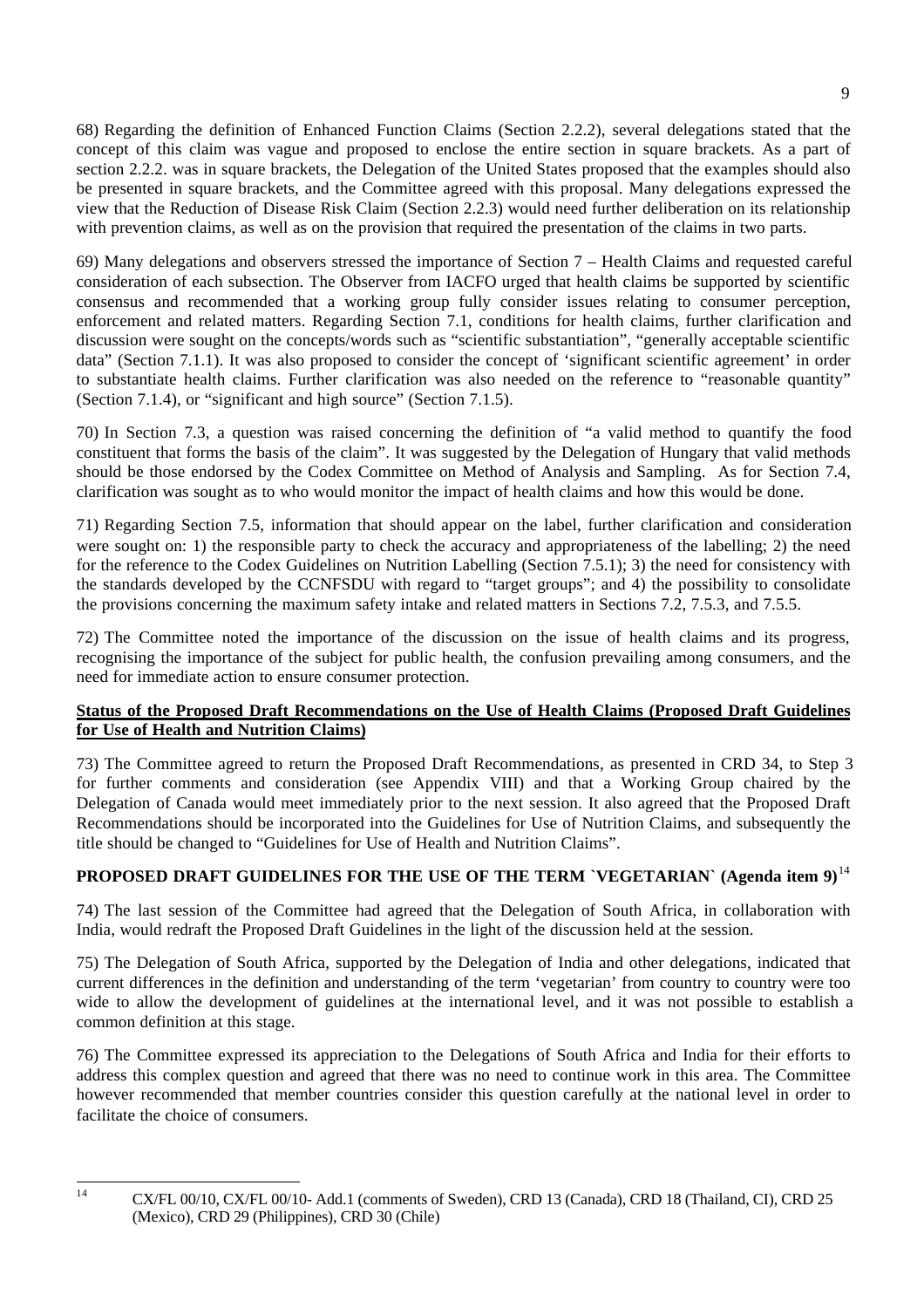# **Status of the Proposed Draft Guidelines for the Use of the Term Vegetarian**

77) The Committee agreed to discontinue work on the Proposed Draft Guidelines.

# **OTHER BUSINESS, FUTURE WORK AND DATE AND PLACE OF THE NEXT SESSION (Agenda item 10)**<sup>15</sup>

# **Quantitative Declaration of Ingredients**

78) The Committee recalled that the Commission had asked the Committee to consider the recommendation of IACFO for quantitative declaration of ingredients. The Observer from IACFO expressed the view that current labelling provisions did not allow consumers to make informed choices and proposed to require a quantitative declaration for all ingredients representing at least 5% of the final product.

79) Some delegations supported further consideration of this issue but noted that the implications should be considered carefully, especially the threshold for declaration. The Delegation of the United States supported further consideration of voluntary application of quantitative declaration, but objected to mandatory declaration. It was noted that where legislation existed on quantitative declaration, the requirements for such labelling were based on various criteria but did not apply to all ingredients above 5%.

80) The Observer from ICGMA expressed its concern at the implications of this proposal for manufacturers since it would prevent flexibility in the use of ingredients and might require the disclosure of proprietary information, without providing significant benefit to consumers.

81) The Committee agreed to undertake new work on a Proposed Draft Amendment to the General Standard for the Labelling of Prepackaged Foods (section 5.1). Subject to the approval of the Executive Committee as new work, the Proposed Draft would be circulated for comments and consideration by the next session, on the basis of the text included in the discussion paper (CX/FL 00/12).

# **Misleading Claims**

82) The Delegation of the United States informed the Committee that more time would be needed to prepare a discussion paper on misleading claims in the context of all labelling and it was agreed that this question would be considered by the next session.

# **Country of Origin Labelling**

83) The Delegation of the United Kingdom introduced CRD 1 that proposed to start new work on country of origin labelling. The Delegation stated that there was considerable concern among consumers and producers in the United Kingdom that current practice in country of origin labelling was failing to provide consumers with the information they need to make informed choices. Consequently, there was a need to review the current provisions of the Codex General Standard for the Labelling of Prepackaged Foods, both Section 4.5.1 and Section 4.5.2. The Observer from Consumers International stressed the importance of this work to enable consumers to make a more informed choice. The Delegation of the United Kingdom offered to draft a discussion paper for the next session to explore the necessity to start new work on a revision of the General Standard. The Delegations of Switzerland and Malaysia supported this proposal and wished to participate in the drafting.

84) The Delegation of the United States, supported by some delegations and observer organizations, pointed out that the World Customs Organization had worked on this issue and that the result would be discussed at the World Trade Organization. The Delegation stated that this point should be fully taken into account in the deliberation of the Committee in order to avoid any duplication of work. It was also pointed out that such declaration would be difficult to apply for composite ingredients.

85) The Committee appreciated the proposal by the United Kingdom, Malaysia and Switzerland to prepare a discussion paper for circulation prior to the next session. All delegations were invited to send any relevant comments to the United Kingdom as soon as possible.

<sup>15</sup> <sup>15</sup> CX/FL 00/12 (proposal of IACFO), CRD 14 (comments of Canada), CRD 19 (comments of Thailand), CRD 1 (Proposal of the United Kingdom), CRD 26 (Proposal of Malaysia)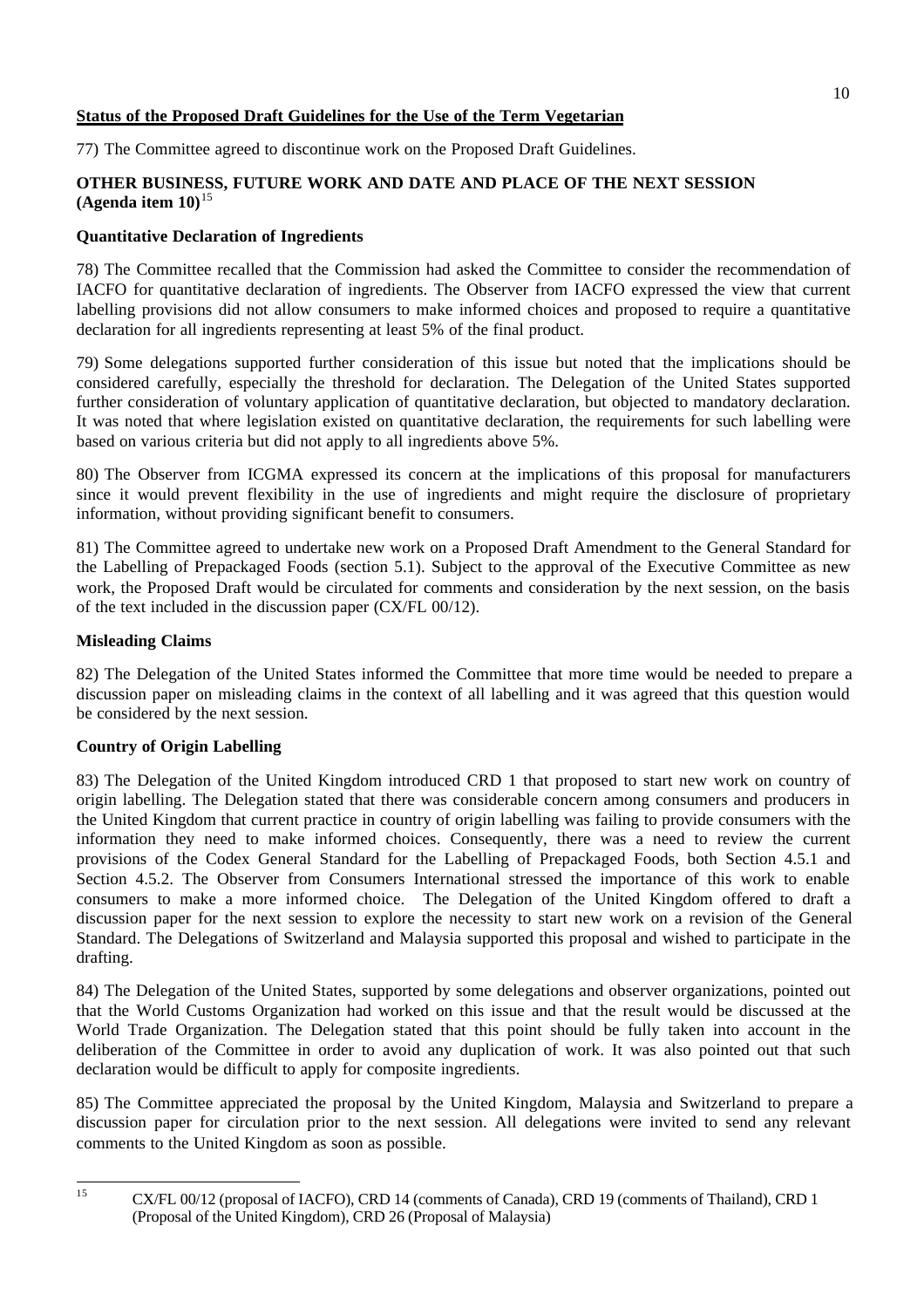# **Substances Used in Organic Production**

86) The Delegation of Malaysia proposed to add by-products of oil palm, cocoa and coconut to the substances for use in soil fertilization and conditioning in Table 1 of *the Guidelines for the Production, Processing, Labelling and Marketing of Organically Produced Foods*.

87) In view of the specific and non-controversial nature of this amendment, the Committee agreed to seek the approval of the Executive Committee to consider it under the Accelerated Procedure. The Committee noted that this amendment was limited to the specific products proposed by Malaysia and would not entail a review of the permitted substances for the organic production of foods in the Guidelines at this time.

# **Date and Place of the Next Session**

88) The Committee was informed that the next session was tentatively scheduled to be held in Ottawa from 1 to 4 May 2001, the exact arrangements to be determined between the host country and the Codex Secretariat.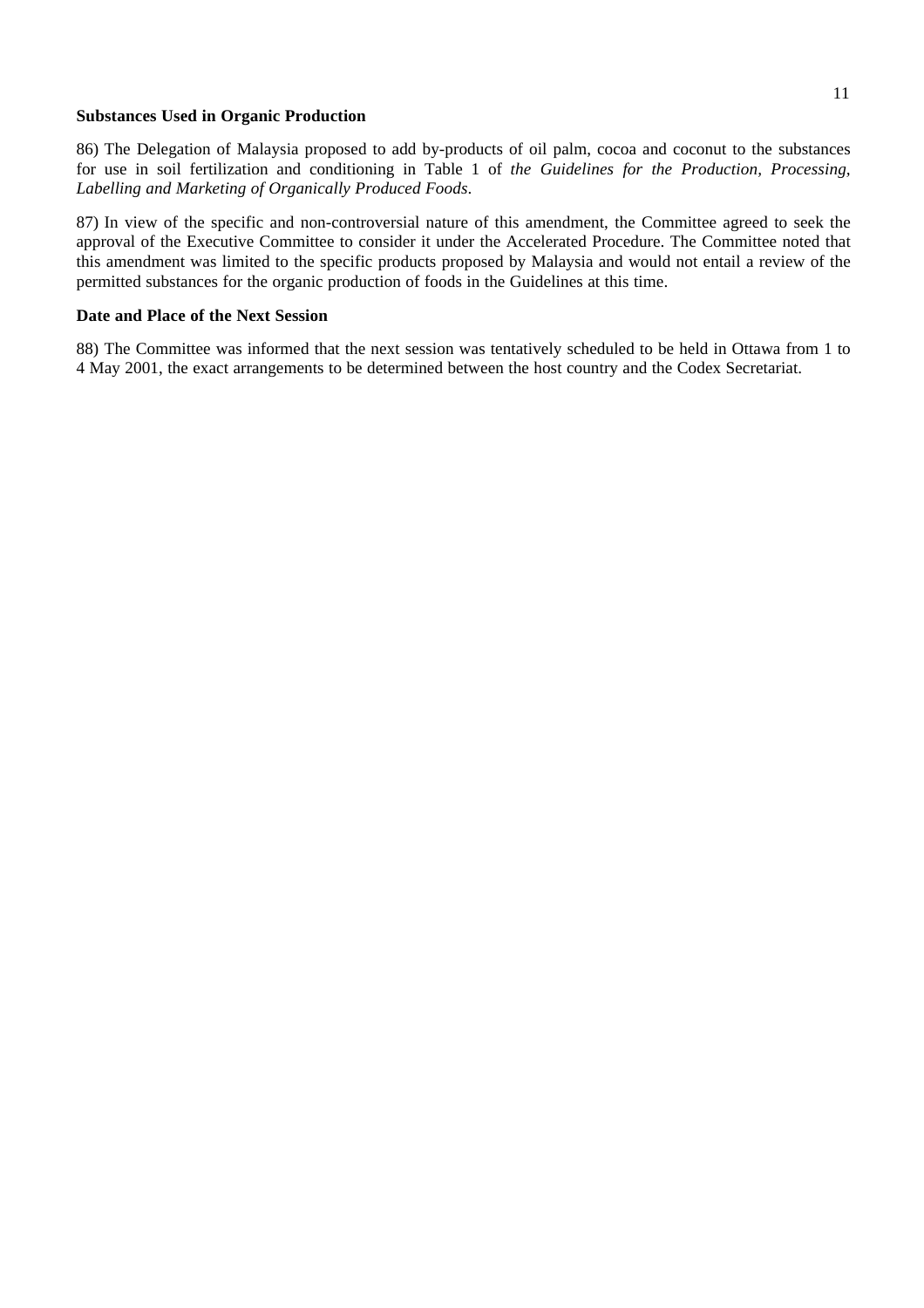# **SUMMARY STATUS OF WORK**

| <b>Subject Matter</b>                                                                                                                                                                    | <b>Step</b> | <b>Action by</b>                                                     | <b>Document Reference in</b><br><b>ALINORM 01/22</b> |
|------------------------------------------------------------------------------------------------------------------------------------------------------------------------------------------|-------------|----------------------------------------------------------------------|------------------------------------------------------|
| Draft Guidelines for Organically<br>Produced Foods (livestock)                                                                                                                           | 8           | Governments<br>$24^{\text{th}}$ CAC                                  | para. 29<br>Appendix II                              |
| <b>Draft Recommendations on</b><br>Labelling/Biotechnology (allergens)                                                                                                                   | 8           | Governments<br>$24^{\text{th}}$ CAC                                  | para. 37<br>Appendix III                             |
| Draft Amendment to the Standard for<br>Quick Frozen Fish Sticks (fish<br>core/content)                                                                                                   | 7           | <b>CCFFP</b><br>$29th$ CCFL                                          | para. 10                                             |
| Draft Guidelines for Organically<br>Produced Foods (bees and additives)                                                                                                                  | 6           | Governments<br>$29th$ CCFL                                           | para. 29<br>Appendix IV                              |
| <b>Draft Recommendations on</b><br>Labelling/Biotechnology (section 2 –<br>Definitions)                                                                                                  | 6           | Governments<br>$29th$ CCFL                                           | para. 38<br>Appendix V                               |
| Draft Amendment to the General<br>Labelling Standard (class names)                                                                                                                       | 6           | Governments<br>$29th$ CFL                                            | para. 53<br>Appendix VI                              |
| Proposed Draft Recommendations on<br>Labelling/Biotechnology (section 5 -<br>additional mandatory labelling)                                                                             | 3           | Canada<br>Governments<br>$29th$ CCFL                                 | para. 49                                             |
| Proposed Draft Amendment to the<br>Guidelines on Nutrition Labelling                                                                                                                     | 3           | Governments<br>$29th$ CCFL                                           | para. 64<br>Appendix VII                             |
| <b>Proposed Draft Recommendations</b><br>for the Use of Health Claims                                                                                                                    | 3           | Governments<br>$29th$ CCFL                                           | para. 73<br>Appendix VIII                            |
| Proposed Draft Guidelines for Use of<br>the Term "Vegetarian"                                                                                                                            | 3           | <b>CCEXEC</b>                                                        | para. 77                                             |
| Labelling provisions (aqueous coconut<br>products)                                                                                                                                       |             | <b>CCPFV</b>                                                         | paras. 19-21                                         |
| Proposals for new work:<br>1) Quantitative declaration of<br>ingredients<br>2) Substances for use in soil<br>conditioning and fertilization:<br><b>Amendment - Accelerated Procedure</b> | 1/2/3       | <b>CCEXEC</b><br>Secretariat<br>Governments<br>29 <sup>th</sup> CCFL | 1) paras. 78-81<br>2) paras. 86-87                   |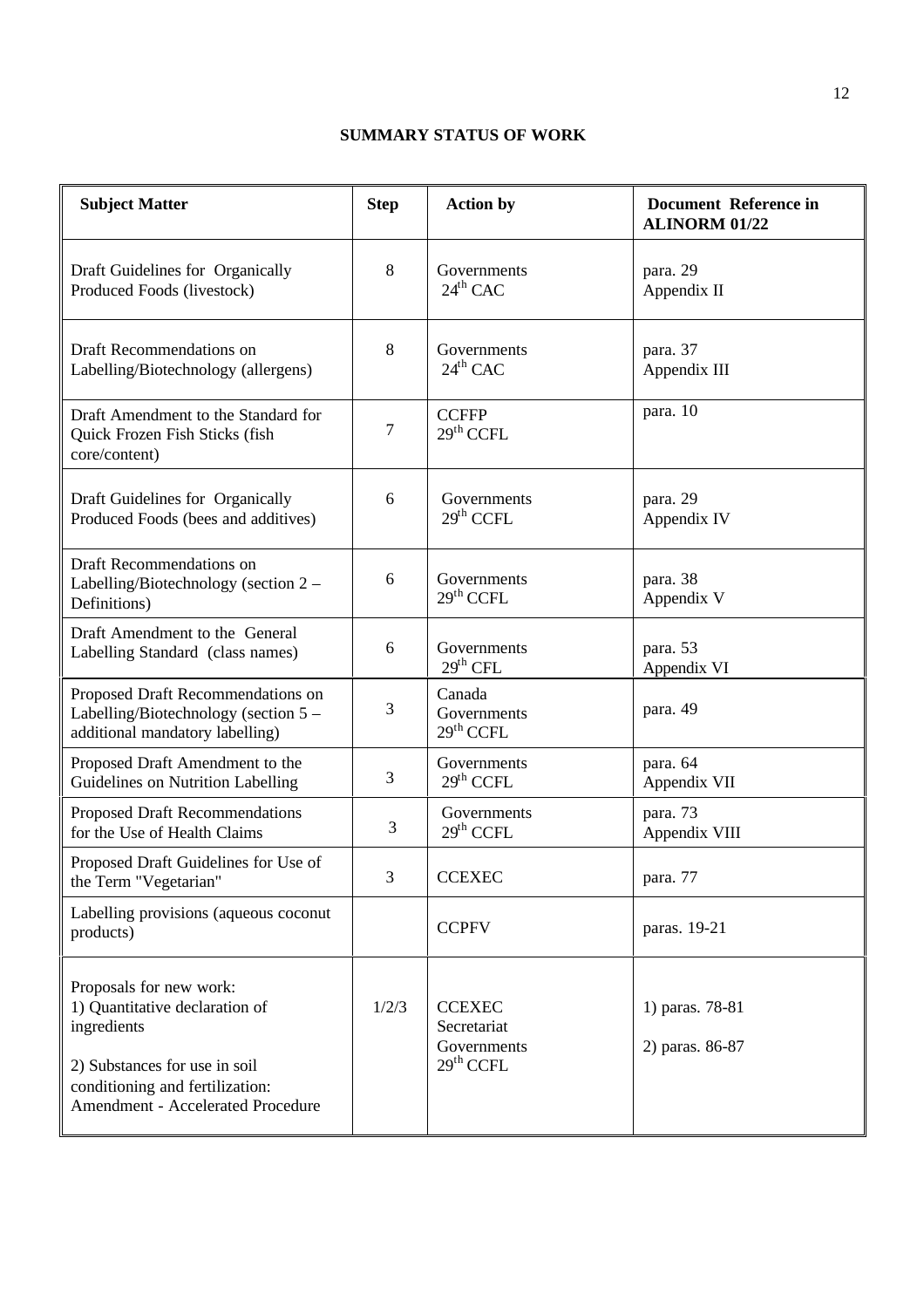# 13 **ALINORM 00/22 APPENDIX I**

#### **LIST OF PARTICIPANTS/LISTES DES PARTICIPANTS LISTA DE PARTICIPANTES**

Chairperson/ Dr. Anne MacKenzie Présidente: Associate Vice-President Science Evaluation Unit Canadian Food Inspection Agency 59 Camelot Drive Nepean, Ontario K1A 0Y9, CANADA Tel.: (613) 225-2342, ext. 4188 Fax: (613) 228-6638 E-mail: amackenzie@em.agr.ca

#### **ARGENTINA/ARGENTINE**

Ing. Juan Carlos Ramirez (Head of Delegation) Coordinator of Organic Products National Service of Health and Quality of Agrifoods/Servicio Nacional de Sanidad y Calidad Agroalimentaria (SENASA) Paseo Colón 367-5<sup>°</sup> Piso Buenos Aires Tel.: +54 11 4331 6041 Fax: +54 11 4345 4110, ext. 1508 E-mail: dica@inea.com.ar

Dra. Andrea Calzetta Resio Supervisor Tecnico – Aprobacion de alimentos National Service of Health and Quality of Agrifoods/Servicio Nacional de Sanidad y Calidad Agroalimentaria (SENASA) Paseo Colón 367-3º Piso (Frente) Buenos Aires Tel.: +54 11 4345 4110, ext. 1305 Fax: +54 11 4345 4110, ext. 1305 E-mail: eesjaita@movi.com.ar

Dra. Alicia Menendez JEFE de Departamento Legislacion y Normalizacion Inal/Anmat. - Ministerio de Salud. Estados Unidos 25 Ciudad de Buenos Aires 1101 Tel.: +54 11 4340 0800 Fax: +54 11 4340 0800/ext. 3518 E-mail: amenende@anmat.gov.ar

#### **AUSTRALIA/AUSTRALIE**

Mr. Peter Liehne (Head of Delegation) General Manager (Standards) Australia New Zealand Food Authority (ANZFA) Box 7186 - Canberra MC ACT 2601 Tel.: +61 2 6271 2246 Fax: +61 2 6271 2278 E-mail: peter.liehne@anzfa.gov.au

Ms. Ruth Lovisolo Manager, Codex Australia National Office of Food Safety Agriculture, Fisheries and Forestry - Australia GPO Box 858 Canberra ACT 2601 Tel.: +61 2 6272 5112 Fax: +61 2 6272 3103 E-mail: ruth.lovisolo@affa.gov.au

Mr. Frank Lee Scientific Affairs Manager Goodman Fielder Ltd. 75 Talavera Road - Macquarie Park NSW 2113 Tel.: +61 2 8874 6219 Fax: +61 2 8874 6222 E-mail: frank.lee@goodmanfielder.com.au

Ms. Frances Porter Organic Produce Export Committee C/ - Biodynamic Research Institute Powelltown, VICT 3797 Tel.: +61 03 5966 7333  $Fax: +61 03 5966 7433$ 

#### **AUSTRIA/AUTRICHE**

Dr. Gertraud Fischinger Permanent Representation of Austria to the European Union 30, avenue de Cortenbergh B-1040 Brussels, BELGIUM Tel.: +32 2 2345 221 Fax: +32 2 2345 311 E-mail: gertraud.fischinger@OVbrusse.bmaa.gv.at

# **BELGIUM/BELGIQUE/BELGICA**

Mr. Charles Crémer Chef de service - Inspection générale des denrées alimentaires - Ministère de la Santé publique Cité administrative de l'Etat Quartier Esplanade, 11 - 1010 Bruxelles Tel.:  $+32\,2106388$ Fax: + 32 2104816 E-mail: charles.cremer@health.fgov.be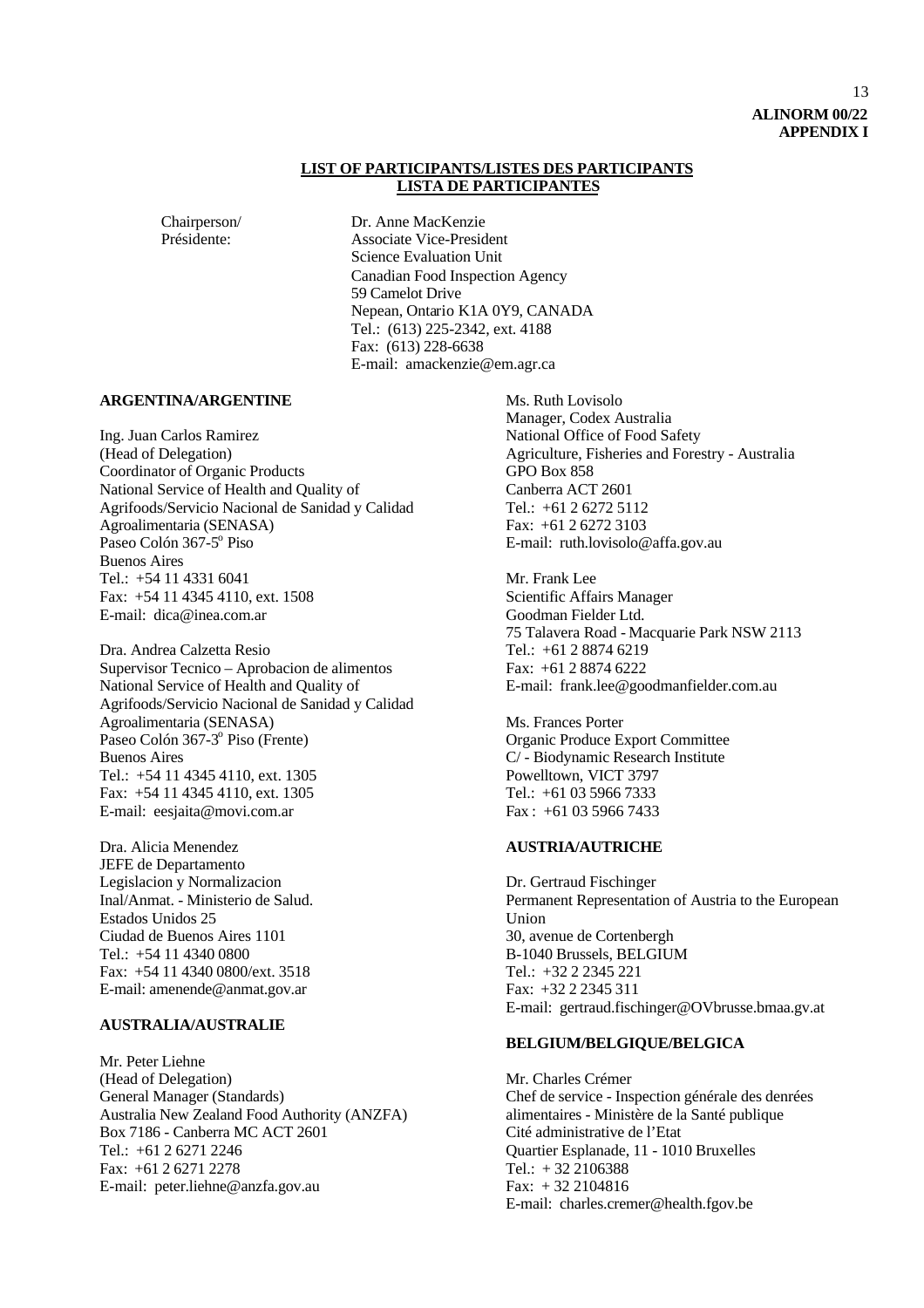#### **BRAZIL/BRESIL/BRASIL**

Mr. Appio Claudio Muniz Acquarone Filho (Head of Delegation) Counsellor - Embassy of Brazil in Ottawa 450 Wilbrod Street Ottawa, Ontario K1N 6M8, Canada Tel.: (613) 237-1090 Fax: (613) 237-6144

Ms. Marilia Regini Nutti Director, EMBRAPA Ministry of Agriculture & Supply Av. das Américas 29501 23020-470 Guaratiba Rio de Janeiro, RJ Tel.: +021 410 1350/410 7460 Fax: +021 410 1090 E-mail: marilia@ctaa.embrapa.br

Mr. Alexandre Carneiro Pereira Secretary of Economic Law Department of Consumer's Protection and Defense Ministry of Justice Edificio Sede –  $5^{\circ}$  Andar – Sala 530 70064-900 Brasilia-DF Tel.: +5561 429 3664 Fax: +5561 322 1677 E-mail: alexandre.carneiro@mj.gov.br

Mr. Hoeck de Souza Miranda Technical Officer - National Health Surveillance Agency - Ministry of Health Sepn 515, Bloco B Ed. Omega - 3º Andar 70.770-502 Brasilia/DF Tel.: +55 61 448 1084/85 Fax :55 61 448 1080 E-mail: diali@saude.gov.br

Ms. Antonia Maria de Aquino Special Products Manager National Health Surveillance Agency Ministry of Health Sepn 515, Bloco B Ed. Omega - 3<sup>°</sup> Andar 70.770-502 Brasilia/DF Tel.: +55 61 448 1083 Fax: +55 61 448 1080 E-mail: diali@saude.gov.br

Ms. Rose Mary Figueiredo Rodrigues Technical Officer of the Secretariat of Agricultural Protection Ministry of Agriculture & Supply Esplanada da ministerios 4 e andar sala 440 - Brasilia - DF Tel.: +061 218 2680 Fax: +061 218 2672/226 9850 E-mail: dnt@defesaagropecuaria.gov.br E-mail: alima@linkexpress.com.br

#### **CANADA**

Mr. G.F. Reasbeck (Head of Delegation) Director of International Food Labelling Canadian Food Inspection Agency 59 Camelot Drive Nepean, Ontario K1A OY9 Tel.: (613) 225-2342, ext. 3795 Fax: (613) 228-6611 E-mail: greasbeck@em.agr.ca

Ms. Pat Steele Food Policy and Legislation Canadian Food Inspection Agency 59 Camelot Drive Nepean, Ontario K1A OY9 Tel.: (613) 225-2342, ext. 3800 Fax: (613) 228-6611 E-mail: psteele@em.agr.ca

Mr. Frank Massong Program Officer Canadian Food Inspection Agency 59 Camelot Drive Nepean, Ontario K1A OY9 Tel.: (613) 225-2342 Fax.: (613) 228-6632 E-mail: fmassong@em.agr.ca

Mr. Bart Bilmer Office of Biotechnology Canadian Food Inspection Agency 59 Camelot Drive Nepean, Ontario K1A OY9 Tel.: (613) 225-2342, ext. 4151 Fax: (613) 228-6604 E-mail: bbilmer@em.agr.ca

Dr. Margaret Cheney Chief, Nutrition Evaluation Division Health Canada 3<sup>rd</sup> Floor, Sir Frederick G. Banting Bldg. (2203A) Ottawa, Ontario K1A OL2 Tel.: (613) 957-0352 Fax: (613) 941-6636 E-mail: margaret\_cheney@hc-sc.gc.ca

Mrs. Christina Zehaluk Nutrition Evaluation Division Health Canada 3<sup>rd</sup> Floor, Sir Frederick G. Banting Bldg. (2203A) Ottawa, Ontario K1A OL2 Tel.: (613) 957-1739 Fax: (613) 941-6636 E-mail: christina\_zehaluk@hc-sc.gc.ca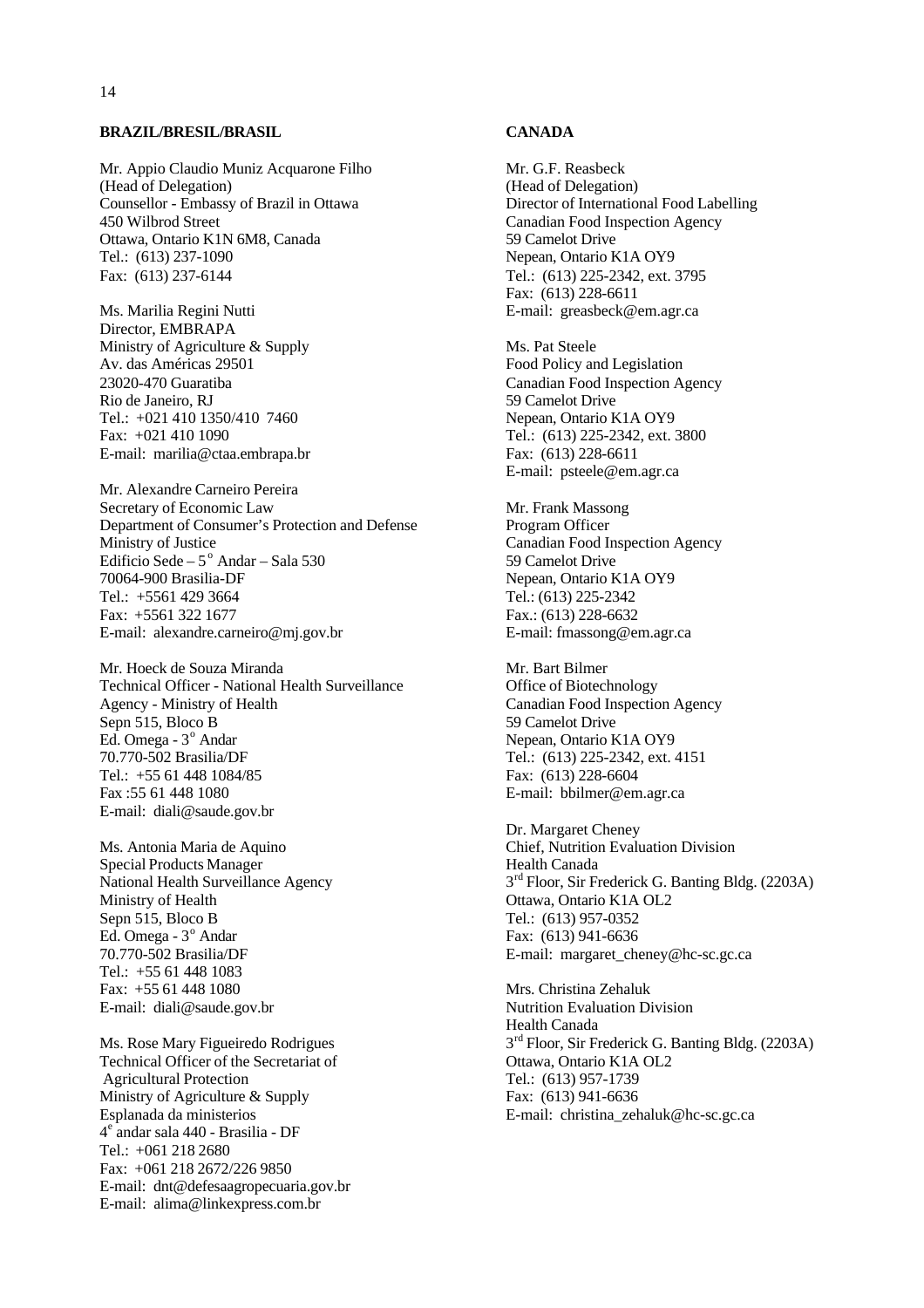Mr. Paul Mayers Director, Bureau of Policy Integration Food Directorate, Health Protection Branch Health Canada, 2<sup>nd</sup> Floor, HPB Building Tunney's Pasture Ottawa, Ontario K1A 0L2 Tel.: (613) 946-4591 Fax: (613) 946-4590 E-mail: paul\_mayers@hc-sc.gc.ca

Ms. Karen McIntyre Bureau of Policy Integration Food Directorate, Health Protection Branch Health Canada, 2<sup>nd</sup> Floor, HPB Building Tunney's Pasture Ottawa, Ontario K1A 0L2 Tel.: (613) 946-4822 Fax: (613) 946-4590 E-mail: karen\_mcintyre@hc-sc.gc.ca

Ms. Anne Macey Canadian Organic Growers 106 Old Scott Road Salt Spring Island, B.C. V8K 2L6 Tel.: (250)537-5511 Fax: (250)537-2681 E-mail: macey@saltspring.com

Mr. Peter A. Pink Senior Scientist Edible Oil Foods Association of Canada (Procter and Gamble Inc.) P.O. Box 355, Station "A" 4711 Yonge Street Toronto, Ontario M5W 1C5 Tel.: (416) 730-4782 Fax: (416) 730-4449 E-mail: pink.pa@pg.com

Dr. Réjean Bouchard Assistant Director Policy and Dairy Production Dairy Farmers of Canada 75 Albert Street - Suite 1101 Ottawa, Ontario K1P 5E7 Tel.: (613) 236-9997 Fax: (613) 236-0905 E-mail: rejeanb@dfc-plc.ca

Dr. John Henning Director, Ecological Agriculture Projects Department of Agricultural Economics McGill University, Macdonald Campus Ste. Anne de Bellevue, Quebec H9X 3V9 CANADA Tel.: (514) 398-7826 Fax: (514) 398-8130 E-mail: inf3@musicb.mcgill.ca

Dr. Dale Armstrong Policy Secretariat Alberta Agriculture, Food and Rural Development #301, 7000 – 113 Street Edmonton, Alberta T6H 5T6 Tel.: (780) 422-7807 Fax: (780) 422-6540 E-mail: dale.armstrong@gov.ab.ca

Dr. Ron Knight Director, Scientific Relations and Regulatory Compliance - Kraft Canada Inc. 95 Moatfield Drive Don Mills, Ontario M3B 3L6 Tel.: (416) 441-5312 Fax: (416) 441-5043 E-mail : rknight@kraft.com

Dr. Kent Jennings Chair, Crop Protection Institute Biotechnology Committee - C/o Cyanamid Crop Protection 88 McNabb Street Markham, Ontario L3R 6E6 Tel.: (905) 470-3600 Fax: (905) 470-3856 E-mail: kent\_jennings@py.cyanamid.com

Mr. Richard Wolfson Health Advisory Natural Law Party of Canada 500 Wilbrod Street Ottawa, Ontario K1N 6N2 Tel.: 613) 565-8517 Fax: (613) 565-1596 E-mail: rwolfson@concentric.net

Mr. Bob Ingratta BIOTECanada Monsanto Canada Inc. 130 Albert Street, Suite 1902 Ottawa, Ontario K1P 5G4 Tel.: (613) 234-5121 Fax: (613) 234-2063 E-mail: bob.g.ingratta@monsanto.com

Elisabeth Sterken Director - Infant Feeding Action Coalition (INFACT Canada) 6 Trinity Square Toronto, Ontario M5G 1B Tel.: (416) 595-9819 Fax: (416) 591-9355 E-mail: infact@ftn.net

Mr. Barry L. Smith Canadian Soft Drink Association 57 Hodgson Court Kanata, Ontario K2K 2T4 Tel.: (613) 591-9844 Fax: (613) 599-4614 E-mail: blsmith2@sprint.ca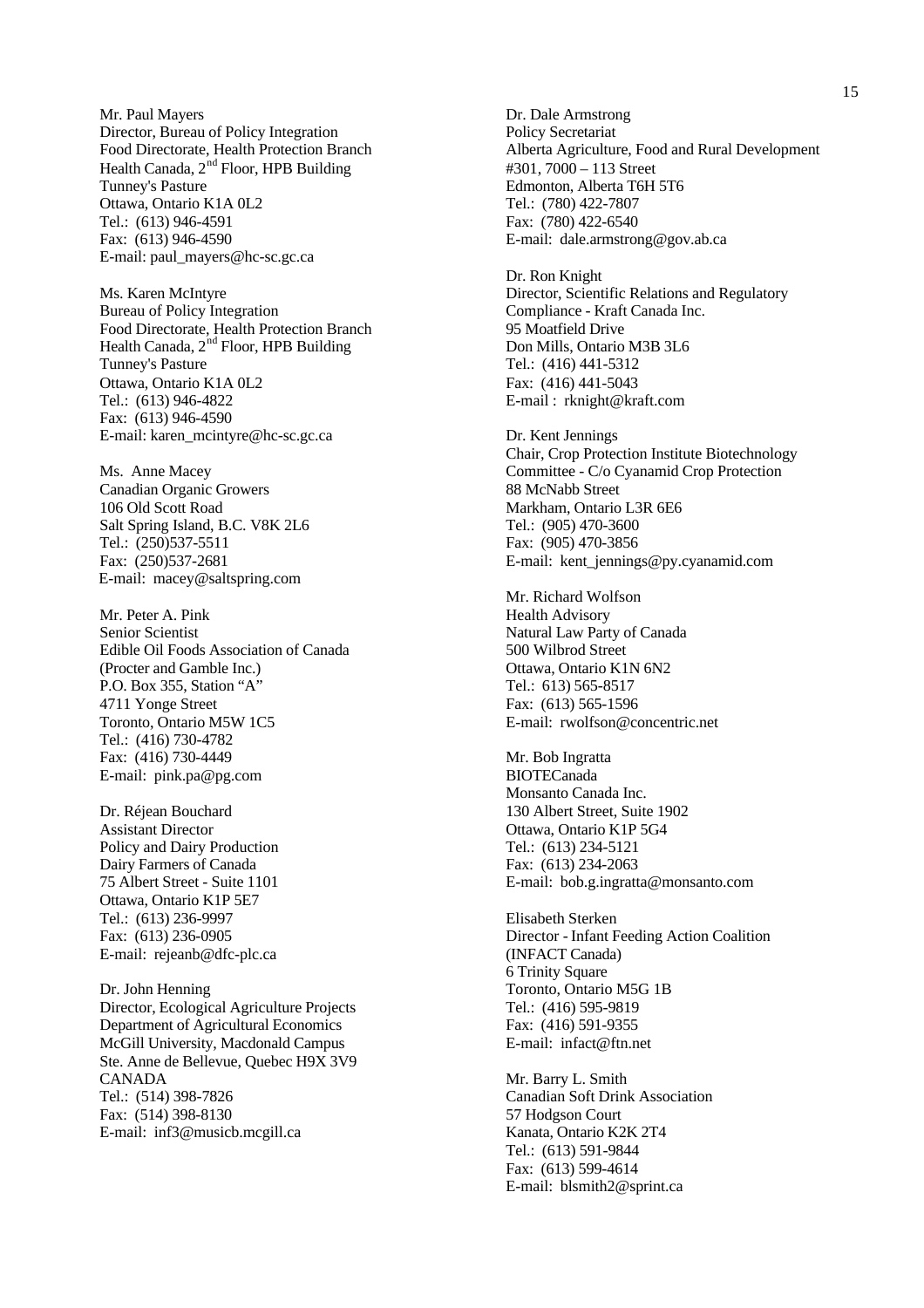# 16

Mr. Pierre Nadeau Vice President - National Dairy Council of Canada 221 Laurier Avenue East Ottawa, Ontario K1N 6P1 Tel.: (613) 238-4116 Fax: (613) 238-6247 E-mail: pmnadeau@ndcc.ca

Mr. Dietwald Claus Research Analyst - National Dairy Council of Canada 221 Laurier Avenue East Ottawa, Ontario K1N 6P1 Tel.: (613) 238-4116 Fax: (613) 238-6247 E-mail: dclaus@ndcc.ca

Mr. Andrew McColgan BIOTECanada 420 – 130 Albert Street Ottawa, Ontario K1P 5G4 Tel.: (613) 230-5585 Fax: (613) 563-8850 E-mail: amccolgan@biotech.ca

Ms. Joyce Groote President - BIOTECanada 420 – 130 Albert Street Ottawa, Ontario K1P 5G4 Tel.: (613) 230-5585 Fax: (613) 563-8850 E-mail: joyce@biotech.ca

Mr. Peter Pauker Technical Barriers & Regulations Division (EAS) Department of Foreign Affairs & International Trade (DFAIT) Lester B. Pearson Building Tower C,  $3^{\text{rd}}$  Floor (Room 155) 125 Sussex Drive Ottawa, Ontario K1A OG2 Tel.: (613) 992-0523 Fax: (613) 943-0346 E-mail: peter.pauker@dfait-maeci.gc.ca

Mme Johanne Martel Direction de l'appui a l'inspection des aliments MAPAQ 200, chemin Saint-Foy Québec (Québec) G1R 4X6 Tel.: (418) 380-2100, ext. 3089 Fax: (418) 380-2169 E-mail: johanne.martel@agr.gouv.qc.ca

Mr. Paul Haddow Executive Director, International Affairs Canadian Food Inspection Agency 59 Camelot Drive Ottawa, Ontario K1A OY9 Tel.: (613) 225-2342 Fax: (613) 228-6634 E-mail: phaddow@em.agr.ca

Mr. W.A. (Billy) Hewett Director, International Trade Policy Canadian Food Inspection Agency 59 Camelot Drive Ottawa, Ontario K1A OY9 Tel.: (613) 225-2342 Fax: (613) 228-6634 E-mail: hewettb@em.agr.ca

Mr. Arthur Marcoux Secrétaire filière biologique Government of Quebec 200, chemin Ste. Foy -  $11<sup>th</sup>$  Floor Quebec (Quebec) G1R 4X6 Tel.: (418) 646-8371 Fax: (418) 644-3049 E-mail: arthur.marcoux@agr.gouv.qc.ca

Dr. Robert S. McDonald Executive Director Canadian Organic Advisory Board  $506 - 2067$ <sup>th</sup> Ave. S.W. Calgary, Alberta T2P OW7 Tel.: (403) 262-4640 Fax: (403) 262-4630 E-mail: coab@cadvison.com

Mr. Abdallah Karsiem Policy Specialist - Policy and Farm Finance Directorate Food Safety Strategy Development Branch Ontario Ministry of Agriculture, Food and Rural Affairs 1 Stone Road West Guelph, Ontario N1G 4Y2 Tel.: (519) 826-3771 Fax: (519) 826-3492 E-mail: akarsiem@omafra.gov.on.ca

Ms. Shelley MacInnis Assistant Director Policy and Government Relations 75 Albert Street, Suite 1101 Ottawa, Ontario K1P 5E7 Tel.: (613) 236-9997 Fax: (613) 236-0905 E-mail: smacinnis@dfc-plc.ca

#### **CHILE/CHILI**

Osvaldo Álvarez-Pérez Diplomatic Secretary Embassy of Chile Commercial Section 50 O'Connor Street, Suite 1413 Ottawa, Ontario K1P 6L2 CANADA Tel.: (613) 235-4402 Fax: (613) 235-1176 E-mail: oalvarez@embachile-canada.com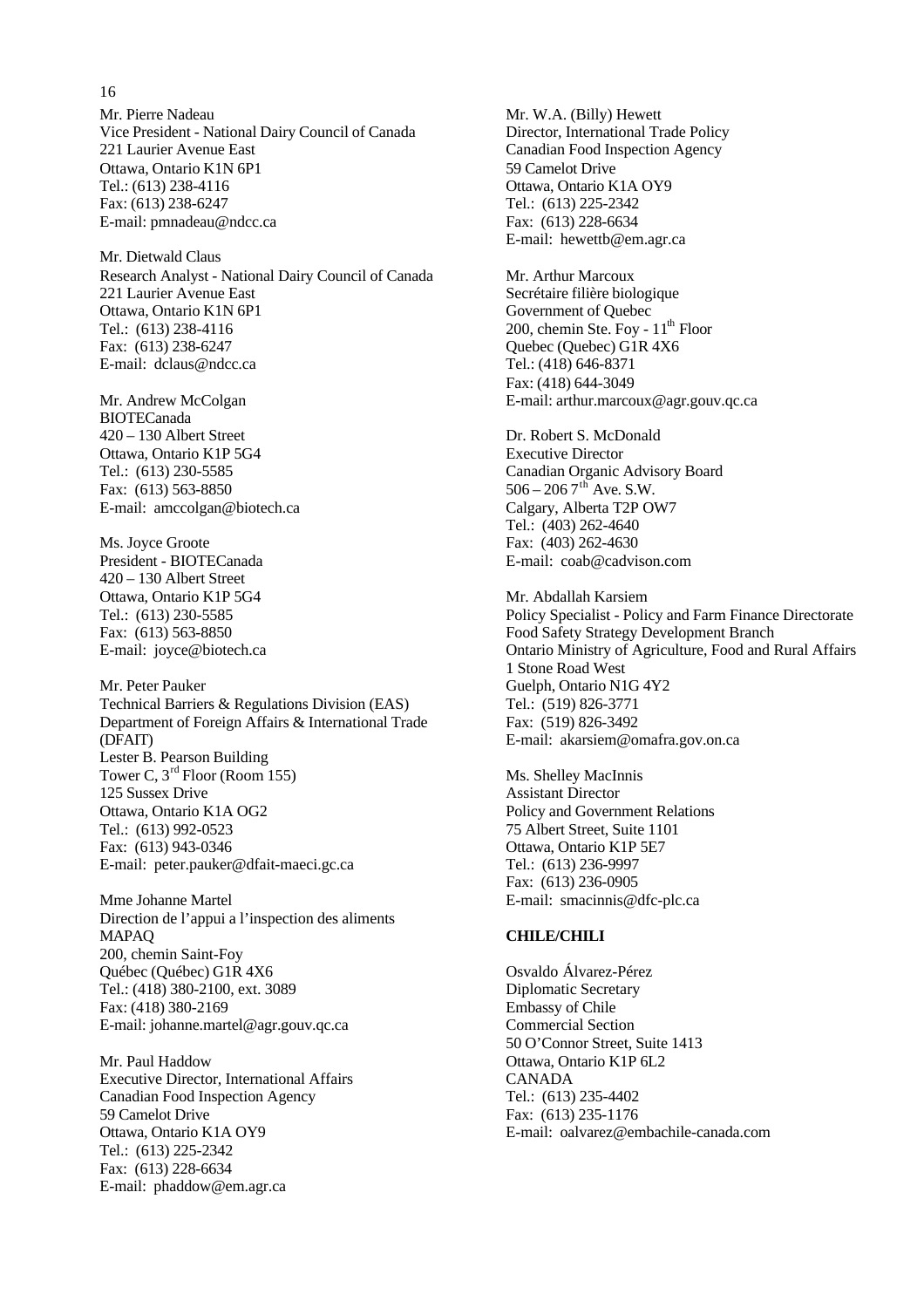Luisa Kipreos Garciá Responsable del Programa de Control de Alimentos Ministerio de Salud Estado  $N^{\circ}$  360 Santiago 6500750, CHILE Tel.: +56 2 6641244 Fax: +56 2 6397110 E-mail: lkipreos@netline.cl

#### **CHINA, PEOPLE'S REPUBLIC OF**

Shiyu Shi First Secretary - Embassy of P.R. China in Canada 401 King Edward Avenue Ottawa, Ontario K1N 909 CANADA Tel.: (613) 786-2478 Fax: (613) 236-5078 E-mail: syshi@buildlink.com

David Wong Wai-tat Senior Health Inspector (Food Labelling) 43<sup>rd</sup> Floor, Queensway Government Offices, 66 Queensway, HongKong P.R. CHINA Tel.: +852 2867 5581 Fax: +852 2521 4784 E-mail: dwtwong@fehd.gov.hk

Johnny Y.K. Chu Food Scientist Food and Environmental Hygiene Department 43<sup>rd</sup> Floor, Queensway, Government Offices 66 Queensway, HongKong P.R. CHINA Tel.: +852 2867 5606 Fax: +852 2893 3547 E-mail: ykchu@fehd.gov.hk

Xiang JinXiu State Administration for Entry-Exit Inspection and Quarantine of People's Republic of China No. 15 FangCao Di Xi Jie Chaoyang District 100020, Beijing Tel.: +86 10 65069048 Fax: +86 10 65069048

Xu Feng State Administration for Entry-Exit Inspection and Quarantine of People's Republic of China No. A10 Chaowai Dajie Chaoyang District 100020, Beijing Tel.: +86 10 65994541 Fax: +86 10 65994497

#### **CUBA**

Dra. Matilde Fontanals Pimorin Analista Superior de la Industria Pesquera Dirección Aseguramiento de Calidad Ministerio de la Industria Pesquera 5ta. Ave. y 248 Barlovento Santa Fé, Municipio Playa Ciudad de La Habana 10900 Tel.: +537 297294 Fax.: +537 249168 E-mail: doris@fishnavy.inf.cu

#### **CZECH REPUBLIC**

Petr Baudyš Deputy Director Czech Agricultural and Food Inspection Kvotnà 15 - Brno 60300 CZECH REPUBLIC Tel.: +420 5 43540211 Fax: +420 5 43540210 E-mail: baudys@czpi.cz

#### **DENMARK/DANEMARK/ DINAMARCA**

Ms. Eeva-Liisa Østergaard (Head of Delegation) Head of Division Danish Veterinary and Food Administration Mørkhøjbygade 19 DK-2860 Søborg Tel.: +45 33 95 6000 Fax: +45 33 95 6001 E-mail: elo@fdir.dk

Mr. Per Faurholt Ahle Expert - Danish Plant Directorate Ministry of Agriculture and Fisheries Skovbrynet 20 DK-2800 Lyngby Tel.: +45 45 96 6852 Fax: +45 45 96 6610 E-mail: pfa@plantedir.dk

Mr. Bruno Sander Nielsen Adviser - Agricultural Council of Denmark Axeltorv 3 1609 Copenhagen V Tel.: +45 33 14 5672 - Fax: +45 33 14 9574 E-mail: bsn@agriculture.dk

# **FINLAND/FINLANDE/FINLANDIA**

Ms. Mirja Hynonen (Head of Delegation) Senior Advisor - Ministry of Trade and Industry P.O. Box 230 - 00171 Helsinki Tel.: +358 9 160 35 36 Fax: +358 9 160 26 48 E-mail: mirja.hynonen@ktm.vn.fi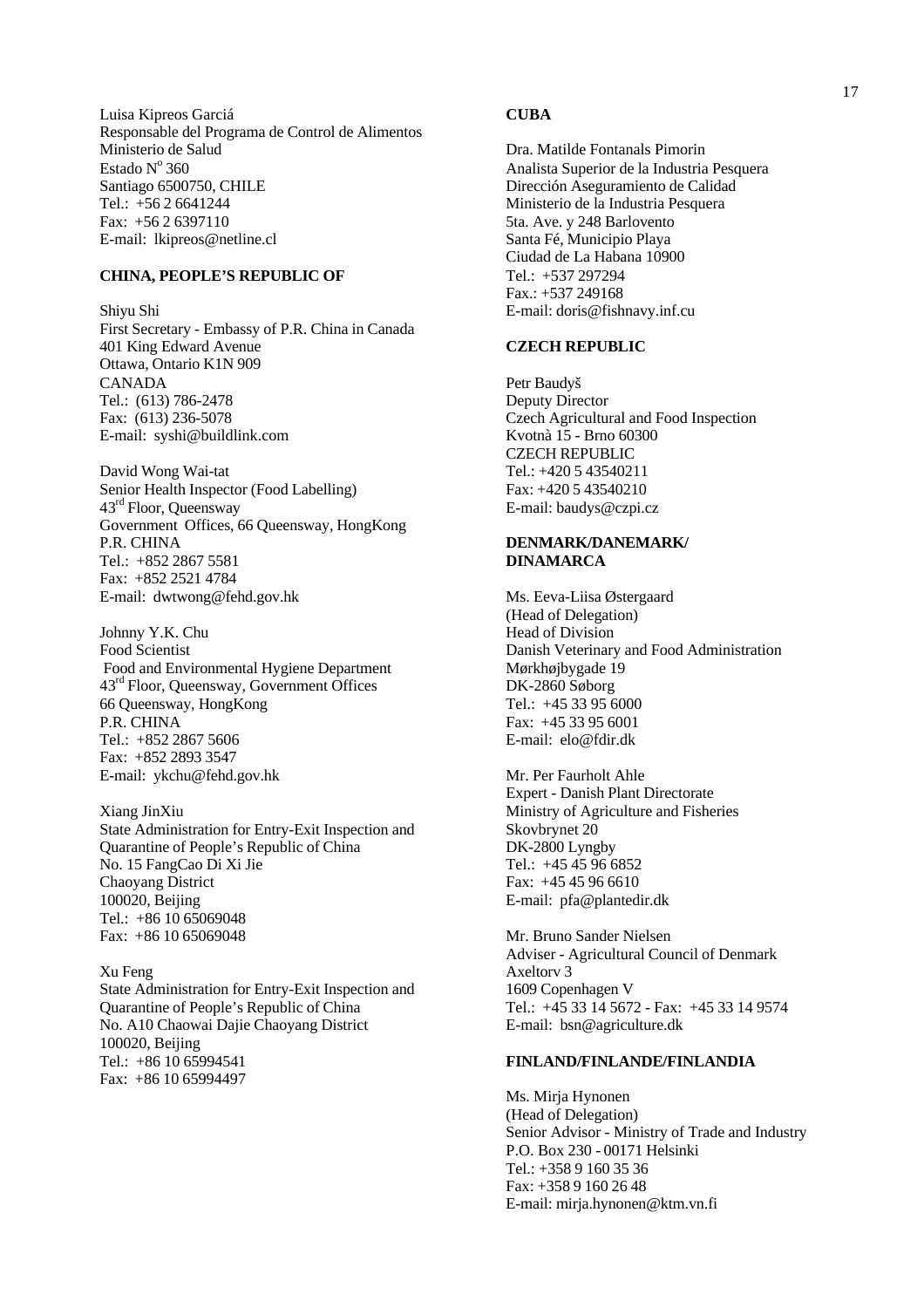Ms. Auli Suojanen Senior Food Officer National Food Administration P.O. Box 5 - 00531 Helsinki Tel.: +358 9 7726 76 30 Fax: +358 9 7726 76 66 E-mail: auli.suojanen@elintarvikevirasto.fi

#### **FRANCE/FRANCIA**

Patrice Dauchet (Chief of Delegation) Ministére de l'Economie, des Finances et de l'Industrie (DGCCRF) 59, boulevard Vincent Auriol 75703 Paris Cedex 13 Tel.: +33 1 44 97 29 65 Fax: +33 1 44 97 30 37 E-mail: patrice.dauchet@dgccrf.finances.gouv.fr

Annie Loc'h Food Law Manager - Groupe Danone 7, rue de Téhéran - 75008 Paris Tel.: +33 1 44 35 24 32 Fax: +33 1 44 35 24 45 E-mail: aloch@groupe.danone.fr

Mariane Monod Chargée du dossier agriculture biologique - DPEI Ministère de l'Agriculture et de la Pêche 3, rue Barbet de Jouy, 75349 Paris 07 SP Tel.: +33 1 49 55 80 03 Fax: +33 1 49 55 57 85 E-mail: mariane.monod@agriculture.gouv.fr

Carole Buy Ministére de l'Agriculture et de la Pêche DGAL/SDRIR 251, rue de Vaugirard 75732 Paris Cedex 15 Tel.: +33 1 49 55 58 63 Fax: +33 1 49 55 47 84

Catherine Chapalain-Wallin Société Alliance 7 194, rue de Rivoli 75001 Paris Tel.: +33 1 44 77 85 85 Fax: +33 1 42 61 95 34 E-mail: cchapalain@alliance7.com

Françoise Costes Société ATLA (Association de la Transformation Laitère Française) 34, rue de Saint-Pétersbourg 75382 Paris Cedex 08 Tel.: +33 1 49 70 72 72 Fax: +33 1 42 80 63 62

Marie-Odile Gailing Société Nestle-France 7, boulevard Pierre Carle BP 900 Noisiel 77446 Marne-La-Vallée Cedex 02 Tel.: +33 1 60 53 20 40 Fax: +33 1 60 53 54 65 E-mail: marie.odile.gailing@fr.nestlé.com

Catherine Vigreux Département des Affaires réglementaires ANIA /Société Roquette-Frères 62136 Lestrem Tel.: +33 3 21 63 36 00 Fax: +33 3 21 63 38 50

#### **GERMANY/ALLEMAGNE/ALLEMANIA**

Mr. Gerhard Bialonski (Head of Delegation) Regierungsdirektor - Bundesministerium für Gesundheit (Federal Ministry of Health) Am Propsthof 78a D-53121 Bonn Tel.: +49 228 941 4130 Fax: +49 228 941 4947 E-mail: bialonski@bmg.bund.de

Dr. Alois Bogenrieder Assistant Head of Division Federal Ministry of Food, Agriculture and Forestry Rochusstraße 1 D-53123 Bonn Tel.: +49 228 529 3695 Fax: +49 228 529 4406 E-mail: alois.bogenrieder@bml.bund.de

Mr. Hermann Broll Bundesinstitut für gesundheitlichen Verbraucherschutz und Veterinärmedizin Postfach 33 00 13 D-14191 Berlin Tel.: +49 1888 412 3939 Fax: +49 1888 412 3715 E-mail: h.broll@bgvv.de

Mrs. Angelika Mrohs Geschäftsfuhrerin Bund für Lebensmittelrecht und Lebensmittelkunde e.V. (Managing Director, Alliance for Food Law and Food Science) Godesberger Allee 142-148 D-53175 Bonn Tel.: +49 228 819 9333 Fax: +49 228 819 9388 E-mail: amrohs@bll-online.de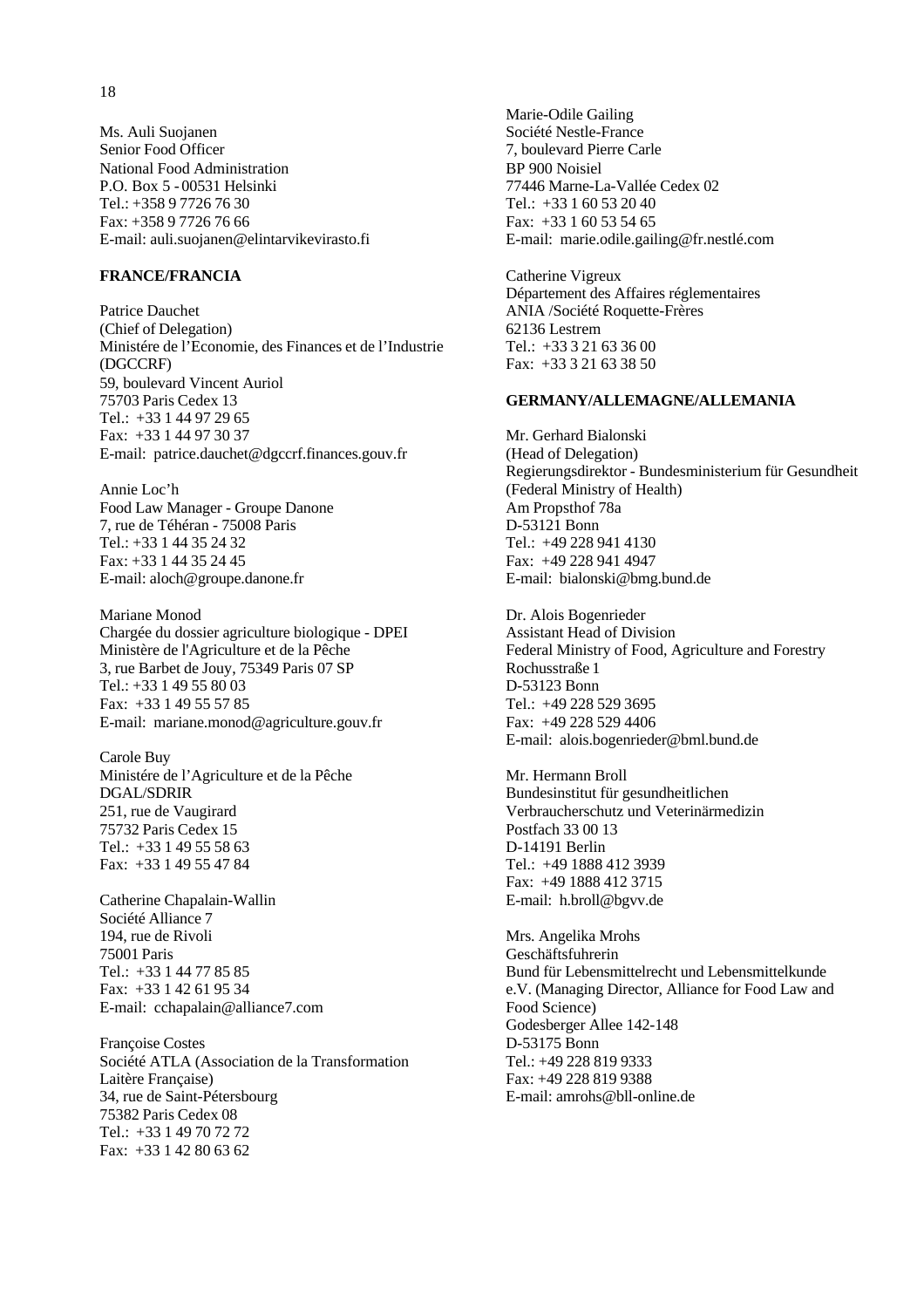Dr. Detlef Gross Sudzucker AG Mannheim/Ochsenfurt Forchheimer Straße 2 D-90425 Nurnberg Tel.: +49 911 934 4463 Fax: +49 911 934 4560 E-mail: dgross@schoeller.de

#### **HUNGARY/HONGRIE/HUNGRIA**

Prof. Peter A. Biacs General Director - Central Food Research Institute Herman Ottó út 15 P.O. Box 393 H – 1022 Budapest Tel.: +361 355 8991 Fax: +361 212 9853 E-mail: p.biacs@cfri.hu

#### **INDIA**

Shri J. Harinarayan Joint Secretary - Department of Food Processing Industries Panchsheel Bhavan Khel Gaon Marg New Delhi 110 049 Tel.: +91 11 649 2476 Fax: +91 11 649 3298

Mrs. Shoba Koshy Director, Department of Health Ministry of Health and F.W. Nirman Bhavan New Delhi 110021 Tel.: +91 11 301 9317 Fax: +91 11 301 9317

Dr. Rajesh Kapur Director, Department of Biotechnology Ministry of Science and Technology Bolock 2, CGO Complex, Lodhi Road New Delhi 110003 Tel.: +91 11 436 0745 Fax: +91 11 436 2884/436 0747 E-mail: rkdbt@usa.net

Shri Sunder Lal Technical Officer (PFA) Directorate General of Health Services Nirman Bhavan - New Delhi 110011 Tel.: +91 11 301 2290 Fax: +91 11 301 2290

Mr. Bejon Misra Advisor - Voluntary Organisation in Interest of Consumer Education (VOICE) F-71, Lajpat Nagar-II New Delhi 110024 Tel.: +011 6918969/6315375 Fax: +011 4620455 E-mail: srkhanna@giasdio1.vsnl.net.in

#### **INDONESIA**

Mrs. Indrawati S. ZA Deputy Director Food Control and Certification Ministry of Health of Indonesia JL. Percetakan Negara 23 Jakarta, 10560 Tel.: +62 21 42875584/4241781 Fax: +62 21 4253856

Prof. Dr. Ir. Tien R. Muchtadi, M.Sc. Food Technologist Department of Food Technology and Human Nutrition Faculty of Agricultural Engineering and Technology Institute of Agriculture Bogor IPB Campus, Darmaga P.O. Box 220 - Bogor 16002, West Java Tel./Fax: +62 251 626725 E-mail: biogizi@bogor.wasantara.net.id

Ms. Antoinette Suwita Smart Corporation Plaza Bii Mnr 2, tt 14 M.H. Thamrin Kav.22 Jakarta 10350 Tel.: +62 21 3925618 Fax: +62 21 3925724

Mr. Ibnu M. Said Counsellor (Economic) Embassy of Indonesia 55 Parkdale Avenue Ottawa, Ontario K1Y 1E5, CANADA Tel.: (613) 724-1100 Fax: (613) 724-1105

Mr. Dhatu P.N. Padmonegoro Third Secretary (Economic) Embassy of Indonesia 55 Parkdale Avenue Ottawa, Ontario K1Y 1E5, CANADA Tel.: (613) 724-1100 Fax: (613) 724-1105

Mr. Budi Mulyono Assistant to the Commercial Attache Embassy of Indonesia - 55 Parkdale Avenue Ottawa, Ontario K1Y 1E5, CANADA Tel.: (613) 724-1100 Fax: (613) 724-1105

#### **IRELAND**

Mr. Martin C. O'Sullivan (Head of Delegation) Senior Superintending Veterinary Inspector Department of Agriculture, Food and Rural Development Agriculture House, 3W Kildare Street, Dublin 2 Tel.: +353 1 607 2213 - Fax: +353 1 678 9733 E-mail: martin.osullivan@daff.irlgov.ie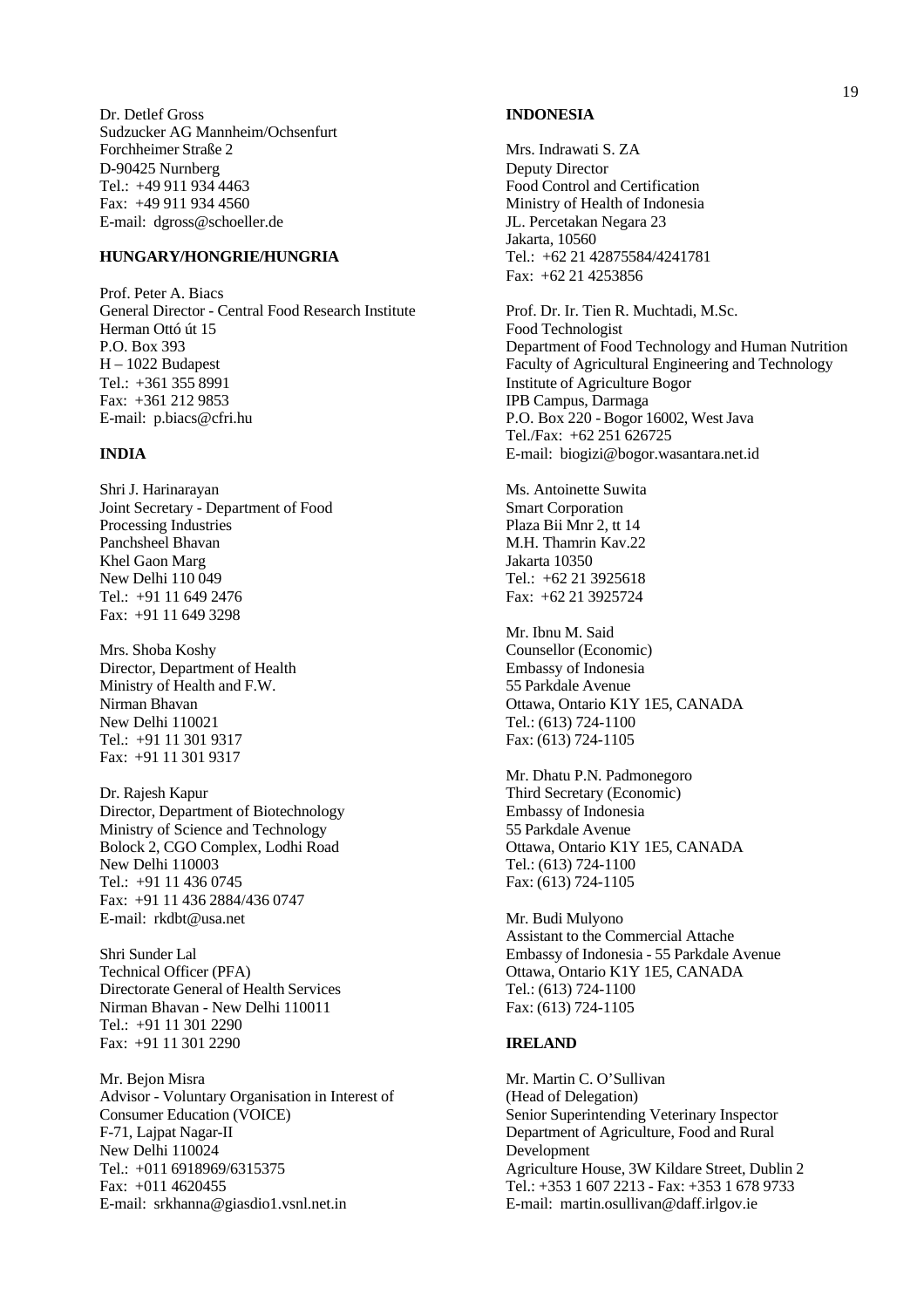Mr. Raymond Ellard Chief Specialist, Environmental Health Food Safety Authority of Ireland Abbey Court, Lower Abbey St. Dublin 1 Tel.: +353 1 817 1319 Fax: +353 1 817 1301 E-mail: rellard@fsai.ie

#### **ITALY/ITALIE/ITALIA**

Dr.ssa Brunella Lo Turco (Chief of Delegation) Secretary of Italian Codex Committee Ministero Politiche Agricole Via XX Settembre 20 - 00100 Rome Tel.: +39 6 4880273 Fax: +39 6 4880273 E-mail: blturco@tiscalinet.it

Dra. Paola Picotto M. Vet. Dirigente D.A.N.S.P.V. – MIN. SANITA Piazzale Marconi 25 - 00144 Rome Tel.: +06 59943752 Fax : +06 59943676 E-mail: p.picotto@sanita.it

Dr. Ferdinando Menconi Expert Juridique Ministero delle Politiche Agricole C/o Federalimentare Viale Pasteur, 10 - 00144 Rome Tel.: +39 6 5903450 Fax: +39 6 5903342

Mr. Luca Ragaglini **Expert Juridique** Ministero Politiche Agricole C/o AIDI Via Barnaba Oriani 92 Rome Tel.: +06 8091071 Fax: +06 8073186 E-mail: aidi@foodarea.it

#### **JAPAN/JAPON**

Mr. Koichi Inoue Deputy Director Office of Health Policy on Newly Developed Foods Food Sanitation Division Environmental Health Bureau Ministry of Health and Welfare Tel.: +81 3 3595 2327 Fax: +81 3 3503 7965 E-mail: KI-GWT@mhw.go.jp

Ms. Noriko Iseki Assistant Director (Biotech Food Safety) Food Sanitation Division Environmental Health Bureau Ministry of Health and Welfare 1-2-2 Kasumigaseki, Chiyoda-ku Tokyo 100-8045 Tel.: +81 3 3595 2326 Fax: +81 3 3503 7965 E-mail: ni-hyy@mhw.go.jp

Mr. Tomonori Nakayama Section Chief, Inspection and Guidance Division Pharmaceutical and Medical Safety Bureau Ministry of Health and Welfare 1-2-2, Kasumigaseki, Chiyoda-ku Tokyo 100-8045 Tel.: +81 3 3503 1043 Fax: +81 3 3595 2436 E-mail: TN-IKD@mhw.go.jp

Mr. Hiroshi Yoshikura Director General, Research Institute International Medical Centre of Japan Ministry of Health and Welfare 1-21-1 Toyama, Shinjuku-ku Tokyo 162-8655 Tel.: +81 3 3202 7181 Fax: +81 3 5273 4526 E-mail: yoshikura@ri.imcj.go.jp

Mr. Seiichiro Oyama Director for International Standardization Standards and Labelling Division Food and Marketing Bureau Ministry of Agriculture, Forestry and Fisheries (MAFF) 1-2-1 Kasumigaseki Chiyoda-ku - Tokyo 100-8950 Tel.: +81 3 3502 8111, ext. 4864 Fax: +81 3 3502 0438 E-mail: seiichiro\_ooyama@nm.maff.go.jp

Mr. Toshiro Kawashima Deputy Director, Livestock Farming Division Livestock Industry Bureau Ministry of Agriculture, Forestry and Fisheries (MAFF) 1-2-1 Kasumigaseki - Chiyoda-ku - Tokyo 100-8950 Tel.: +81 3 3502 8111, ext. 4466 Fax: +81 3 3501 1386 E-mail: toshiro\_kawashima@nm.maff.go.jp

Mr. Yutaka Ikeuchi Assistant Director, International Affairs Section Administration Division Livestock Industry Bureau Ministry of Agriculture, Forestry and Fisheries (MAFF) 1-2-1 Kasumigaseki - Chiyoda-ku - Tokyo 100-8950 Tel.: +81 3 3591 6450 Fax: +81 3 3502 8246 E-mail: yutaka\_ikeuchi@nm.maff.go.jp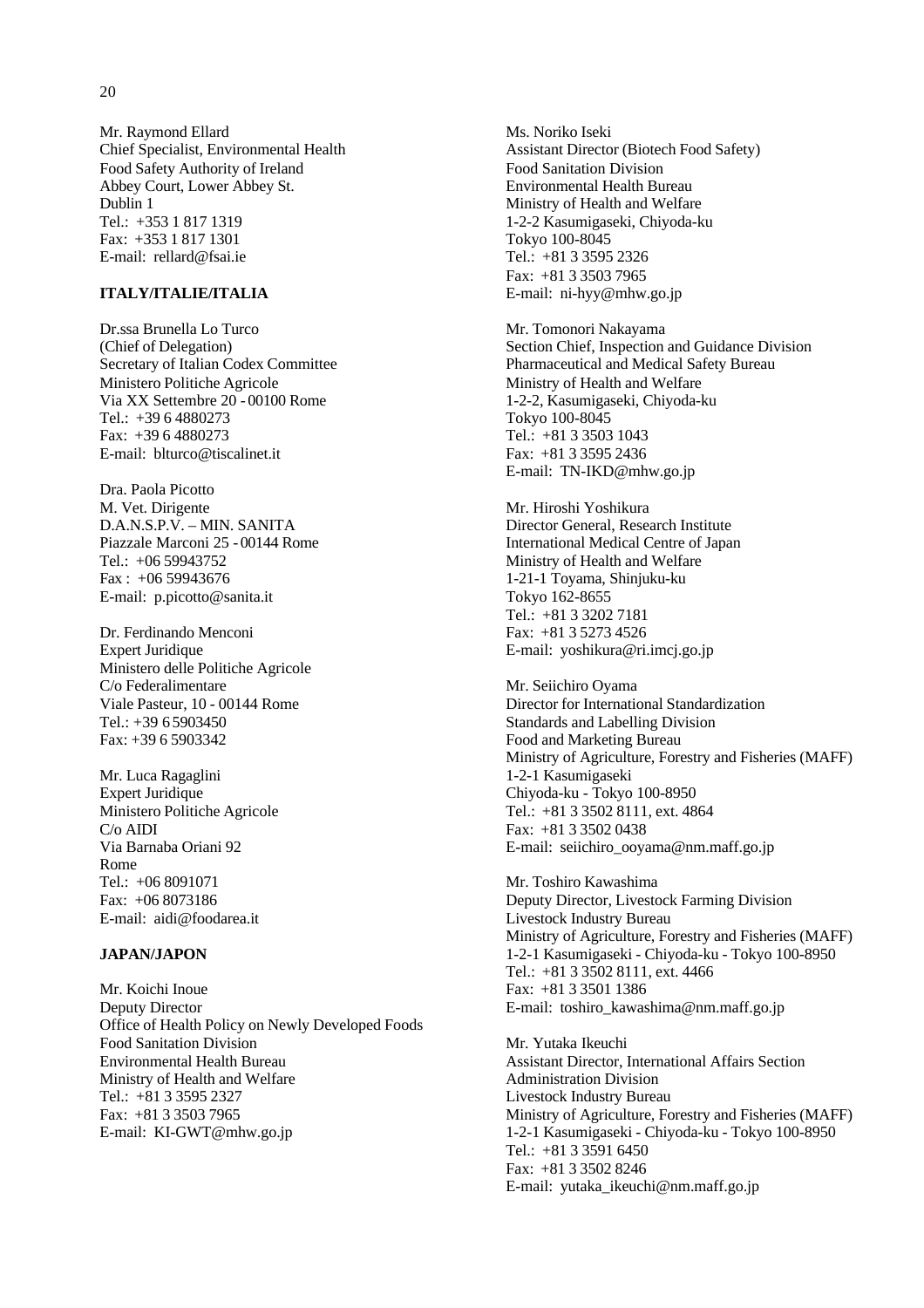Mr. Hiroaki Hamano Technical Adviser Japan Health Food and Nutrition Food Association 2-7-27, Ichigaya-Sadohara-cho, Shinjuku-ku Tokyo 160-0842 Tel.: +81 3 3268 3131 Fax: +81 3 3268 3135 E-mail: hiroaki.hamano@danisco.com

Dr. Norimasa Hosoya Professor Emeritus (Nutrition) University of Tokyo Director General Japan Health Food and Nutrition Food Association 2-7-27, Ichigaya-Sadohara-cho, Shinjuku-ku Tokyo 162-0842 Tel.: +81 3 3268 3134 Fax: +81 3 3268 3136 E-mail: jhnfa@mx1.alpha-web.ne.jp

Dr. Shuji Iwata Technical Adviser Japan Food Industry Center 1-9-13 Akasaka, Minato-ku Tokyo 107-0052 Tel.: +81 3 3224 2366 Fax: +81 3 3224 2397

Kazuhiko Kawamura Deputy Director Standards and Labelling Division Food and Marketing Bureau Ministry of Agriculture, Forestry and Fisheries 1-2-1 Kasumigaseki, Chiyoda-ku Tokyo, 100-8950 Tel.: +81 3 3507 8592 Fax: +81 3 3502 0438

#### **KOREA, REPUBLIC OF/COREE, REPUBLIQUE KOREA, REPUBLICA DE**

Lee Jae-yong Deputy Director - Livestock Policy Division Livestock Bureau Ministry of Agriculture and Forestry Tel.: +02 504 9431-3 Fax: +02 500 2 6 8 8 E-mail: leejyl@maf.go.kr

Lee Young-gu Assistant Director - Food Industry Division Ministry for Agriculture and Forestry 1 Jooang-dong, Kwanchon-si Kyonggi-do 427-760 Tel.: +82 2 500 2678 Fax: +82 2 503-7905 E-mail: youngu@maf.go.kr

Dr. Sang-cheol Lee Senior Researcher Nutritional Physiology Division National Livestock Research Institute Rural Development Administration #564 Omokchun-dong, Kwonsun-gu Suwon 441-350 Tel.: +82 331 290 1647 Fax: +82 331 290 1660 E-mail: leesc@nlri.go.kr

Young-mi Jang Senior Researcher Division of Nutrition Department of Food Evaluation Korea Food and Drug Administration #5 Nokbun-Dong, Eunpyung-Gu Seoul 122-704 Tel.: +82 2 380 1678 Fax: +82 2 382 4892 E-mail: kym4188@kfda.go.kr

Hee-Jung Lee Researcher, Food Sanitation Council Korea Food and Drug Administration #5, Nokbun-Dong, Eunpyung-Gu Seoul 122-704 Tel.: +82 2 380 1559 Fax: +82 2 383 8321 E-mail: codexkorea@kfda.go.kr

Jai-ok Kim Executive Director Citizen's Alliance for Consumers Protection of Korea (CACPK) Chongro-Gu, Sinmunro 2ga, 89-27 Pierson Bldg. 603, KPO Box 411 Seoul 110 Tel.: +82 2 738 2555 Fax: +82 2 736 5514 E-mail: cacpk@chollian.net.kr

#### **MALAYSIA/MALAISIE/MALASIA**

Mrs. Shamsinar Abdul Talib (Head of Delegation) Principal Assistant Director- Food Quality Control Division - Department of Public Health Ministry of Health Malaysia 4 th Floor, Block E, Offices Complex Jalan Dungun, Bukit Damansara 50490 Kuala Lumpur Tel.: +6 03 2540088 Fax: +6 03 2537804 E-mail: sat@dph.gov.my

Ms. Nik Shabnam Nik Mohd. Salleh Principal Assistant Director Food Quality Control Division Ministry of Health Malaysia 4 th Floor, Block E, Offices Complex Jalan Dungun, Bukit Damansara 50490 Kuala Lumpur Tel.: +6 03 2540088 Fax: +6 03 2537804 E-mail: shabnam@dph.gov.my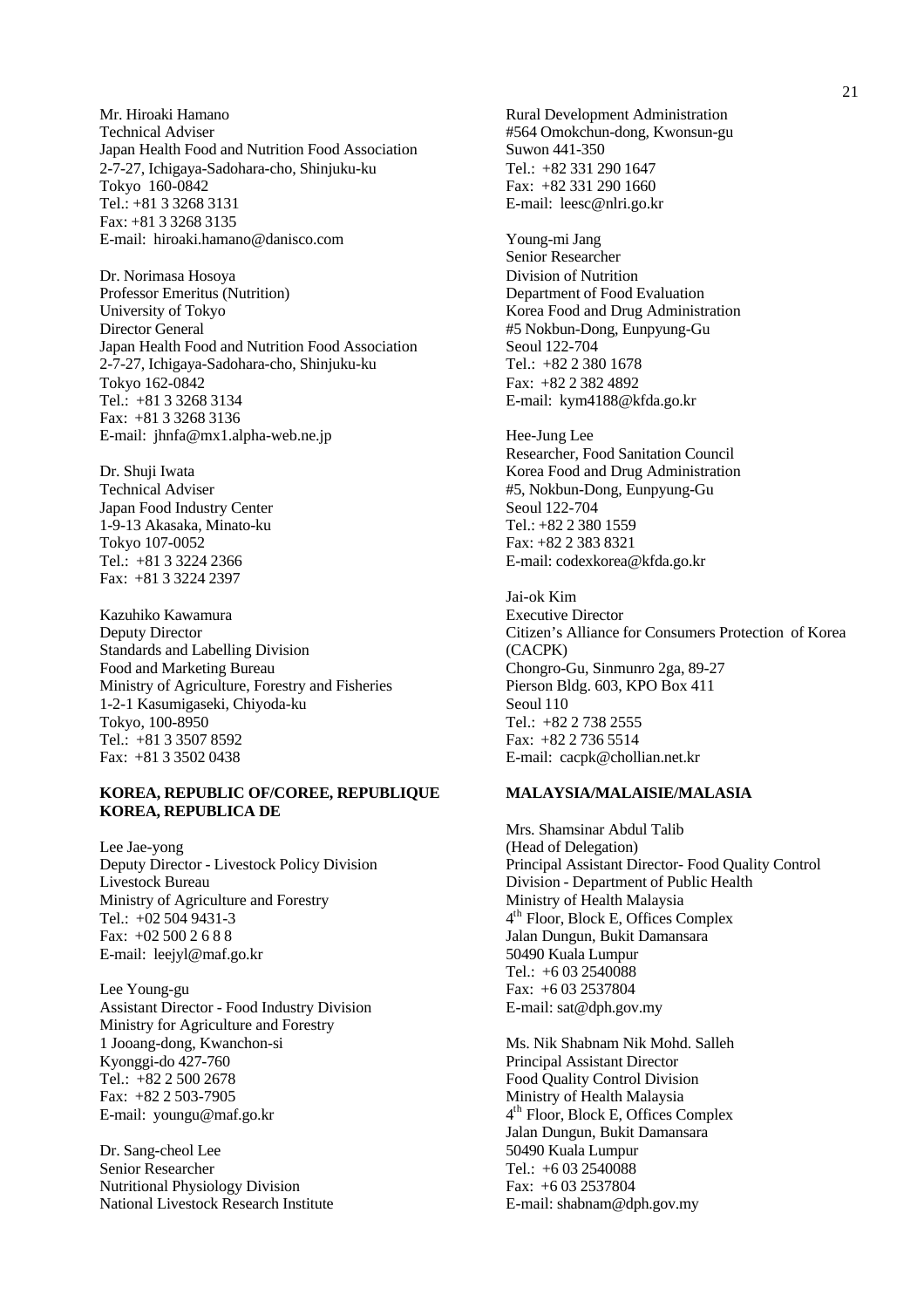Dr. T. Thiagarajan Regional Manager PORIM Regional Office – US Palm Oil Research Institute of Malaysia 1900, 24<sup>th</sup> Street, NW Washington, D.C. 20008, U.S.A. Tel.: (202) 328-2700/2794/2799 Fax: (202) 332-2902 E-mail: porimwdc@aol.com

#### **MOROCCO/MAROC/MARRUECOS**

Mme Zakia Driouich Chef de la Division de la Qualité de la Normalisation et de l'Assistance Technique Ministère des Pêches Maritimes B.P. 476 Agdal Rabat, Maroc Tel.: +212 7 68 82 72 Fax: +212 7 68 82 94 E-mail: driouich@mp3m.gov.ma

Mr. Majid Joundy President/Chairman Union Nationale des Industries de la Conserve de poisson B.P. 96, Agadir Tel.: +212 08 84 54 46 Fax: +212 08 84 59 96 E-mail: assabel@marocnet.net.ma

#### **MEXICO/MEXIQUE**

Lic. Linda Hernández Ruiz (Chief of Delegation) Primer Secretario - Oficina de SECOFI Embajada de México en Canada 45 O'Connor Street, Suite 1500 Ottawa, Ontario K1P 1A4, CANADA Tel.: (613) 235-7782 Fax: (613) 235-1129

Ing. Eduardo Cervantes Cuevas Industry Advisor - Canacintra Av. San Antonio 218 Mexico, D.F. Tel.: +52 5262 2395 Fax: +52 5262 2015

Lic. Luis Ernesto González Deputy Trade Representative Embassy of Mexico 45 O'Connor Street, Suite 1503 Ottawa, Ontario K1P 1A4 CANADA Tel.: (613) 235-7782 Fax: (613) 235-1129 E-mail: luis.gonzalez@nafta-mexico.org Ing. Raul Portillo Aldrett Presidente del Comité de Normalización Nacional de la Industria Alimentaria de la Cánara Nacional de la Industria de la Transformación Av-San Antonio 218 - Mexico D.F. Tel.: +52 5 2622386 E-mail: rportillo@la-ko.com

Lic. Filiberto Beltran Velázquez Industrial Adviser Jefe de Asuntos Regulatorios de Nutrición Kellogg América Latina - Carr. Campo Militar Queretaro, Mexico 76200 Tel.: +42 38 12 54 Fax: +42 11 14 75 E-mail: filiberto.beltran@kellogg.com

Ing. Ricardo M. González Aguilar Director de la Unidad de Normalización y Verificación Amores No. 321, 1<sup>er</sup> Piso Col. Del Valle, C.P. 03100, México, D.F. Tel. +52 5536 7427/5687 1081 Fax: +52 5687 7938

Eugenio Salinas Morales Gerente de Enlace Internacional Pulsar Internacional, S.A. de C.V. Av. Roble 300 Torrealta D-1406 Col. Valle del Campestre 66265 Garza Garcia, N.L. Tel.: +52 8 399 5600, ext. 5351 Fax: +52 8 399 5629 E-mail: esalinas@pulsar.com.mx

#### **NETHERLANDS/PAYS-BAS/PAISES BAJOS**

Ms. Janita Aanen (Head of Delegation) Policy Officer Ministry of Health, Welfare and Sport P.O. Box 20350 2500 EJ The Hague Tel.: +31 70 3406 872 Fax: +31 70 3405 554 Email: j.aanen@minvws.nl

Mr. P. van Doorninck Public Health Officer Ministry of Health, Welfare and Sport P.O. Box 16108 2500 BC The Hague Tel.: +31 70 3405 070 Fax: +31 70 3405 435 E-mail: piet.van.doorninck@inspectwv.nl

22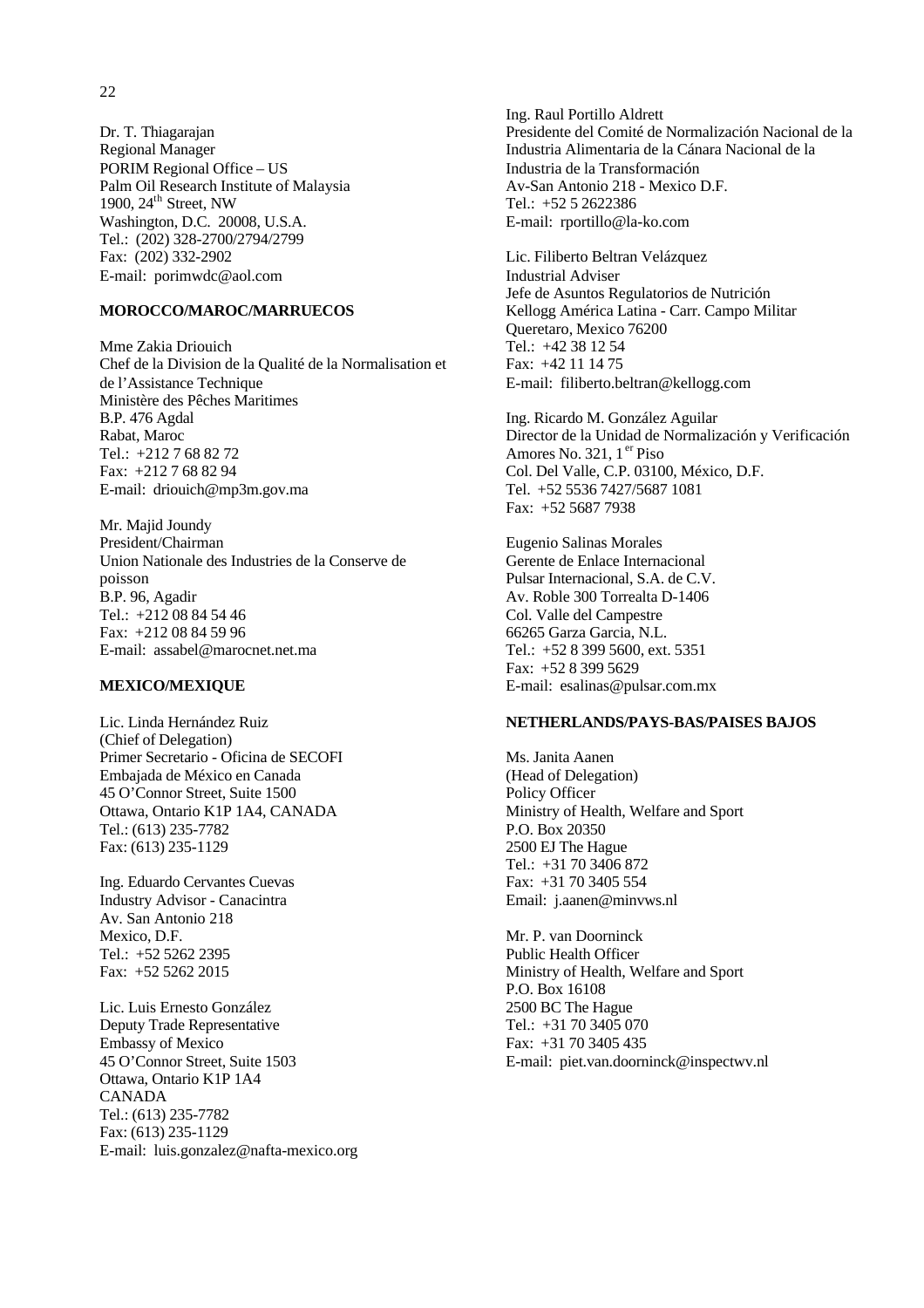Mr. Jan Bijloo Food Legislation Officer Friesland Coberco Dairy Foods P.O. Box 124 7940 AC Meppel Tel.: +31 0 522 276 341 Fax: +31 0 522 276 475 E-mail: j.bijloo@fcdf.nl

Mr. Gerrit Koornneef Central Product Board for Arable Products P.O. Box 29739 2502 LS The Haque Tel.: +31 70 3708 323 Fax: +31 70 3708 444 E-mail: g.m.koornneef@hpa.agro.nl

Ms. Trudy van Ommeren Wemos Foundation P.O. Box 1693 - 1000 BR Amsterdam Tel.: +31 20 4688 388 Fax: +31 20 4686 008 E-mail: trudy.van.ommeren@wemos.nl

Ms. Mary Janssen Wemos Foundation P.O. Box 1693 - 1000 BR Amsterdam Tel.: +31 20 4688 388 Fax: +31 20 4686 008 E-mail: mary.janssen@wemos.nl

#### **NEW ZEALAND/NOUVELLE-ZELANDE/NUEVA ZELANDIA**

Ms. Rachel Thom (Head of Delegation) Advisor (Food Science) Regulation Development Group Ministry of Health P.O. Box 5013 - Wellington Tel.: +64 4 496 2399 Fax: +64 4 496 2340 E-mail: rachel\_thom@moh.govt.nz

Ms. Fiona Duncan Policy Analyst Ministry of Agriculture and Forestry P.O. Box 2526 - Wellington Tel.: +64 4 474 4298 Fax: +64 4 474 4206 E-mail: duncanf@maf.govt.nz

Mr. Philip Fawcet National Manager, International Standards, Dairy and Plant Products Group Ministry of Agriculture and Forestry Food Assurance Authority P.O. Box 2526 - Wellington Tel.: +64 4 498 9874 Fax: +64 4 474 4196 E-mail: fawcetp@maf.govt.nz

Dr. Joan Wright Counsel - Regulatory and Special Projects New Zealand Dairy Board P.O. Box 417 - Wellington Tel.: +64 21 334 014 Fax: +64 4 471 8539 E-mail: joan.wright@nzdb.com

#### **NIGERIA**

Prof. Tseaa Shambe Director-General Standards Organisation of Nigeria Phase I,  $9<sup>th</sup>$  Floor Federal Secretariat, Ikoyi P.M.B. 2102, Yaba, Lagos Tel.: +01 2696177 Tel.: +01 2696178 E-mail: son1@linkserve.com.ng

Mr. Louis O. Njoku Zonal Co-ordinator (Port Harcourt) Standards Organisation of Nigeria Federal Secretariat, Phase I,  $9<sup>th</sup>$  Floor Ikoyi – Lagos Tel.: +234 1 2696178 Fax: +234 64 638804

Mr. Abiola Komolafe Zonal Co-ordinator (Kano) Standards Organisation of Nigeria Federal Secretariat, Phase I,  $9^{\text{th}}$  Floor Ikoyi – Lagos Tel.: +234 1 2696178 Fax: +234 64 638804

#### **NORWAY/NORVEGE/NORUEGA**

Mrs. Åase Fulke (Head of Delegation) Head of Section Department of Food Law and International Affairs Norwegian Food Control Authority P.O. Box 8187 Dep. N-0034 Oslo Tel.: +47 22 246650 Fax: +47 22 246699 E-mail: aase.fulke@snt.dep.no

Anita Utheim Senior Executive Officer Norwegian Food Control Authority P.O. Box 8187 Dep. - N-0034 Oslo Tel.: +47 22 246769 - Fax: +47 22 246699 E-mail: anita.utheim@snt.dep.no

Hilde Dolva Adviser - Norwegian Agricultural Inspection Service Fellesbygget - N-1432 Aas Tel.: +47 64 949197 - Fax: +47 64 940208 E-mail: hilde.dolva@1andbrukstilsynet.dep.no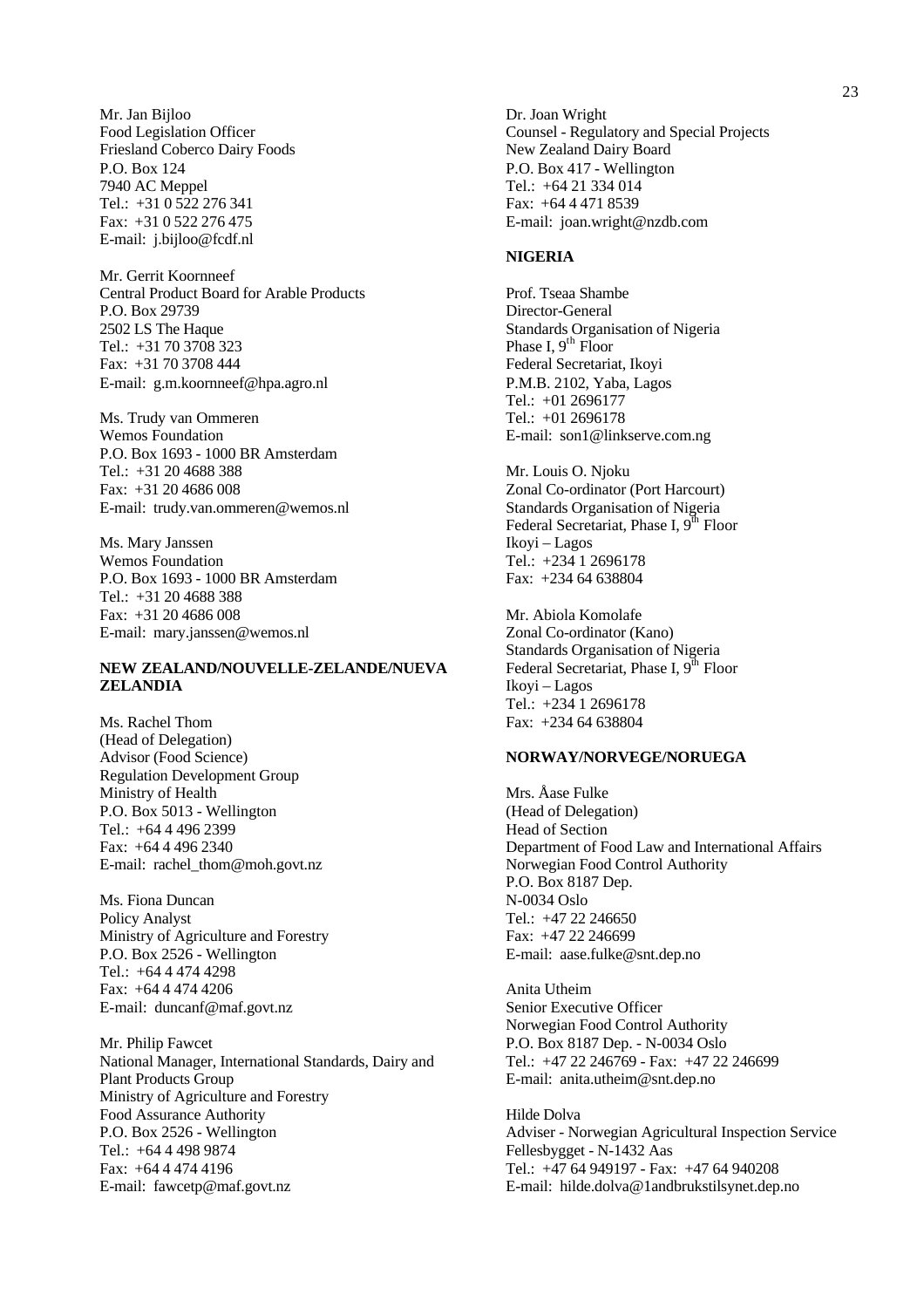Marianne Stordal Federation of the Norwegian Food and Drink Industry P.O. Box 432 N-4624 Kristiansand Tel.: +47 38 001100 E-mail: marianne.stordal@hennig-olsen.no

Arnfinn Rage Technical Manager - Tine Norwegian Dairies Centre for R and D P.O. Box 7 Kaldbakken - N-0902 Oslo Tel.: +47 22 938895 Fax: +47 22 938599 E-mail: arnfinn.rage@tine.no

Line Andersen The Consumer Council of Norway P.O. Box 8104 Dep. N-0032 Oslo Tel.: +47 67 599727 Fax: +47 67 536010 E-mail: line.Andersen@forbrukerradet.no

Kari Norunn Vesterhus Executive Officer National Council on Nutrition and Physical Activity P.O. Box 8139 Dep. N-0033 Oslo Tel.: +47 22 249061 E-mail: kari.vesterhus@se.dep.telemax.no

#### **OMAN**

Abdullah D. Al Zadjali Deputy Director of Plant Protection Research Center Ministry of Agriculture and Fisheries P.O. Box 50 Seeb 121, OMAN Tel.: +968 893 131 Fax: +968 893 097 E-mail: abdawood@hotmail.com

#### **PHILIPPINES**

Lydia M. Zara Chief, Food Processing Section Laboratory Services Division Bureau of Plant Industry San Andres, Malate, Manila 1004 Manila Tel.: +632 524 9588/524 0768 Fax: +632 521 7650

# **POLAND/POLOGNE/POLONIA**

Dr. Piotr J. Zaprzalek Director of Agricultural Markets Department Ministry of Agriculture and Rural Development Wspólna 36 - 00-930 Warsaw Tel.: +48 22 623 21 22 Fax: +48 22 623 23 00 E-mail: piotr.zaprzalek@minrol.gov.pl

Mr. Pawel Budynek Director - Agricultural and Food Quality Inspection Zurawia 32/34 - 00-515 Warsaw Tel.: +48 22 628 21 37 Fax: +48 22 621 48 58 E-mail: pbudynek@zigzag.pl

Dr. Urszula Soltysiak Chair of Association Agro Bio Test Association University of Agriculture Nowoursynowska 166 - PL-02787 Warsaw Tel.: +48 22 847 87 39 Fax: +48 22 847 15 62 E-mail: soltysiak@alpha.sggw.waw.pl

Ms. Anna Skrzynska Head of Department Agricultural and Food Quality Inspection 32/34 Zurawia Street - 00-515 Warsaw Tel.: +48 22 625 20 28 Fax: +48 22 621 48 58 E-mail: normy@zigzag.pl

#### **PORTUGAL**

Eng<sup>o</sup> Manuel Barreto Dias (Head of Delegation) D.G.F.C.Q.A.- Direcção-Geral de Fiscalização e Controlo da Qualidade Alimentar Av<sup>a</sup> Conde de Valbom, nº 98 1050 Lisboa Tel.: +351 21 7983701 Fax: +351 21 7983834 E-mail: dgfcqa.lcqa@mail.telepac.pt

Dr. António Magro Tomé Ministério da Agricultura, do Desenvolvimento Rural e das Pescas Praça do Comércio - 1100 Lisboa Tel.: +351 21 347 5964 Fax: +351 21 798 3654 E-mail: dgfcqa.drada@mail.telepac.pt

Eng° António Cabrera FIPA-Federação das Indústrias Portuguesas Agro-Alimentares  $Av^a$  António José de Almeida, n° 7-2° Esq<sup>o</sup> 1000-042 Lisboa Tel.: +351 21 7938679 Fax: +351 21 7938537 E-mail: antonio.cabrera@unilever.com

#### **ROMANIA/ROUMANIE/RUMANIA**

Mrs. Olimpia Vorovenci (Head of Delegation) Expert in Agro-Food Standards Romanian Standards Association 21 - 25 Mendeleev Str., Sector 1 Bucharest 70168 Tel: +40 1 310 43 09 - Fax: +40 1 315 58 70 E-mail: voro@pcnet.ro

#### 24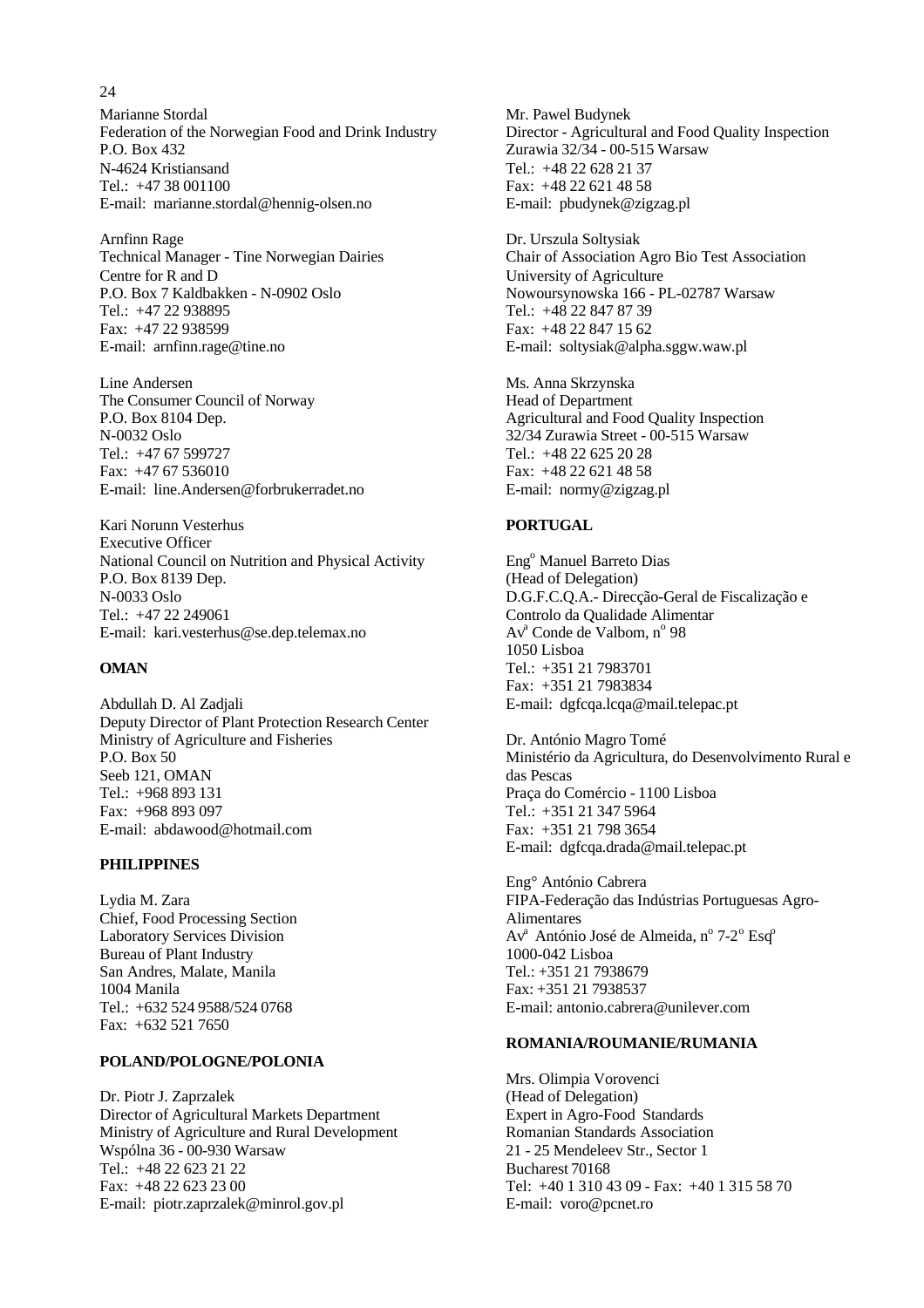Mr. Flaviu Pop Director General - SC Sere Brasov SA 13, Ciobanului Str. - Brasov 2200 Tel.: +40 68 426602 Fax: +40 68 426706 E-mail: serebv@deuroconsult.ro

Mr. Victor Ucrainet Director General Agriculture and Food Department Brasov District Str. Muresenilor 5 - Brasov 2200 Tel.: +40 68 143237 Fax: +40 68 472860

Mrs. Mihaela Moiescu Expert in Bio Food Quality SC Sere Brasov SA 13, Ciobanului Str. - Brasov 2200 Tel.: +40 1 310 43 09 Fax: +40 1 315 58 70

#### **RUSSIAN FEDERATION**

Ms. Svetlana N. Rusanova Chief, Department of New Fish Technologies and Standards State Committee of Fisheries of the Russian Federation 12 Rozhdestvensky Bul. 103031, Moscow Tel.: +7 095 921 82 97

Ms. Nina V. Chupakhina Chief, Laboratory of Fish and Fishery Products **Standards** Russian Federal Research Institute of Fisheries and Oceanography (VNIRO) 17, V.Krasnoselskaya St. 107140, Moscow Tel.: +7 095 264 9090 Fax: +7 095 264 9187

Ms. Kira M. Mikhlina Senior Scientist Centre Mariculture Russian Federal Research Institute of Fisheries and Oceanography (VNIRO) 17, V.Krasnoselskaya St. 107140, Moscow Tel.: +7 095 264 9054 Fax: +7 095 264 9187

#### **SAUDI ARABIA, KINGDOM OF**

Mr. Abdullah Walman Al-Azmi Manager, Central Laboratory and Blood Bank - Al-Qurayut General Hospital Ministry of Health Riyadh 11176 Kingdom of Saudi Arabia Tel.: +9664 642 4716, ext. 328 Fax: +9664 642 4972

#### **SINGAPORE**

Mr. Sin-I Chu (Head of Delegation) Chief Food Officer - Food Control Department Ministry of the Environment Environment Building 40 Scotts Road #19-00 Singapore 228231 Tel.: +65 731 9859 Fax: +65 731 9843/731 9844 E-mail: chu\_sin-i@env.gov.sg

Mrs. Wei Ling Tan Director - Department of Nutrition Ministry of Health Institute of Health, Level 6 3 Second Hospital Avenue Singapore 168937 Tel.:  $+65435330$ Fax.: +65 536 8532 E-mail: tan\_wei\_ling@moh.gov.sg

#### **SOUTH AFRICA, REPUBLIC OF**

Mrs. M.E. Herbst (Head of Delegation) Senior Medical Natural Scientist Department of Health Private Bag X828 0001 Pretoria Tel.: +27 12 312 01 64 Fax: +27 12 326 43 74 E-mail: herbsm@hltrsa.pwv.gov.za

Ms. Jane Badham Dietetic Consultant - JB Consultancy P.O. Box 67396 2021 Bryanston Tel.: +27 11 463 06 79 Fax: +27 11 463 06 79 E-mail: jbconsultancy@mweb.co.za

#### **SPAIN/ESPAGNE/ESPANA**

D<sup>a</sup> Elisa Revilla García Jefe Area de Coordinación Sectorial Subdirección General de Planificación Alimentaria D.G. de Alimentación Ministerio de Agricultura Pesca y Alimentación Paseo Infanta Isabel 1. 28071-Madrid Tel.: +34 91 347 45 96 Fax: +34 91 347 57 28 E-mail: erevilla@mapya.es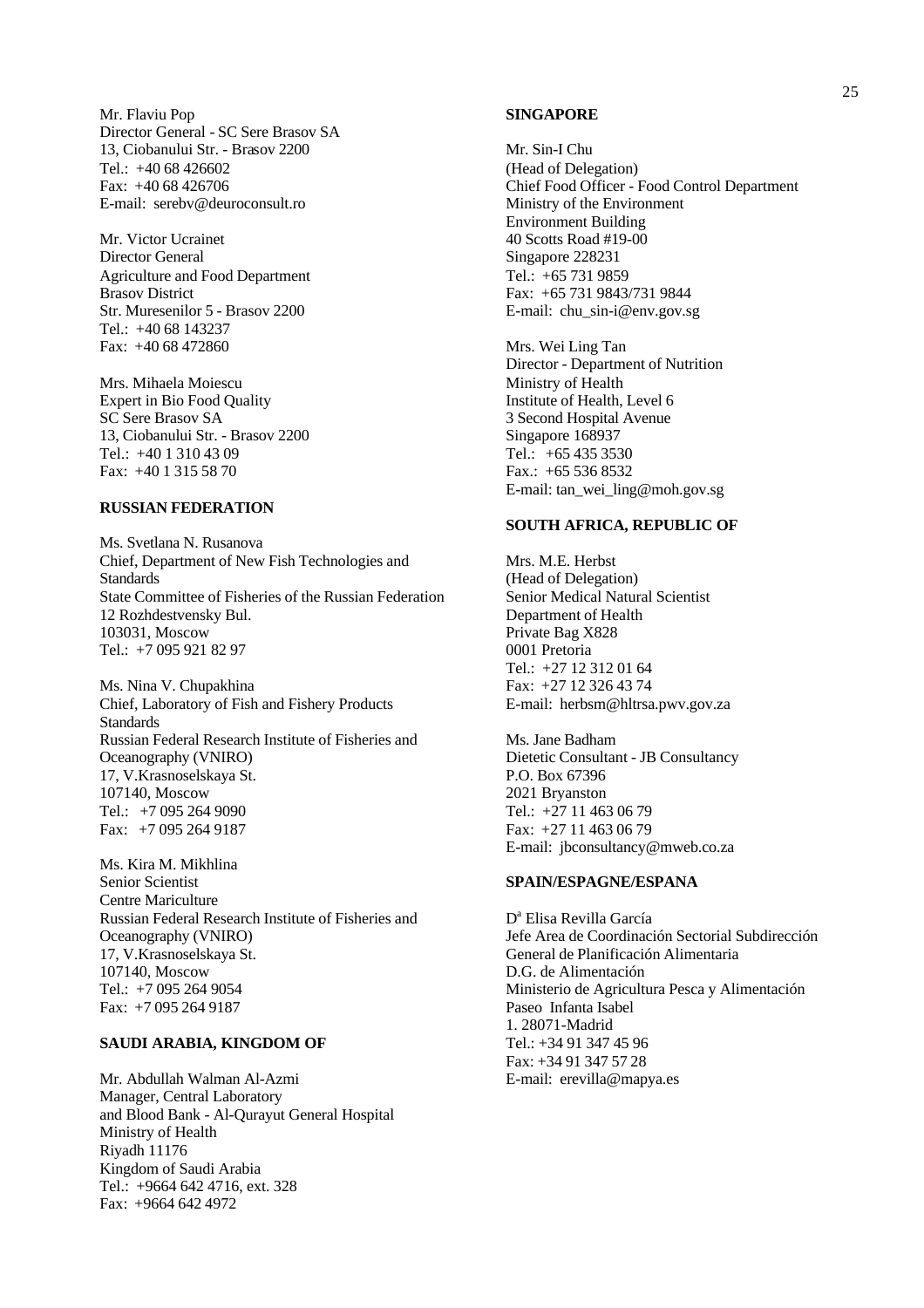# 26 **SWEDEN/SUEDE/SUECIA**

Mrs. Kerstin Jansson (Head of Delegation) Senior Administrative Officer Ministry of Agriculture Vasagatan 8-10 SE-10333 Stockholm Tel.: +46 8 4051168 Fax: +46 8 206496 E-mail: kerstin.jansson@agriculture.ministry.se

Mrs. Birgitta Lund Principal Administrative Officer Food Standards Division National Food Administration Box 622 SE-751 26 Uppsala Tel.: +46 18 175500 Fax: +46-18 105848 E-mail: livsmedelsverket@slv.se

Mrs. Kristina Sjölin Principal Administrative Officer National Food Administration Box 622 SE-751 26 Uppsala Tel.: +46 18 175500 Fax: +46-18 105848 E-mail: livsmedelsverket@slv.se

Mr. Reggie Vaz Principal Administrative Officer Food Standards Division National Food Administration Box 622 SE-751 26 Uppsala Tel.: +46 18 175680 Fax: +46 18 105848 E-mail: reggie.vaz@slv.se

Dr. Göte Frid, MSc Agric. Senior Administrative Officer Division for Animal Production and Management Swedish Board of Agriculture SE-551 87 Jönköping Tel.: +46 36 155811 Fax: +46 36 308182 E-mail: gote.frid@sjv.se

Mrs. Ulrika Ehrhardt Manager, Regulatory Affairs Federation of Swedish Food Industries Box 5501 SE-114 85 Stockholm Tel.: +46 8 783 82 77 Fax: +46 8 783 82 73 E-mail: uet@li.se

#### **SWITZERLAND/SUISSE/SUIZA**

Eva Zbinden (Head of Delegation) Head of International Standards Unit Swiss Federal Office of Public Health CH-3003 Bern Tel.: +41 31 322 95 72 Fax: +41 31 322 95 74 E-mail: eva.zbinden@bag.admin.ch

Patrik Aebi, Ing. Agr. Head of Section Promotion of Quality and Sales Swiss Federal Office for Agriculture Mattenhofstrasse 5 CH-3003 Bern Tel.: +41 31 322 25 92 Fax: +41 31 322 26 34 E-mail: patrik.aebi@blw.admin.ch

Dr. Gayle Crozier-Willi Regulatory Affairs - Nestec Ltd. Avenue Nestlé 55 CH-1800 Vevey Tel.: +41 21 924 32 73 Fax: +41 21 924 45 47 E-mail: gayle.crozier-willi@nestle.com

Dr. Otto Raunhardt Regulatory Affairs Vitamins and Fine Chemicals Division F. Hoffmann-La Roche Ltd. VML, Bldg. 241/815 H4070 Basel Tel.: +41 61 688 75 33 Fax: +41 61 688 16 35 E-mail: otto.raunhardt@roche.com

Dr. Marquard Imfeld Head of Nutrition Regulatory Affairs Novartis Consumer Health Werk St. Johann / 503 4.04 4056 Basel Tel.: +41 6l 324 68 35 Fax: +41 61 324 68 34 E-mail: marquard.imfeld@novartis.com

#### **THAILAND/THAILANDE/TAILANDIA**

Mrs. Chantana Chutiteparak (Head of Delegation) Senior Expert in Food and Drug Standards Food and Drug Administration Ministry of Public Health Tiwanont Road, Nondhaburi Tel.: +66 2 5907151-2 / 5918447 Fax: +66 2 5918446 E-mail: chantana@fda.moph.go.th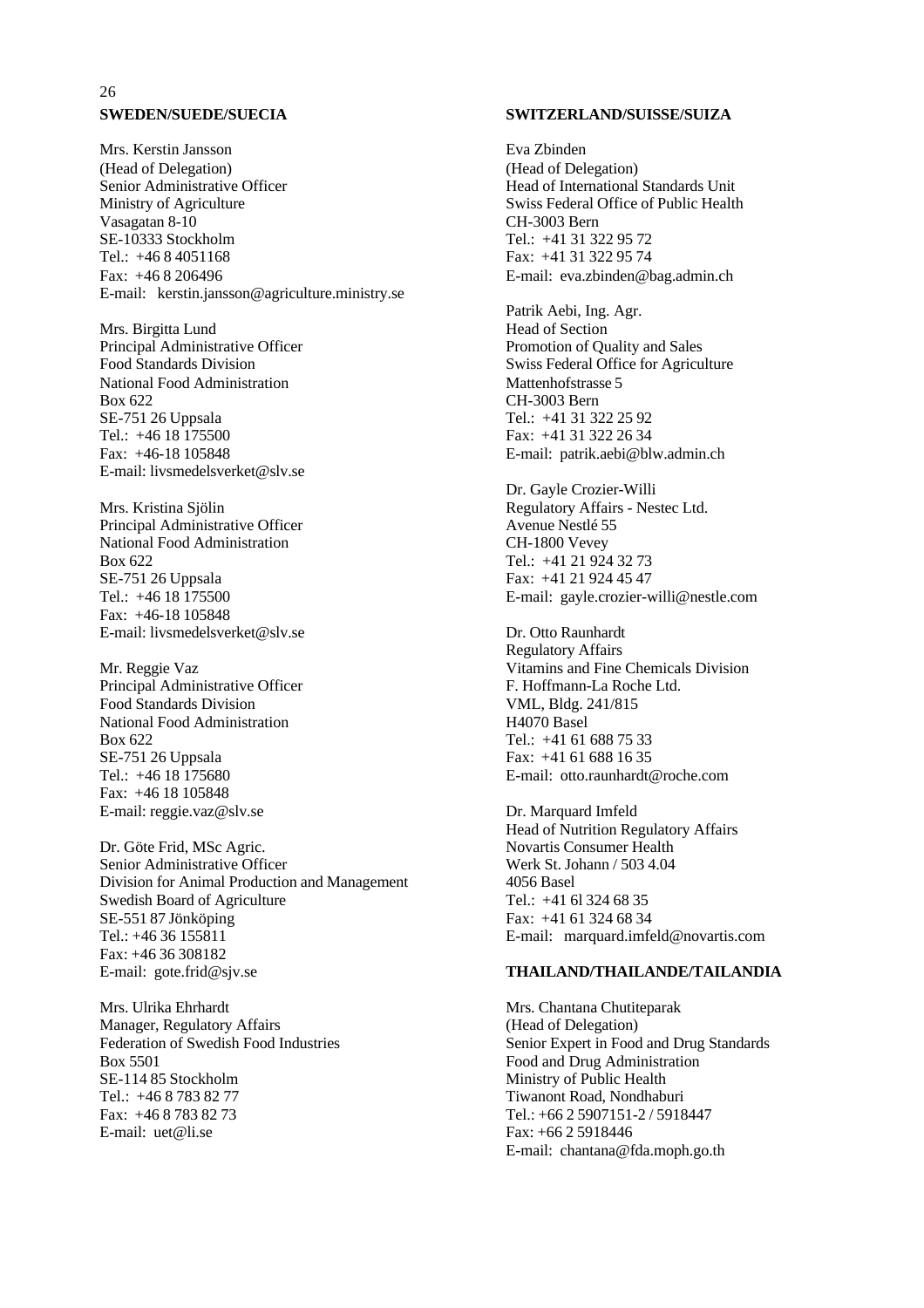Dr. Chumnarn Sirirugsa Director, Office of Agricultural Standards and Inspections Ministry of Agriculture and Cooperatives Ratchadamnden Nok Ave. 10200, Bangkok Tel.: +66 2 629 8977 Fax: +66 2 629 8978 E-mail: oasi@asiaaccess.net.th

Mr. Poonkeite Thangsombat Vice President Thai Food Processors' Association 170/22 New Rachadapisek Road 9th Floor Ocean Tower Bldg Kwang Klongtoey Khet Klongtoey 10110, Bangkok Tel.: +66 2 2612684-6 Fax: +66 2 2612996-7 E-mail: thaifood@thaifood.org

Mrs. Patrathip Vacharakomolphan Standard Officer 8 Thai Industrial Standards Institute Ministry of Industry Rama VI St., Ratchathewi 10400, Bangkok Tel.: +66 2 2023441 Fax: +66 2 2487987 E-mail: patratip@tisi.go.th

Mr. Kraingsak Dangprom Acting Director of Veterinary Public Health Division Department of Livestock Development Ministry of Agriculture and Cooperatives 201/8 Ngam Wong Ward Road Muang Nonthaburi - Bangkok Tel.: +66 2 2515646/2515988 Fax: +66 2 2517922

Miss Yaninee Sangyoka Technical Officer Thai Food Processors' Association 170/22 New Rachadapisek Road 9th Floor Ocean Tower Bldg Kwang Klongtoey Khet Klongtoey 10110, Bangkok Tel.: +66 2 2612684-6 Fax: +66 2 2612996-7 E-mail: thaifood@thaifood.org

Dr. Hataya Kongchuntuk Food Specialist, Food Control Division Food and Drug Administration Ministry of Public Health Tiwanon Road, Nonthaburi 11000 Tel.: +66 2 590 7183 Fax: +66 2 591 8460 E-mail: hatk@health.moph.go.th

Mr. Wattana Kunwongse First Secretary - Royal Thai Embassy 180 Island Park Drive Ottawa, Ontario, CANADA Tel.: (613) 722-4444 Fax: (613) 722-6624 E-mail: wattana@mail.magma.ca

Mr. Lers Thisayakorn Vice President Thai Frozen Foods Association  $160/194$ -7  $13<sup>th</sup>$  Floor, ITF Bldg. Silom Road, Bangkok 10500 Tel.: +66 2 634 0717/235 5622-4 Fax: +66 2 235 5625 E-mail: thaiffa@ksc.th.com

Ms. Darunee Edwards Deputy Director - National Center for Genetic Engineering and Biotechnology Gypsum Metropolitan Tower, 15<sup>th</sup> Floor 539/2 Sri-Ayudhya Rd. Rajdhevee, Bangkok 20400 Tel.: +66 2 6425322-31, ext. 107 Fax: +66 2 2488303-5 E-mail: dedwards@biotec.or.th

# **UNITED KINGDOM/ROYAUME-UNI/REINO UNIDO**

Mr. Grant Meekings (Head of Delegation) Head of Food Labelling and Standards Division Food Standards Agency P.O. Box 31037 - London SWIP 3WG Tel.: +44 0 171 238 6278 Fax: +44 0 171 238 6763 E-mail: grant.meekings@foodstandards.gsi.gov.uk

Mrs. Rosemary Hignett Food Labelling and Additives Division Food Standards Agency P.O. Box 31037 - London SWIP 3WG Tel.: +44 0 171 238 6281 Fax: +44 0 171 238 6763 E-mail: rosemary.hignett@foodstandards.gsi.gov.uk

Mr. Richard Ross Associate Director, Legislation and Procedural Affairs Smithkline Beecham Nutritional Healthcare 11 Stoke Poges Lane Slough, Berkshire SL1 3NW UNITED KINGDOM Tel.: +44 0 1753 502104 Fax: +44 0 1753 502007 E-mail: richard.w.ross@sb.com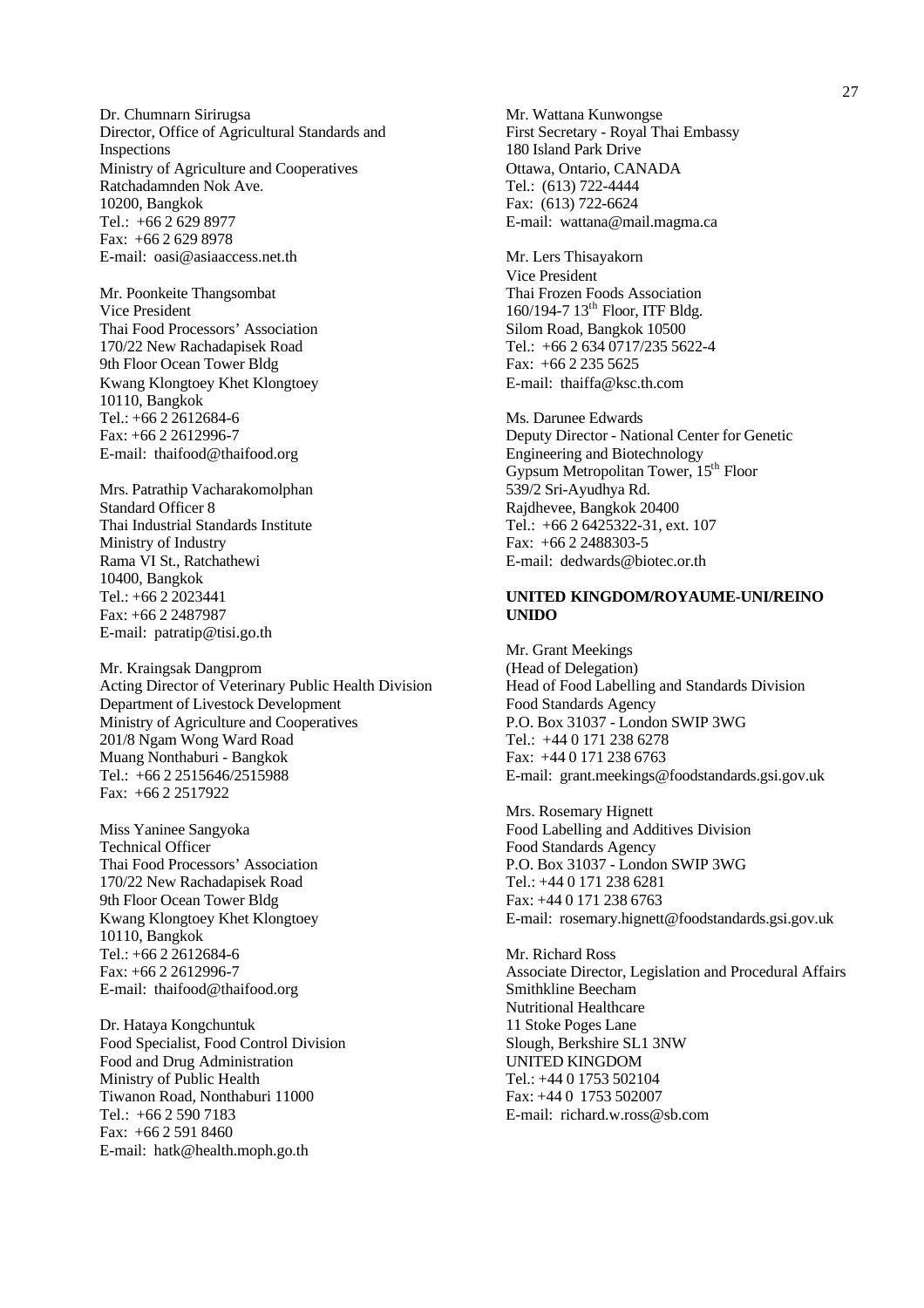# **UNITED STATES OF AMERICA (U.S.A.)/ETATS-UNIS D'AMERIQUE/ ESTADOS UNIDOS DE AMERICA**

Dr. Christine J. Lewis (Head of Delegation) Director, Office of Nutritional Products, Labeling and Dietary Supplements Center for Food Safety and Applied Nutrition Food and Drug Administration (HFS-800) 200 c. St., SW - Washington, DC 20204 Tel.: (202) 205-4561 Fax: (202) 205-4594 E-mail: clewis1@cfsan.fda.gov

Dr. Robert C. Post Director, Labeling and Additives Policy Division U.S. Department of Agriculture/FSIS 300 - 12th Street, SW, Room 602 Washington, DC 20250-3700 Tel.: (202) 205-0279 Fax: (202) 205-3625 E-mail: robert.post@usda.gov

Dr. Lynn Larsen Director, Division of Nutrition and Science Policy Office of Nutritional Products, Labeling and Dietary Supplements Center for Food Safety and Nutrition 200 C St. SW Washington, DC 20204 Tel.: (202) 205-4727 Fax: (202) 260-8957

Dr. Marilyn J. Bruno Biotechnology – Economic Bureau Department of State - EB/TTP/ATP Washington, DC 20520 Tel.: (202) 647-2062 Fax: (202) 647-1894 E-mail: brunomj@state.gov

Mr. T. Keith Jones National Organic Program Agricultural Marketing Service U.S. Department of Agriculture 1400 Independence Avenue, SW Room 2945 South Building Washington, DC 20250 Tel.: (202) 720-3252 Fax: (202) 690-3924 E-mail: keith.jones@usda.gov

Ms. Anita Manka Labeling and Additives Policy U.S. Department of Agriculture 300 - 12th Street, SW, Room 602 Washington, DC 20250-3700 Tel.: (202) 205-0279 Fax: (202) 205-3625 E-mail: anita.manka@usda.gov

Dr. James Maryanski Office of Regulations and Policy Food and Drug Administration 200 C Street, SW (HFS-13) Washington, DC 20204 Tel.: (202) 205-4359 Fax: (202) 401-2893 E-mail: jmaryansk@cfsan.fda.gov

Ms. Felicia B. Satchell Deputy Director Division of Standards and Labeling Regulations Office of Nutritional Products, Labeling and Dietary Supplements Food and Drug Administration 200 C Street, SW (HFS-820) Washington, DC 20204 Tel.: (202) 205-4561 Fax: (202) 205-4594 E-mail: fsatchel@cfsan.fda.gov

Dr. F. Edward Scarbrough U.S. Manager for Codex Food Safety and Inspection Service U.S. Department of Agriculture Room 4861 South Building 1400 Independence Avenue, SW Washington, DC 20250 Tel. : (202) 720-2057 Fax: (202) 720-3157 E-mail: ed.scarbrough@usda.gov

Ms. Audrey Talley Agricultural Marketing Specialist, Foreign Foreign Agriculture Service/Trade Policy U.S. Department of Agriculture Room 5545 South Building 1400 Independence Avenue, SW Washington, DC 20250 Tel.: (202) 720-9408 Fax: (202) 690-0677 E-mail: talley@fas.usda.gov

Dr. Terri Dunahay Foreign Agricultural Service US Dept. of Agriculture 1400 Independence Ave., SW Washington, DC 20250 Tel.: (202) 690-1642 Fax: (202) 690-0677

Dr. Bernice Slutsky Biotechnology and Biosafety International Trade Policy Foreign Agricultural Service US Dept. of Agriculture 1400 Independence Ave., SW Washington, DC 20250 Tel. : (202) 720-4261 Fax: (202) 690-0677 E-mail: slutsky@fas.usda.gov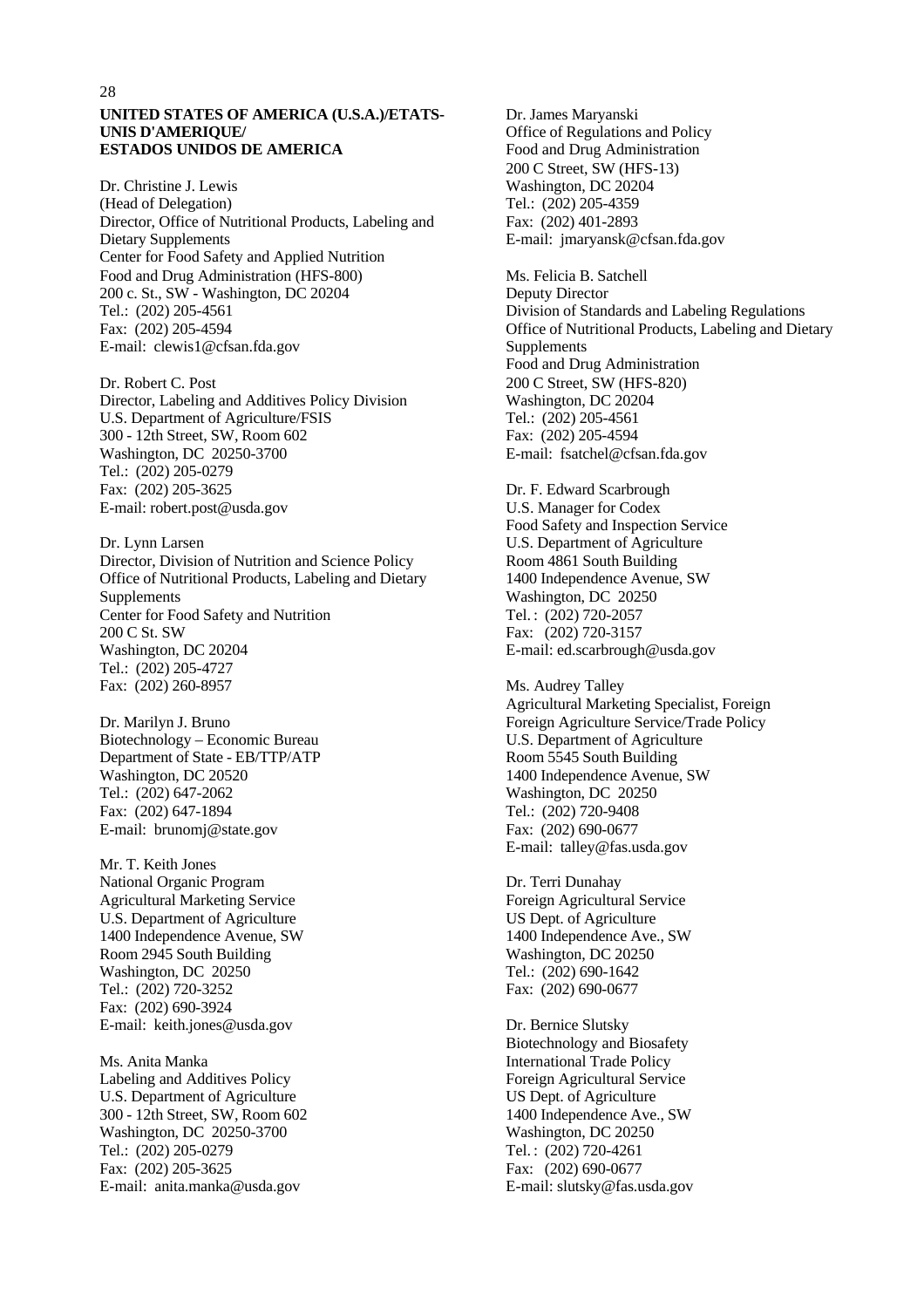Dr. Michael Wehr Office of Constituent Operations Center for Food Safety and Applied Nutrition Food and Drug Administration 200 C St., SW - Washington, DC 20204 Tel.: (202) 260-2786 Fax: (202) 205-0165 E-mail: mwehr@cfsan.fda.gov

Mr. Lee Arst President - Coleman Natural Products, Inc. 5140 Race Court Denver, CO 80216 Tel.: (303) 297-9393 Fax: (303) 297-0426

Ms. Katherine T. DiMatteo Executive Director Organic Trade Association P.O. Box 547 74 Fairview Street Greenfield, MA 01301 Tel.: (413) 774-7511 Fax: (413) 774-6432 E-mail: kdimatteo@ota.com

Ms. Marsha A. Echols Washington Counsel National Association for the Specialty Food Trade, Inc. 3286 M Street, NW Washington, DC 20007 Tel.: (202) 625-1451 Fax: (202) 625-9126 E-mail: me@maechols.com

Ms. Regina Hildwine Senior Director, Food Labeling and Standards, Regulatory Affairs National Food Processors Association 1350 I Street, NW, Suite 300 Washington, DC 20005 Tel.: (202) 639-5926 Fax: (202) 639-5991

Mr. Kenneth Mercurio Director, Labeling and Nutrition Nestle USA, Inc. 800 N. Brand Boulevard Glendale, CA 91203-1244 Tel.: (818) 549-6353 Fax: (818) 549-6908

Mr. Jim Riddle Independent Organic Inspectors Association R.R. 3, Box 162C Winona, MN 55987 Tel.: (507) 454-8310 E-mail: jriddle@lum.net.net

Mr. Charles A. Ritson Director, Regulatory Affairs and Nutritional Sciences Bestfoods 700 Sylvan Avenue Englewood Cliffs, NJ 07632-9976 Tel.: (201) 894-2560 Fax: (201) 894-2355

Ms. Janet Nuzum Vice President and General Council - IDFA 1250 H. Street, NW Suite 900 - Washington, DC 20005 Tel.: (202) 737-4332 Fax: (202) 331-7820

Mr. Karl Riedel Vice-Chair – International Committee National Nutritional Foods Association 3931 MacAuthur Blvd., Suite 101 Newport Beach, CA 92600 Tel.: (714) 966-6632 E-mail: kriedel@natlife.com

Mr. J. Scott Thenell Director, Regulatory Affairs DNA Plant Technology Corporation 6701 San Pablo Avenue Oakland, CA 94608 Tel.: (510) 547-2395 Fax: (510) 547-2817

Ms. Pam Chumley Vice President The Kellen Company 5775-G Peachtree-Dunwoody Road Atlanta, GA 30342 Tel.: (404) 252-3663 Fax: (404) 252-0774

Mr. C.W. McMillan C.W. McMillan Company - Consultant P.O. Box 10009 Alexandria, VA 22310 Tel.: (703) 960-1982 Fax: (703) 960-4976 E-mail: cwmco@aol.com

Ms. Andrea S. Gash International Economist Office of Multilateral Affairs International Trade Administration U.S. Department of Commerce Room 3043 Washington, DC 20230 Tel.: (202) 482-3229 Fax: (202) 482-5939 E-mail: andrea\_gash@ita.doc.gov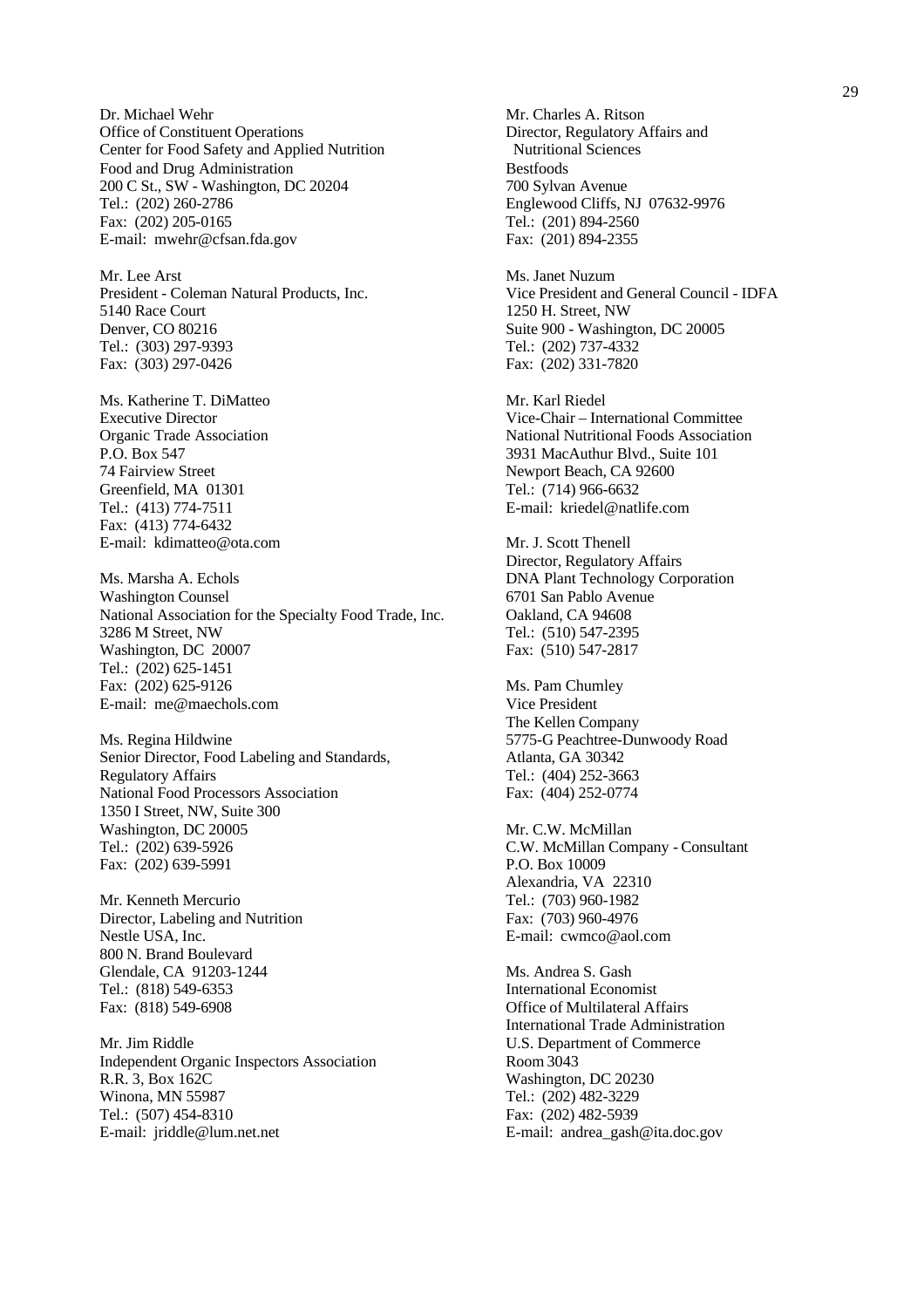#### **Chair, Codex Alimentarius Commission**

Mr. Tom Billy Administrator Food Safety and Inspection Service U.S. Department of Agriculture 1400 Independence Ave., SW Room 331E-JLW Building Washington, DC 20250-3700, U.S.A. Tel.: (202) 720-7025 Fax: (202) 205-0158 E-mail: tom.billy@usda.gov

#### **URUGUAY, REPUBLIC OF**

Mr. Fernando López Fabregat Counsellor - Embassy of Uruguay 130 Albert Street, Suite 1905 Ottawa, Ontario K1P 5G4 CANADA Tel.: (613) 234-2727 Fax: (613) 233-4670 E-mail: uruott@iosphere.net

#### **INTERNATIONAL GOVERNMENTAL ORGANIZATIONS**

#### **COUNCIL OF THE EUROPEAN UNION GENERAL SECRETARIAT (EU)**

Mr. Klaus Skovsholm Administrator Secretariat General of Council of the European Union  $(FID)$ Rue de la Loi 175 B-1000, Brussels, BELGIUM Tel.: +32 2 285 8379 Fax: +32 2 285 7928 E-mail: klaus.skovsholm@consilium.eu.int

#### **EUROPEAN COMMISSION (EC)**

Mr. Basil Mathioudakis Principal Administrator European Commission Health and Consumer Protection Directorate-General 200 rue de la Loi B – 1049 Brussels, BELGIUM Tel.: +032 2 295 91 82 Fax: +032 2 296 09 51 E-mail: basil.mathioudakis@cec.eu.int

Miss Barbara Moretti Administrator, European Commission Health and Consumer Protection Directorate-General 200 rue de la Loi B – 1049 Brussels BELGIUM Tel.: +032 2 296 13 70 Fax: +032 2 296 09 51 E-mail: barbara.moretti@cec.eu.int

Mr. Alberik Scharpé Deputy Head of Unit European Commission Agriculture Directorate-General 200 rue de la Loi B - 1049 Brussels, BELGIUM Tel.: +032 2 295 59 51 Fax: +032 2 296 12 71 E-mail: alberik.scharpe@cec.eu.int

Mrs. Daniele Tissot Principal Administrator European Commission Agriculture Directorate-General 200 rue de la Loi B - 1049 Brussels, BELGIUM Tel.: +032 2 295 08 57 Fax: +032 2 296 12 71 E-mail: daniele.tissot@cec.eu.int

# **INTERNATIONAL NON-GOVERNMENTAL ORGANIZATIONS**

#### **ASSOCIATION OF EUROPEAN COELIAC SOCIETIES (AOECS)**

Hertha Deutsch Director, Association of European Coeliac Societies (AOECS) Anton Baumgartner Str. 44/C5/2302 A-1230 Vienna, AUSTRIA Tel.: +43 1 66 71 887 Fax: +43 1 66 71 88 74 E-mail: hertha.deutsch@utanet.at

#### **CONFEDERATION OF THE FOOD AND DRINK INDUSTRIES OF THE EU/CONFÉDÉRATION DES INDUSTRIES AGRO-ALIMENTAIRES DE L'UE (CIAA)**

Eva Hurt Manager, Regulatory Affairs Confédération des industries agro-alimentaires de l'UE (CIAA) 43, avenue des Arts Brussels 1040, BELGIUM Tel.: +32 2 514 11 11 Fax: +32 2 511 29 05 E-mail: e.hurt@ciaa.be

#### **CONFÉDÉRATION MONDIALE DE L'INDUSTRIE DE LA SANTÉ ANIMALE (COMISA)**

Dr. Warren Marty Strauss Director, Global Regulatory Affairs Monsanto Company 600, 13th Street NW - Suite 660 Washington, DC 20005, U.S.A. Tel.: (202) 383-2845 - Fax: (202) 783-1924 E-mail: warren.m.strauss@monsanto.com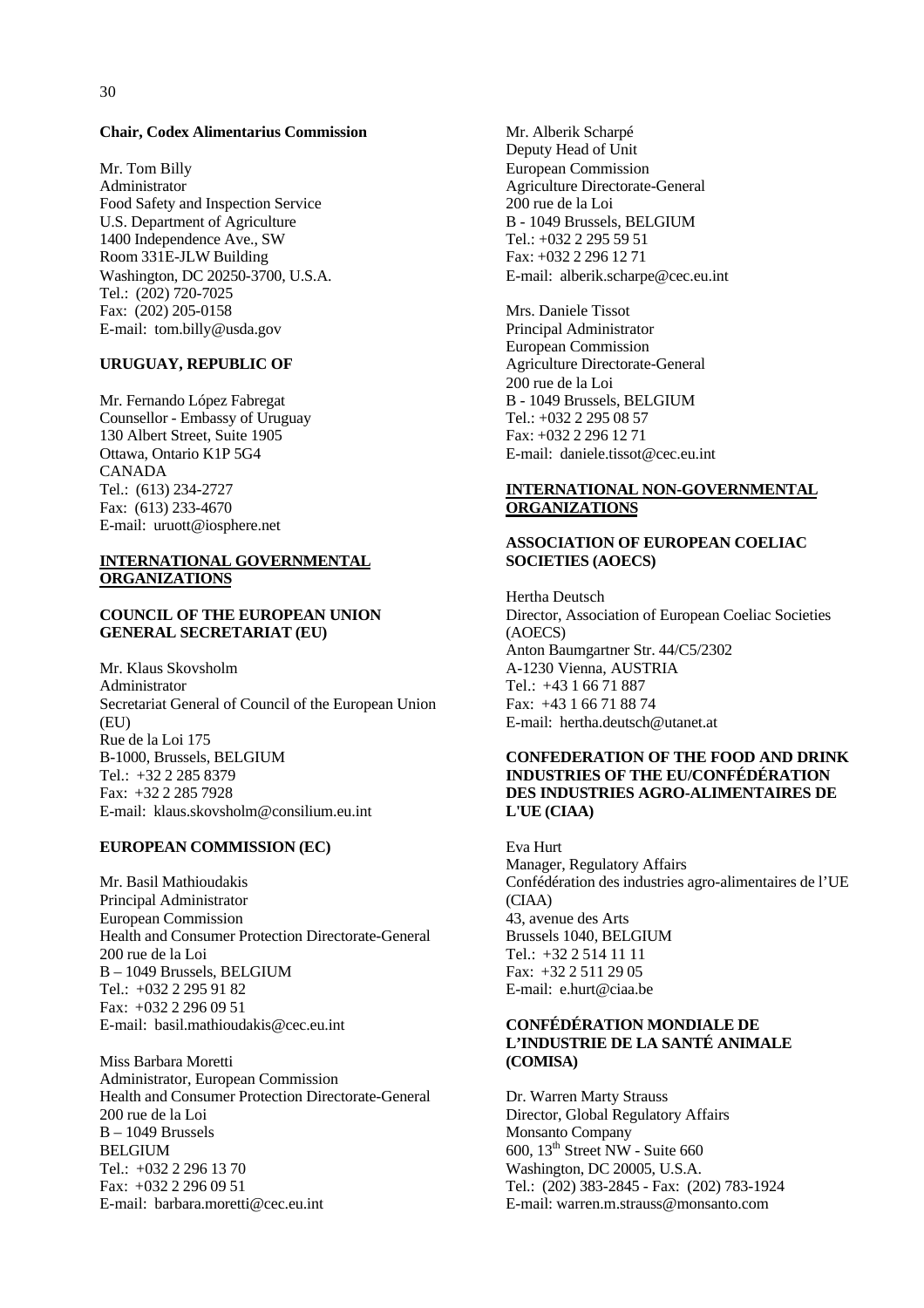Mr. Eddie F. Kimbrell Consultant 13209 Moss Ranch Lane Fairfax, VA 22033, U.S.A. Tel.: (703) 631-9187 Fax: (703) 631-3866 E-mail: edkim@aol.com

#### **CONSUMERS INTERNATIONAL (CI)**

Ms. Diane McCrea Consultant to Consumers' Association, UK 17 Vernon Road - London N8 0QD UNITED KINGDOM Tel.: +44 20 8889 4226 Fax: +44 20 8352 0564 E-mail: diane@mccrea1.demon.co.uk

Mr. Julian Edwards Director General - Consumers International 24, Highbury Crescent London N5 1RX, UNITED KINGDOM Tel.: +44 20 7226 6663/ext. 215 Fax: +44 20 7354 0607 E-mail: jedwards@consint.org

Mr. Corneliu-Florin Bercaru Association for Consumer Protection 34 Boulevaard I C Bratianu 4 th Floor, Room 24, Sector 1 704273 Bucharest, ROMANIA Tel.: +40 1 311 0243 Fax: +40 1 311 0243 E-mail: apc@itcnet.ro

Dr. Nita Pillai Policy Officer-Global Food Programme 24 Highbury Crescent London N5 1RX UNITED KINGDOM Tel.: +44 20 7226 6663 Fax: +44 20 7354 0607 E-mail: npillai@consint.org

Ms. Jean Halloran Consumer Policy Institute-Consumers' Union 101 Truman Avenue New York 10703-1057, U.S.A. Tel.: (914) 378-2457 Fax: (914) 378-2928 E-mail: hallje@consumer.org

Mr. Pablo Daniel Guidarelli ADEL $CO$ Peron 1558 - CP 1037 Ciudad de Buenos Aires, ARGENTINA Tel.: +54 11 4375 3733 Fax: +54 11 4375 3737 E-mail: adelco@wamani.apc.org E-mail: guidarelli@terra.com

Dr. Gandhi Vi Demanya Consumer Association of Ghana P.O. Box AN 6177 Accra-North GHANA Tel.: +233 21 220550 Fax: +233 21 232459 E-mail: beausant@gh.com

Dr. Song Vo Kyung CACPK 89 Sinmunro 2 ga, Chongro-ku Pierson Building, Room 603 Seoul 110 REPUBLIC OF KOREA Tel.: +822 739 5441 / 739 5530 Fax: +822 736 5514 / 739 5441 E-mail: cacpk@chollian.net

#### **COUNCIL FOR RESPONSIBLE NUTRITION (CRN)**

Dr. John H. Cardellina II (Head of Delegation) Vice President, Botanical Science and Regulatory Affairs - Council for Responsible Nutrition 1875 Eye Street NW, Suite 400 Washington, DC 20006-5409, U.S.A. Tel.: (202) 872-1488 Fax: (202) 872-9594 E-mail: jcardellina@crnusa.org

Dr. Janet E. Collins Manager, Applied Nutrition - Monsanto Company P.O. Box 3780 Buckingham Station Arlington, VA 22203 - U.S.A. Tel.: (703) 276-7108 Fax: (703) 276-0934 E-mail: janet.e.collins@stl.monsanto.com

#### **EUROPEAN FOOD LAW ASSOCIATION (EFLA)/ASSOCIATION EUROP**I**NNE POUR LE DROIT DE L'ALIMENTATION**

Mr. Dietrich Gorny, President of EFLA C/o Ziegelhhttenweg 43a D-60598 Frankfurt, GERMANY Tel.: +49 (0) 69 63153491 Fax: +49 (0) 69 63153553 E-mail: gornylaw@t-online.de

Dr. Volker Viechtbauer, Member of EFLA C/o Red Bull GmbH Brunn 115, A-5330 Fuschl am See AUSTRIA Tel.: +43 662 65820 Fax: +43 662 658231 E-mail: volker.viechtbauer@redbull.at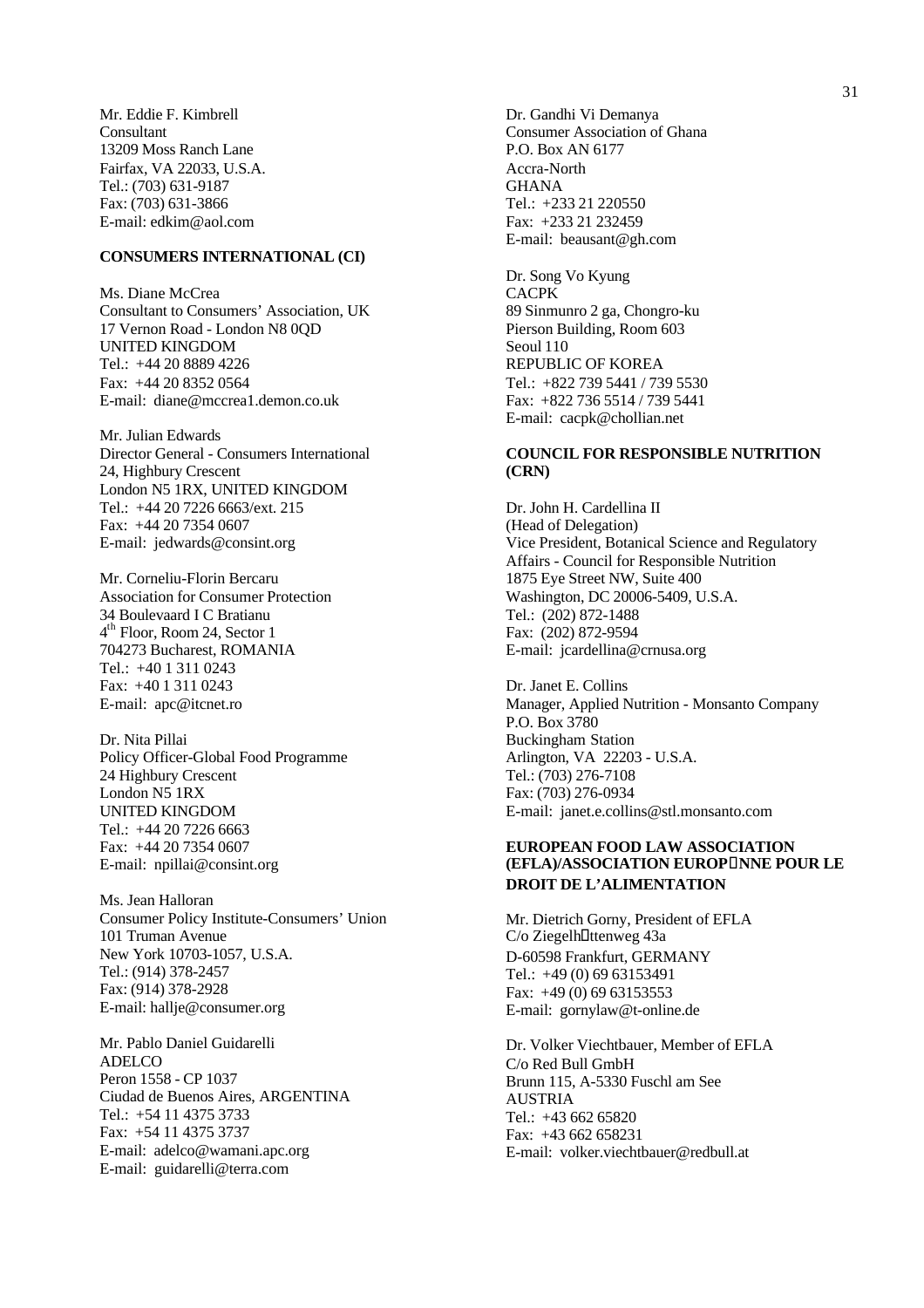# **INTERNATIONAL ALLIANCE OF DIETARY/FOOD SUPPLEMENT ASSOCIATIONS (IADSA)**

Ms. Christianne Schneiders Secretary-General - International Alliance Dietary/Food Supplement Associations (IADSA) Rue de l'Association 50 - 1000 Brussels, BELGIUM Tel.: +32 2 209 11 55 Fax: +32 2 223 30 64 E-mail: cschneiders@eas.be

#### **INTERNATIONAL ASSOCIATION FOR CEREAL SCIENCE AND TECHNOLOGY (ICC)**

Tania Davidian, B.Sc. Chem. Representative of ICC (International Association for Cereal Science and Technology (ICC) Bariatrix International Inc. 1600 46th Ave. Lachine, Québec H8T 3J9, CANADA Tel.: (514) 637-5887 Fax: (514) 637-8526 E-mail: tdavidian@bariatrix.ca **(And)** International Association for Cereal Science and Technology (ICC) A2320 Schwechat/Vienna P.O. Box 77, Wienerstrasse 22a, AUSTRIA E-mail: gen.sec@icc.or.at

#### **INTERNATIONAL ASSOCIATION OF CONSUMER FOOD ORGANIZATION (IACFO)**

Mr. Bruce Silverglade President, International Association of Consumer Food Organizations (IACFO) 1875 Connecticut Ave., N.W. Washington, DC 20009, U.S.A. Tel: (202) 332-9110, Ext. 337 Fax: (202) 265-4954 E-mail : brucesilverglade@compuserv.com

Mr. Bill Jeffery Public Policy Analyst International Association of Consumer Food Organizations (IACFO) C/o Centre for Science in the Public Interest 23 Cambridge St. North Ottawa, Ontario K1R 7A4, CANADA Tel.: (613) 565-2140 Fax: (613) 565-6520 E-mail: jefferyb@istar.ca

Ms. Satoko Endo IACFO C/o Japan Offspring Fund 2-5-2 Kojimachi Chiyoda, Tokyo 102-0083, JAPAN Tel.: +81 3 5276 0256 Fax: +81 3 5276 0259 E-mail: jof@nifty.ne.jp

Ms. Natsuko Kumasawa International Project Manager IACFO C/o Japan Offspring Fund 2-5-2, Kojimachi Chiyoda, Tokyo 102-0083, JAPAN Tel.: +81 3 5276 0256 Fax: +81 3 5276 0259 E-mail: jof@nifty.ne.jp

#### **INTERNATIONAL ASSOCIATION OF PLANT BREEDERS/ASSOCIATION INTERNATIONALE DES SÉLECTIONNEURS (ASSINSEL)**

Mr. Patrick Heffer Assistant to the Secretary General ASSINSEL Chemin du Reposoir 7 Nyon 1260, SWITZERLAND Tel.: +41 22 365 44 20 Fax: +41 22 365 44 21 Email: assinsel@worldseed.org

Mr. Bill Leask Director, Canadian Seed Trade Federation (CSTA) 39 Robertson Road, Suite 302 Nepean, Ontario K2H 8R2, CANADA Tel.: (613) 829-9527 Fax: (613) 829-3530 E-mail: bleask@cdnseed.org

#### **INTERNATIONAL BABY FOOD ACTION NETWORK**

Dr. Arun Gupta International Baby Food Action Network BP-33 Pitampura Delhi 110034, INDIA Tel.: +91 11 7443445 Fax: +91 11 7219606 E-mail: agupta@bpni.org

#### **INTERNATIONAL BIOTECHNOLOGY FORUM (IBF)**

Dr. Michael J. Phillips Executive Director Food and Agriculture Biotechnology Industry Organization 1625 K Street NW Washington, DC 20006, U.S.A. Tel.: (202) 857-0244 Fax: (202) 857-0237 E-mail: mphillips@bio.org

32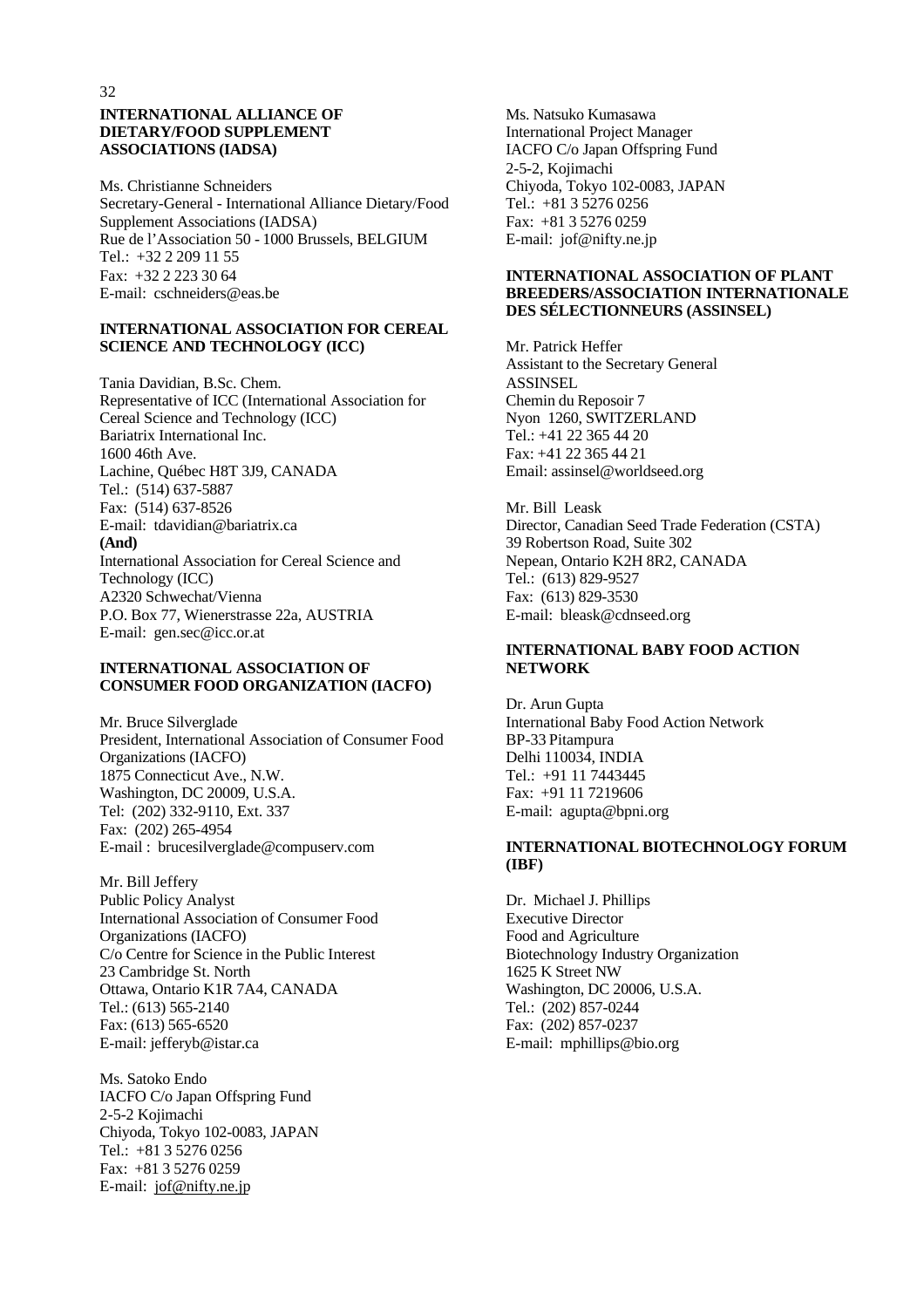#### **INTERNATIONAL COOPERATIVE ALLIANCE (ICA)/ALLIANCE COOPERATIVE INTERNATIONALE/ALIANZA COOPERATIVA INTERNACIONAL**

Mr. Hiroshi Suzuki Technical Information Japanese Consumers' Cooperative Union Co-op Plaza 3-29-8, Shibuya, Shibuya-ku Tokyo 150-8913, JAPAN Tel.: +81 3 5778 8109 Fax: +81 3 5778 8008 E-mail: hiroshi.suzuki@jccu.co-op.or.jp

Mr. Tatsuhito Kasamatsu Consumers Co-operative Kobe 1-3-23, Okamoto, Higashinada-ku Kobe, Hyogo-pre 658-0072, JAPAN Tel.: +81 78 453 0116 Fax: +81 78 453 0185

#### **INTERNATIONAL COUNCIL OF GROCERY MANUFACTURERS ASSOCIATIONS (ICGMA)/CONSEIL INTERNATIONAL DES ASSOCIATIONS DE FABRICANTS DE PRODUITS D'EPICERIE**

Mr. Mark Mansour Partner - Keller and Heckman, L.L.P. 1001 G St., NW - Suite 500 West Washington, DC 20001, U.S.A Tel.: (202) 434-4233 Fax: (202) 434-4646 E-mail: mansour@khlaw.com

Dr. Steve Rizk Manager, Scientific & Regulatory Affairs M&M/MARS, Inc. 800 High Street Hackettstown, N.J. 07840-1518, U.S.A. Tel.: (908) 850-2753 Fax: (908) 850-2697 E-mail: steve.rizk@effem.com

Ms. Sarah Geisert Manager, International Quality and Regulatory Affairs General Mills, Inc. One General Mills Boulevard, 3NE Minneapolis, MN 55426 - U.S.A. Tel.: (763) 765-2595 Fax: (763) 764-2109 E-mail: geise000@mail.genmills.com

Ms. Mari Stull Director, International Regulatory Policy Grocery Manufacturers of America 1010 Wisconsin Ave., NW Suite 900 - Washington, DC 20009, U.S.A. Tel.: (202) 337-9400 Fax: (202) 337-4508 E-mail: mls@gmabrands.com

Ms. Laurie Curry Vice President - Public Policy and Scientific Affairs Food and Consumer Products Manufacturers of Canada (FCPMC) 885 Don Mills Road, Suite 301 Don Mills, Ontario M3C 1V9 Tel.: (416) 510-8024 Fax: (416) 510-8043 E-mail: lauriec@fcpmc.com

Ms. Carolyn O'Brien Director, Scientific and Regulatory Affairs Food and Consumer Products Manufacturers of Canada (FCPMC) 885 Don Mills Road, Suite 301 Don Mills, Ontario M3C 1V9 Tel.: (416) 510-8024, ext. 2228 Fax: (416) 510-8043 E-mail: carolyno@fcpmc.com

### **INTERNATIONAL DAIRY FEDERATION (IDF)/FEDERATION INTERNATIONALE DE LAITERIE/FEDERACION INTERNACIONAL DE LECHERIA**

Mr. Jorg Seifert Technical Manager 41, Square Vergote B-1030 Brussels - BELGIUM Tel.: +32 2 743 39 22 Fax: +32 2 733 04 13 E-mail: jseifert@fil-idf.org

Mr. Thomas M. Balmer Senior Vice President National Milk Producers Federation 2101 Wilson Boulevard #400 Arlington, VA 22301 - U.S.A. Tel.: (703) 243-6111 Fax: (703) 841-9328 E-mail: tbalmer@nmpf.org

Dr. Réjean Bouchard Assistant Director - Policy and Dairy Production Dairy Farmers of Canada 75 Albert Street, Suite 101 Ottawa, Ontario K1P 5E7, CANADA Tel.: (613) 236-9997 Fax: (613) 236-0905 E-mail: rejeanb@dfc-plc.ca

#### **INTERNATIONAL FEDERATION OF AGRICULTURAL PRODUCERS (IFAP)**

Ms. Kim Meegan Policy Analyst Canadian Federation of Agriculture 1101 – 75 Albert Street Ottawa, Ontario K1P 5E7, CANADA Tel.: (613) 236-3633 Fax: (613) 236-5749 E-mail : kmeegan@istar.ca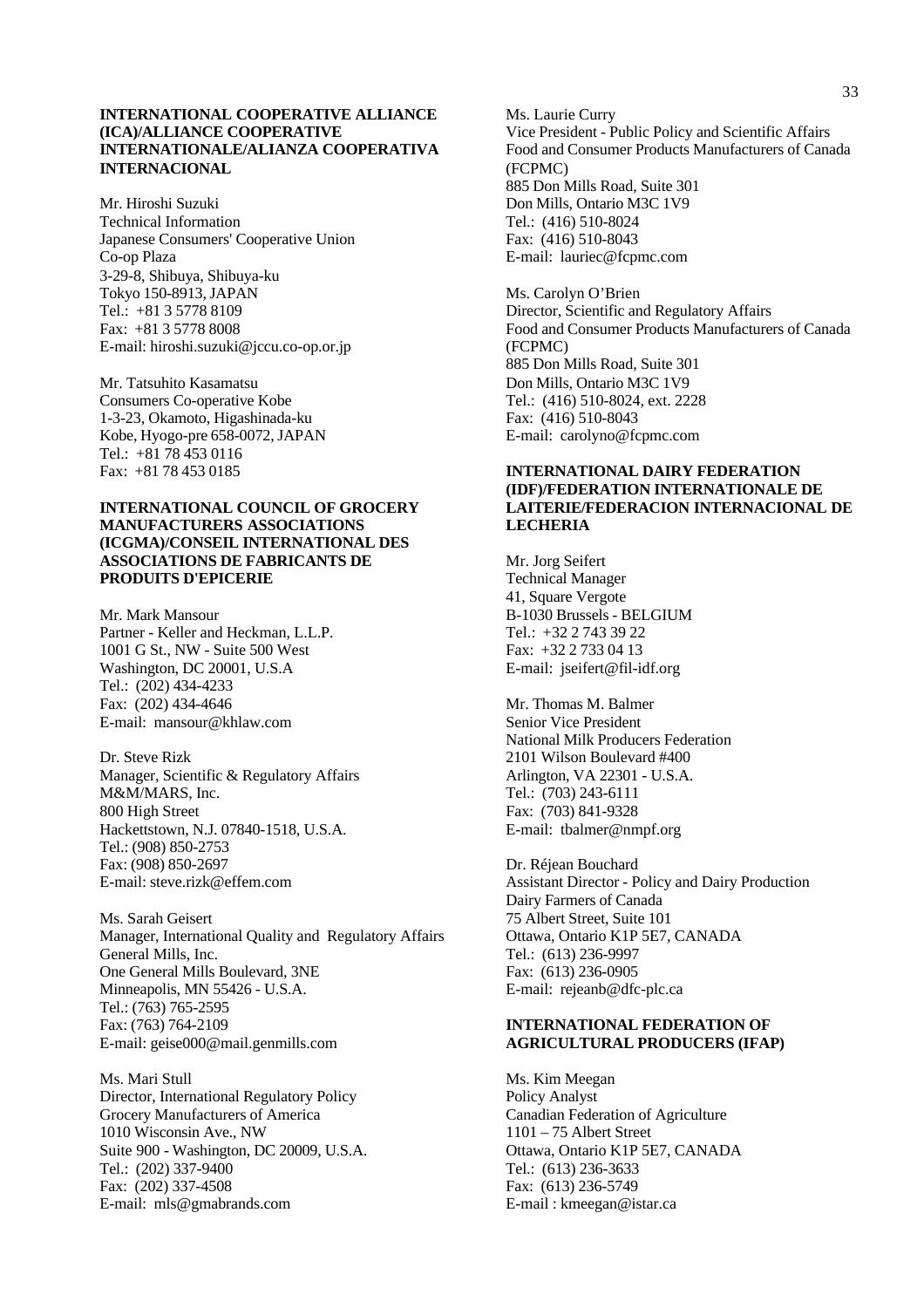Mr. Alex Jackson Director, Government Affairs American Farm Bureau Federation 600 Maryland Ave. SW, Suite 800 Washington, DC 20004, U.S.A. Tel.: (202) 484-3644 Fax: (202) 484-3604 E-mail: alexj@fb.com

#### **INTERNATIONAL FEDERATION OF MARGARINE ASSOCIATIONS (IFMA)**

Mr. Alain Leon Regulatory Affairs Advisor International Federation of Margarine Associations (IFMA) Olivier van Noortlaan Vlaardingen, Holland Tel.: +3 11 04605892 Fax: +3 11 04605867 E-mail: alain.leon@unilever.com

#### **INTERNATIONAL FEDERATION OF ORGANIC AGRICULTURE MOVEMENTS (IFOAM)**

Mr. Otto Schmid Int'l. Federation of Organic Agriculture Movements Codex Contact Point Research Institute of Organic Agriculture (FiBL) Ackerstrasse, CH-5070 Frick **SWITZERLAND** Tel.: +41 62 865 72 72 Fax: +41 62 865 72 73 E-mail: otto.schmid@fibl.ch

Ms. Annie Kirschenmann International Federation of Organic Agriculture Movements (IFOAM) 5449  $45^{\text{th}}$  Street SE Medina, ND 58467 - U.S.A. Tel.: (701) 486-3578 Fax: (701) 486-3580 E-mail: annie@ifoam.org

#### **INTERNATIONAL GLUTAMATE TECHNICAL COMMITTEE (IGTC)**

Dr. Robert G. Bursey Director Regulatory Affairs Ajinomoto Co., Inc. 1120 Connecticut Avenue, NW Suite 416 Washington, DC 20036 - U.S.A. Tel.: (202) 457-0284 Fax: (202) 457-0107 E-mail: burseyb@ajiusa.com

#### **INTERNATIONAL OFFICE OF THE COCOA, CHOCOLATE AND CONFECTIONERY INDUSTRY (IOCCC)**

Mr. Reginald J. Ohlson CMA U.S.A. (Chocolate Manufacturers Association of the U.S.A.) 7900 Westpark Drive, Suite A-320 McLean, Virginia 22102-4203 - U.S.A. Tel.: (703) 790-5750 Fax: (703) 790-5752 E-mail: ioccc@caobisco.be

Dr. Stéphanie Smith CMA U.S.A. (Chocolate Manufacturers Association of the U.S.A.) 7900 Westpark Drive, Suite A-320 McLean, Virginia 22102-4203, U.S.A. Tel.: (703) 790-5750 Fax: (703) 790-5752 E-mail: ioccc@caobisco.be

#### **INTERNATIONAL SOFT DRINKS COUNCIL (ISDC)**

Ms. Julia Howell I.S.D.C. Spokesperson International Soft Drinks Council (I.S.D.C.) 79 Boulevard St. Michel B-1040 Brussels, BELGIUM Tel.: +32 2 7434050 Fax: +32 2 7325102 E-mail: mail@unesda-cisda.org

#### **INTERNATIONAL SPECIAL DIETARY FOODS INDUSTRIES (ISDI)**

Dr. Andrée Bronner Secretary General International Special Dietary Foods Industries 194, rue de Rivoli F-75001 Paris, FRANCE Tel.: +33 1 53458787 Fax: +33 1 53458780 E-mail: andree.bronner@wanadoo.fr

#### **INTERNATIONAL TOXICOLOGY INFORMATION CENTRE (ITIC)**

Dr. G. Vettorazzi International Toxicology Information Centre (ITIC) Paseo Ram\ n LilR, 1, 4-D E-20002 San Sebastian, SPAIN Tel.: +34 943 320 455 Fax: +34 943 320 487 E-mail: itic@lander.es

Gloria Brooks-Ray Adviser, Codex and International Regulatory Affairs Novigen Sciences, Inc. P.O. Box 97 Mountain Lakes, N.J. 07046, U.S.A. Tel.: (973) 334-4652 Fax: (973) 334-4652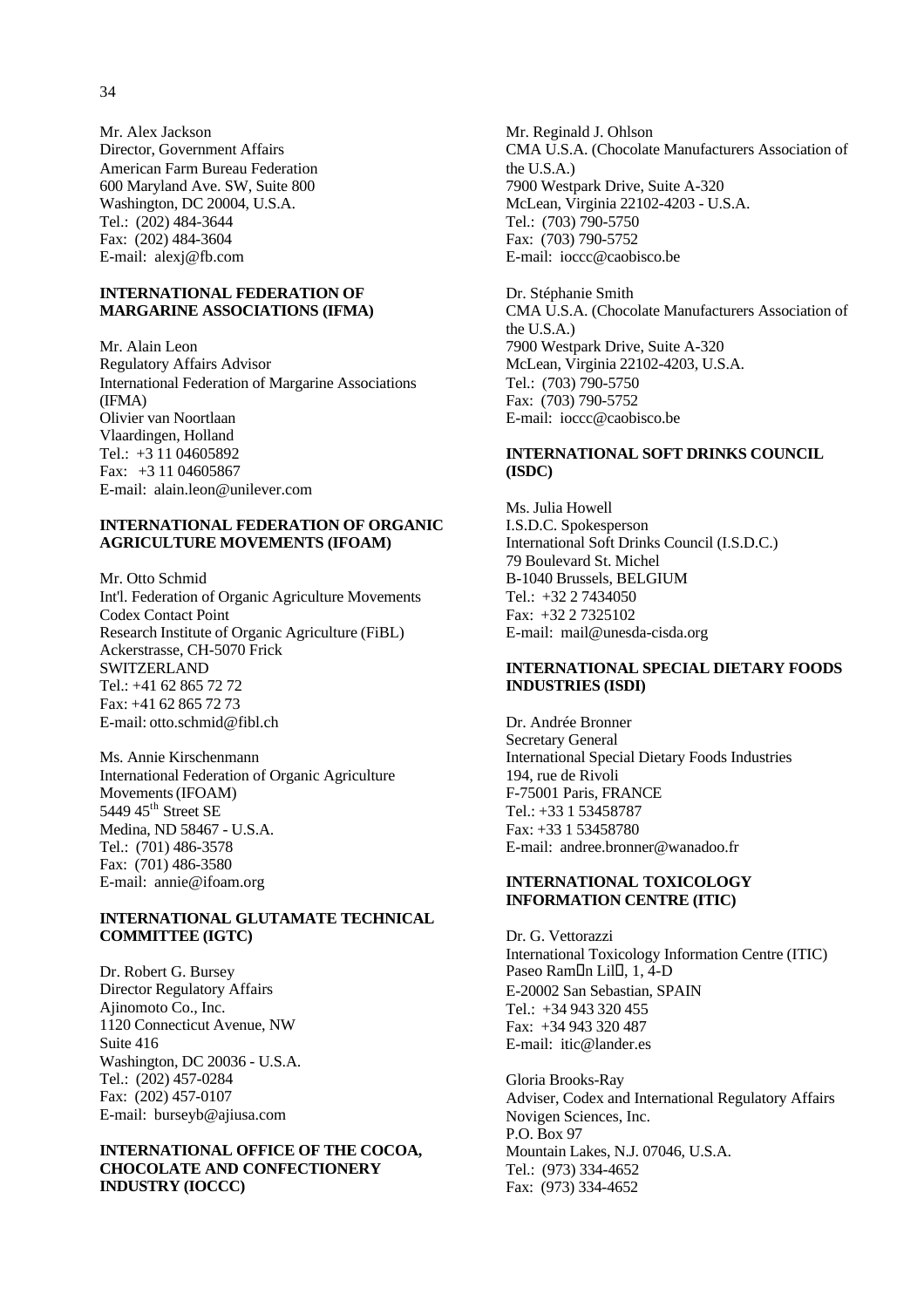Dr. Robert C. Brown Frito-Lay Technology Center Plano, Texas 75024-4099, U.S.A. Tel.: (972) 334-4352 Fax: (972) 334-6830 E-mail: r.brown@fritolay.com

#### **RURAL ADVANCEMENT FOUNDATION INTERNATIONAL (RAFI)**

Mr. Roger Blobaum Owner/Manager Blobaum and Associates 3124 Patterson Pl., NW Washington, D.C. 20015 U.S.A. Tel.: (202) 537-0191 Fax: (202) 537-0192 E-mail: rjblobaum@cs.com

Mr. Michael Sligh **Director** Rural Advancement Foundation International (RAFI) P.O. Box 4672 Chapel Hill, NC 27514 U.S.A. Tel.: (919) 929-7099 Fax: (919) 929-7795 E-mail: msligh@rafiusa.org

#### **WORLD PROCESSING TOMATO COUNCIL**

Mr. John Mumford Chairman, Codex Committee World Processing Tomato Council 435 Consortium Court London, Ontario N6E 2S8 CANADA Tel.: (519) 681-1875 Fax: (519) 685-5719 E-mail: ovgmb@ovgmb.org

#### **WORLD SELF-MEDICATION INDUSTRY (WSMI) / ASSOCIATION OF THE EUROPEAN SELF-MEDICATION INDUSTRY (AESGP)**

Mr. Johan Lindberg Legal Affairs Executive WSMI/AESGP 7, avenue de Tervuren 1040 Brussels, BELGIUM Tel.: +32 2 735 51 30 Fax: +32 2 735 52 22 E-mail: j.lindberg@aesgp.be

#### **WORLD SUGAR RESEARCH ORGANISATION (WSRO)**

Ms. Pierrette Buklis Canadian Sugar Institute Waterpark Place 10 Bay Street, Suite 620 Toronto, Ontario M5J 2R8, CANADA Tel.: (416) 368-8091 Fax: (416) 368-6426 E-mail: pbuklis@sugar.ca

#### **WORLD VETERINARY ASSOCIATION (WVA)**

Dr. Gordon E. Dittberner World Veterinary Association (WVA) 37 Chinook Crescent Nepean, Ontario K2H 7C9, CANADA Tel.: (613) 726-1864 Fax: (613) 820-6848 E-mail: gdittberner@canada.com

#### **JOINT FAO/WHO SECRETARIAT/SECRÉTARIAT MIXTE FAO/OMS/SECRETARIADO CONJUNTO FAO/OMS**

Selma Doyran Food Standards Officer Joint FAO/WHO Food Standards Programme Food and Agriculture Organization Via delle Terme di Caracalla 00100 Rome ITALY Tel.: +39 06 570 55826 Fax: +39 06 570 54593 E-mail: selma.doyran@fao.org

Dr. Yasuyuki Sahara Food Standards Officer Joint FAO/WHO Food Standards Programme Food and Agriculture Organization Via delle Terme di Caracalla 00100 Rome ITALY Tel.: +39 06 574 54098 Fax: +39 06 570 54593 E-mail: saharay@who.ch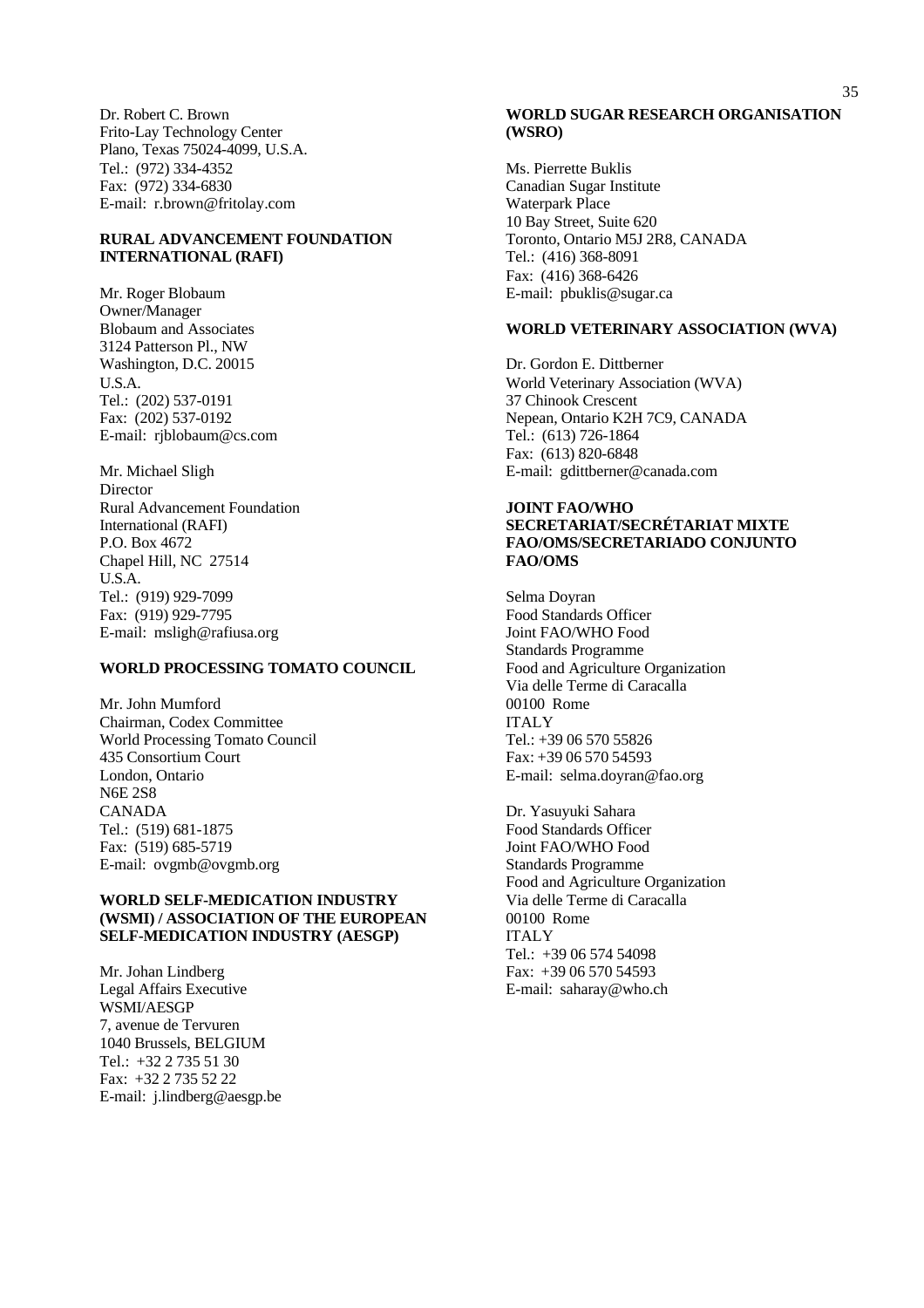#### **CANADIAN SECRETARIAT SECRÉTARIAT CANADIEN SECRETARIADO CANADIENSE**

Mr. Ron Burke Director and Codex Contact Point for Canada Bureau of Food Regulatory, International and Interagency Affairs Food Directorate, Health Protection Branch Health Canada, Room 2395, HPB Building Tunney's Pasture (0702C) Ottawa, Ontario K1A 0L2 CANADA Tel.: (613)957-1748 Fax: (613)941-3537 E-mail: ronald\_burke@hc-sc.gc.ca

Mr. Allan McCarville Senior Advisor, Codex and Scientific Affairs Bureau of Food Regulatory, International and Interagency Affairs Food Directorate Health Protection Branch Health Canada Room 2394, HPB Building Tunney's Pasture (0702C) Ottawa, Ontario K1A 0L2 CANADA Tel.: (613)957-0189 Fax: (613)941-3537 E-mail: allan\_mccarville@hc-sc.gc.ca

Mrs. Santina Scalzo Manager, Codex Program Services Bureau of Food Regulatory, International and Interagency Affairs Food Directorate Health Protection Branch Health Canada Room 2392, HPB Building Tunney's Pasture (0702C1) Ottawa, Ontario K1A 0L2 CANADA Tel.: (613)957-1749 Fax: (613)941-3537 E-mail: santina\_scalzo@hc-sc.gc.ca

Mrs. Luisa Crapigna Food Policy and Legislation Officer Bureau of Food Safety and Consumer Protection Canadian Food Inspection Agency 59 Camelot Drive Nepean, Ontario K1A OY9 CANADA Tel.: (613) 225-2342, ext. 3791 Fax: (613) 228-6611 E-mail: lcrapigna@em.agr.ca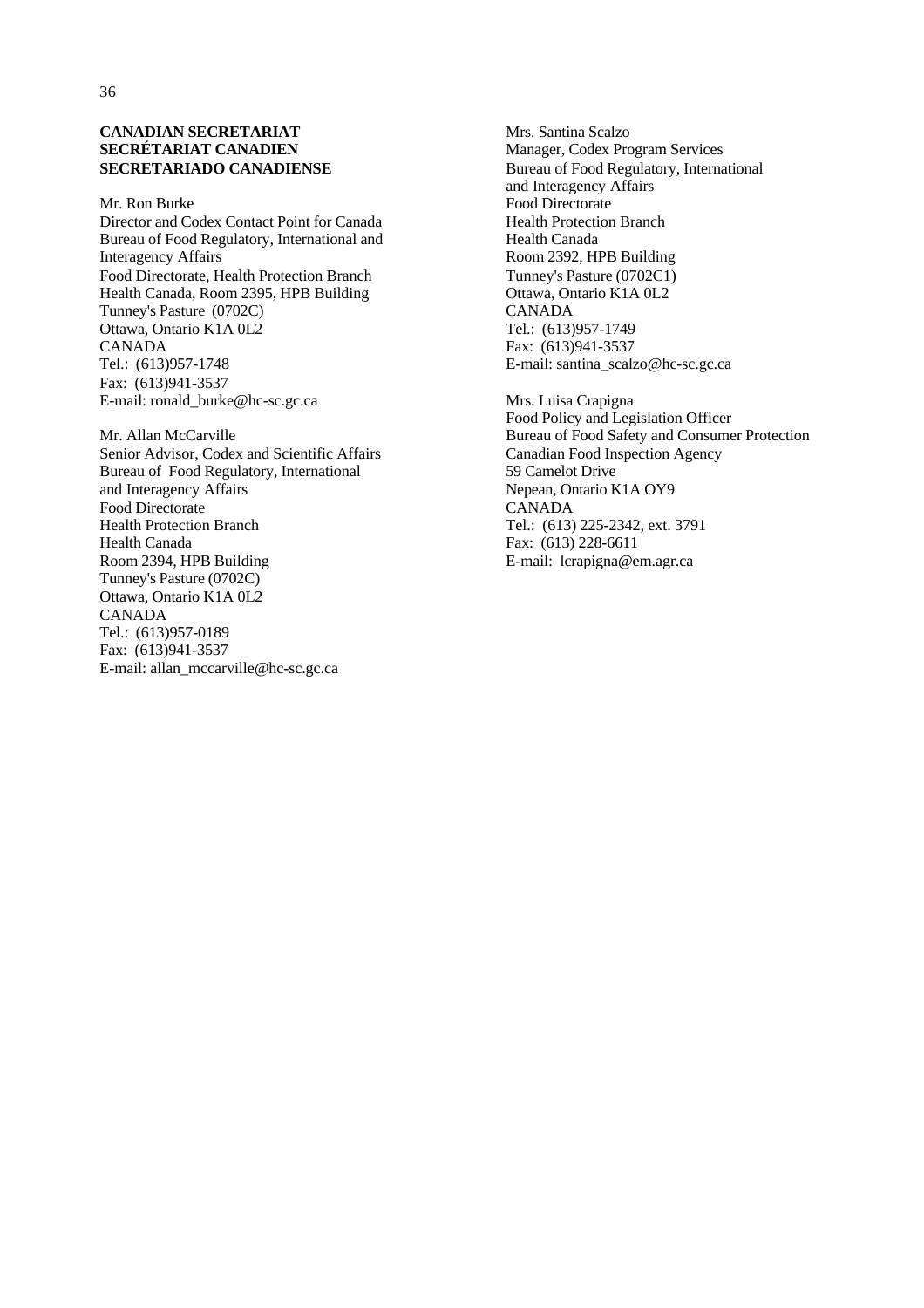# **ALINORM 01/22 APPENDIX II**

# **DRAFT GUIDELINES FOR THE PRODUCTION, PROCESSING, LABELLING AND MARKETING OF ORGANICALLY PRODUCED FOODS LIVESTOCK and LIVESTOCK PRODUCTS**

(at Step 8 of the Procedure)

*[Editorial notes are provided in bold italic type.]*

# **FOREWORD**

# *Insert the following* **c***onsequential amendment* **3. third dash point**

- the guidelines do not prejudice the implementation of more restrictive arrangements **and more detailed rules** by member countries in order to maintain consumer credibility and prevent fraudulent practices, and to apply such rules to products from other countries on the basis of equivalency to such more restrictive provisions.

# **SECTION 1. SCOPE**

# *Consequential amendments including footnote*

1.1 These guidelines apply to the following products which carry, or are intended to carry, descriptive labelling referring to organic production methods:

- (a) unprocessed plants and plant products, **livestock and livestock products to the extent that the principles of production and specific inspection rules for them are introduced in Annexes 1 and 3;** and
- (b) processed **agricultural crop and livestock** product**s 1 intended** for human consumption derived from (a) above.

# **SECTION 2. DESCRIPTION AND DEFINITIONS**

# **2.1 Description**

# *Add following new text at end of para 2.1:*

**..**.The basis for organic livestock husbandry is the development of a harmonious relationship between land, plants and livestock, and respect for the physiological and behavioural needs of livestock. This is achieved by a combination of providing good quality organically grown feedstuffs, appropriate stocking rates, livestock husbandry systems appropriate to behavioural needs, and animal management practices that minimize stress and seek to promote animal health and welfare, prevent disease and avoid the use of chemical allopathic veterinary drugs (including antibiotics).

# **2.2 Definitions**

# *Add the following definitions*

*livestock* means any domestic or domesticated animal including bovine (including buffalo and bison), ovine, porcine, caprine, equine, poultry and bees raised for food or in the production of food<sup>2</sup>. The products of hunting or fishing of wild animals shall not be considered part of this definition.

*veterinary drug* means any substance applied or administered to any food-producing animal, such as meat or milk-producing animals, poultry, fish or bees, whether used for therapeutic, prophylactic or diagnostic purposes or for modification of physiological functions or behaviour<sup>3</sup>.

 $\mathbf{1}$ <sup>1</sup> Until lists of ingredients of non agricultural origin and processing aids permitted in the preparation of products of livestock origin are elaborated, competent authorities should develop their own lists. 2

Provisions for aquaculture will be elaborated at a future date.

<sup>3</sup> Codex Alimentarius Commission Procedural Manual, Definitions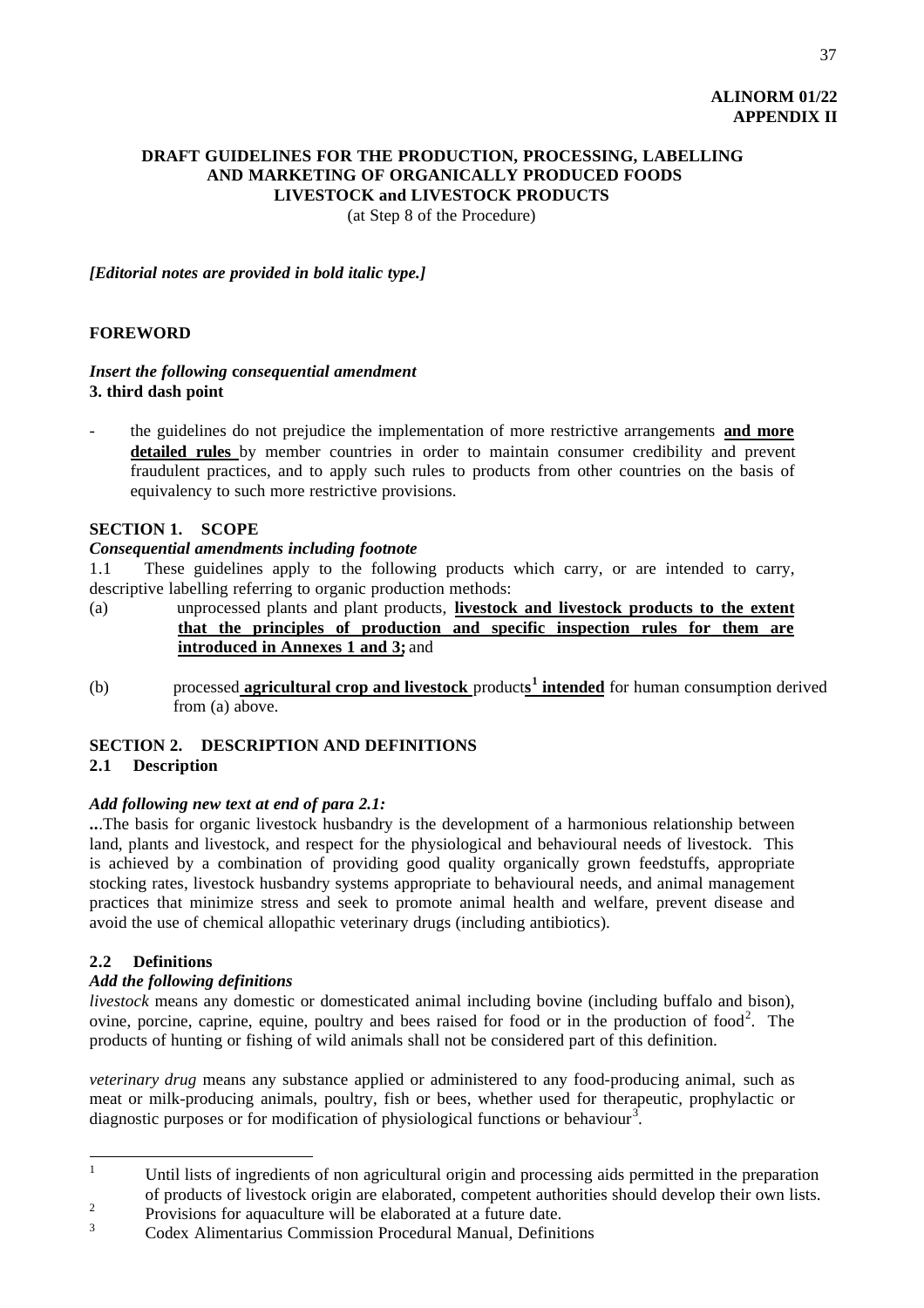# **SECTION 4. RULES OF PRODUCTION AND PREPARATION**

# *Add the following new paragraph*

4.4 By derogation of the provisions of paragraphs 4.1 (a) and 4.2 (a), the competent authority may, with regard to the provisions on livestock production at Annex 1, provide for more detailed rules as well as for derogations for implementation periods in order to permit gradual development of organic farming practices.

# **ANNEX 1**

# **B. Livestock and livestock products**

*Include the following new text*

General Principles

1. Where livestock for organic production are maintained, they should be an integral part of the organic farm unit and should be raised and held according to these guidelines.

- 2. Livestock can make an important contribution to an organic farming system by:
- (a) improving and maintaining the fertility of the soil;
- (b) managing the flora through grazing;
- (c) enhancing biodiversity and facilitating complementary interactions on the farm; and
- (d) increasing the diversity of the farming system.

3. Livestock production is a land related activity. Herbivores must have access to pasture and all other animals must have access to open-air runs; the competent authority may allow exceptions when the animals' physiological state, inclement weather conditions, and state of the land so permit, or the structure of certain `traditional` farming systems restrict access to pasture, providing the welfare of the animals can be guaranteed.

4. Stocking rates for livestock should be appropriate for the region in question taking into consideration feed production capacity, stock health, nutrient balance, and environmental impact.

5. Organic livestock management should aim to utilize natural breeding methods, minimize stress, prevent disease, progressively eliminate the use of chemical allopathic veterinary drugs (including antibiotics), reduce the feeding of animals with products of animal origin (e.g. meat meal), and maintain animal health and welfare.

# **Livestock Sources/Origin**

- 6. The choice of breeds, strains and breeding methods shall be consistent with the principles of organic farming, taking into account in particular:
- a) their adaptation to the local conditions;
- b) their vitality and resistance to disease;
- c) the absence of specific diseases or health problems associated with some breeds and strains (porcine stress syndrome, spontaneous abortion etc).

7. Livestock used for products satisfying Section 1.1 (a) of these guidelines must come, from birth or hatching, from production units complying with these guidelines, or have been the offspring of parents raised under the conditions set down in these guidelines. They must be raised under this system throughout their life.

Livestock may not be transferred between organic and non-organic units. The competent authority can establish detailed rules for the purchase of livestock from other units complying with these Guidelines.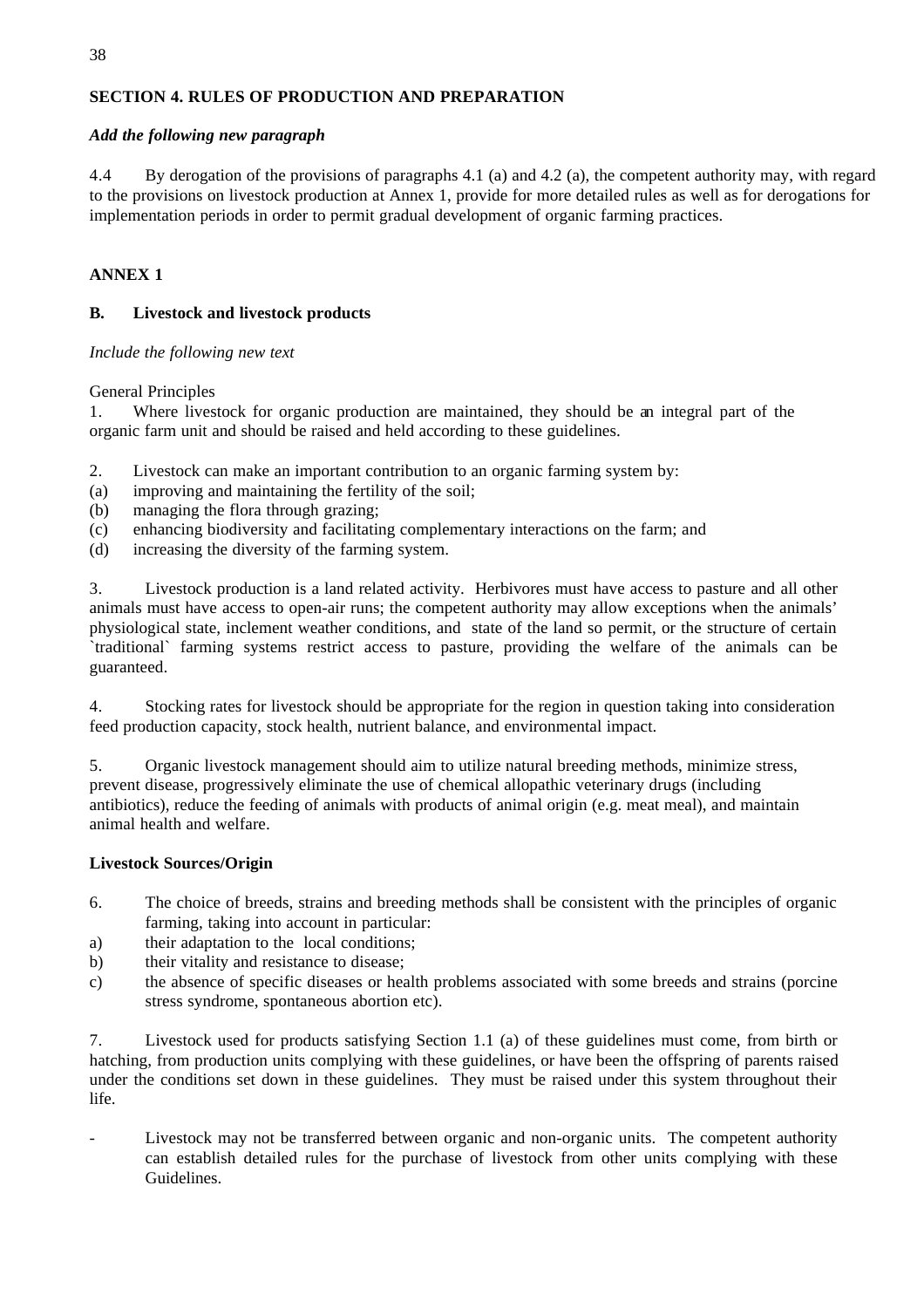Livestock existing on the livestock production unit, but not complying with these Guidelines, may be converted.

8. When an operator can demonstrate to the satisfaction of the official or officially recognized inspection/certification body that livestock satisfying the requirements indicated in the previous paragraph are not available, the official or officially recognized inspection/ certification body may allow livestock not raised according these guidelines under circumstances such as:

a) for considerable expansion of the farm, when a breed is changed or when new livestock specialization is developed;

b) for the renewal of a herd, e.g., high mortality of animals caused by catastrophic circumstances; c) males for breeding.

The competent authority may set the specific conditions under which livestock from non-organic sources may be allowed or not allowed, taking into account that animals be brought in as young as possible as soon as they are weaned.

9. These livestock qualified by the derogations indicated in the previous paragraph must comply with the conditions set out in paragraph 12. These conversion periods must be observed if the products are to be sold as organic according to Section 3 of these guidelines.

# **Conversion**

10. The conversion of the land intended for feeding crops or pasture must comply with the rules set out in Part A paragraphs 1, 2, and 3 of this Annex.

- 11. The competent authority may reduce the conversion periods or conditions established in paragraph 10 (for the land) and/or paragraph 12 (for livestock and livestock products) in the following cases:
- a) pasture, open-air runs and exercise areas used by non-herbivore species;
- b) for bovine, equine, ovine and caprine coming from extensive husbandry during an implementation period established by the competent authority or dairy herds converted for the first time;
- c) if there is simultaneous conversion of livestock and land used only for feeding within the same unit, the conversion period for both livestock, pasture and/or land used for animal feed, may be reduced to two years only in the case where the existing livestock and their offspring are fed mainly with products from the unit.

12. Once the land has reached organic status and livestock from a non-organic source is introduced, and if the products are to be sold as organic, such livestock must be reared according to these Guidelines for at least the following compliance periods:

- Bovine and equine:
	- i. meat products: 12 months and at least ¾ of their lifespan in the organic management system;
	- ii. Calves for meat production: 6 months when brought in as soon as they are weaned and less than 6 months old;
	- iii. milk products: 90 days during the implementation period established by the competent authority, after that, six months.
- Ovine and caprine:
	- i. meat products: six months;
	- ii. milk products: 90 days during the implementation period established by the competent authority, after that, six months.
- Porcine:
	- Meat products: Six months.
	- Poultry/laying hens
		- i. meat products: whole of lifespan as determined by the competent authority;
		- ii. eggs: six weeks.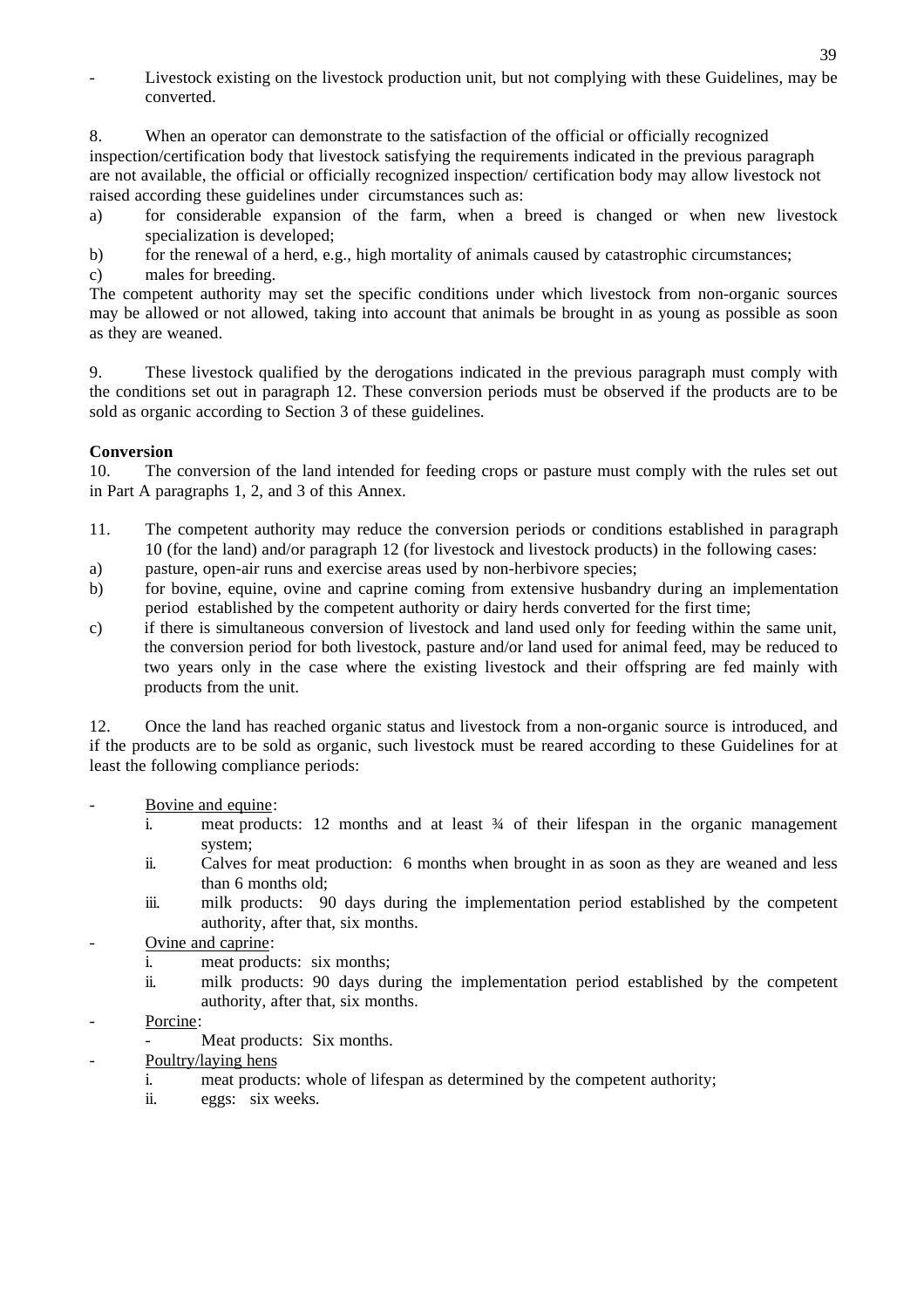# **Nutrition**

13. All livestock systems should provide the optimum level of 100% of the diet from feedstuffs (including 'in conversion' feedstuffs) produced to the requirements of these guidelines.

14. For an implementation period to be set by the competent authority, livestock products will maintain their organic status providing feed, consisting of at least 85% for ruminants and 80% for non-ruminants and calculated on a dry matter basis, is from organic sources produced in compliance with these Guidelines.

15 Not withstanding the above, where an operator can demonstrate to the satisfaction of the official or officially recognized inspection/certification body that feedstuffs satisfying the requirement outlined in paragraph 13 above are not available, as a result of, for example, unforeseen severe natural or manmade events or extreme climatic weather conditions, the inspection/certification body may allow a restricted percentage of feedstuffs not produced according to these guidelines to be fed for a limited time, providing it does not contain genetically engineered/modified organisms or products thereof. The competent authority shall set both the maximum percentage of non-organic feed allowed and any conditions relating to this derogation.

- 16. Specific livestock rations should take into account:
- the need of young mammals for natural, preferably maternal, milk;
- that a substantial proportion of dry matter in the daily rations of herbivores needs to consist of roughage, fresh or dried fodder, or silage;
- that polygastric animals should be not fed silage exclusively;
- the need for cereals in the fattening phase of poultry;
- the need for roughage, fresh or dried fodder or silage in the daily ration for pigs and poultry.

17**.** All livestock must have ample access to fresh water to maintain the full health and vigour of the livestock.

18. If substances are used as feedstuffs, nutritional elements, feed additives or processing aids in the preparation of feedstuffs, the competent authority shall establish a positive list/s of substances in compliance with the following criteria:

a) general criteria:

- substances are permitted according to national legislation on animal feeding;
- substances are necessary/essential to maintain animal health, animal welfare and vitality; and
- such substances:
	- contribute to an appropriate diet fulfilling the physiological and behavioural needs of the species concerned; and
		- do not contain genetically engineered/modified organisms and products thereof; and
		- are primarily of plant, mineral or animal origin.
- b) specific criteria for feedstuffs and nutritional elements:
	- feedstuffs of plant origin from non-organic sources can only be used, under the conditions of paragraphs 14 and 15, if they are produced or prepared without the use of chemical solvents or chemical treatment;
	- feedstuffs of mineral origin, trace elements, vitamins, or provitamins can only be used if they are of natural origin. In case of shortage of these substances, or in exceptional circumstances, chemically well-defined analogic substances may be used;
	- feedstuffs of animal origin, with the exception of milk and milk products, fish, other marine animals and products derived therefrom should generally not be used or, as provided by national legislation. In any case, the feeding of mammalian material to ruminants is not permitted with the exception of milk and milk products;
	- synthetic nitrogen or non-protein nitrogen compounds shall not be used.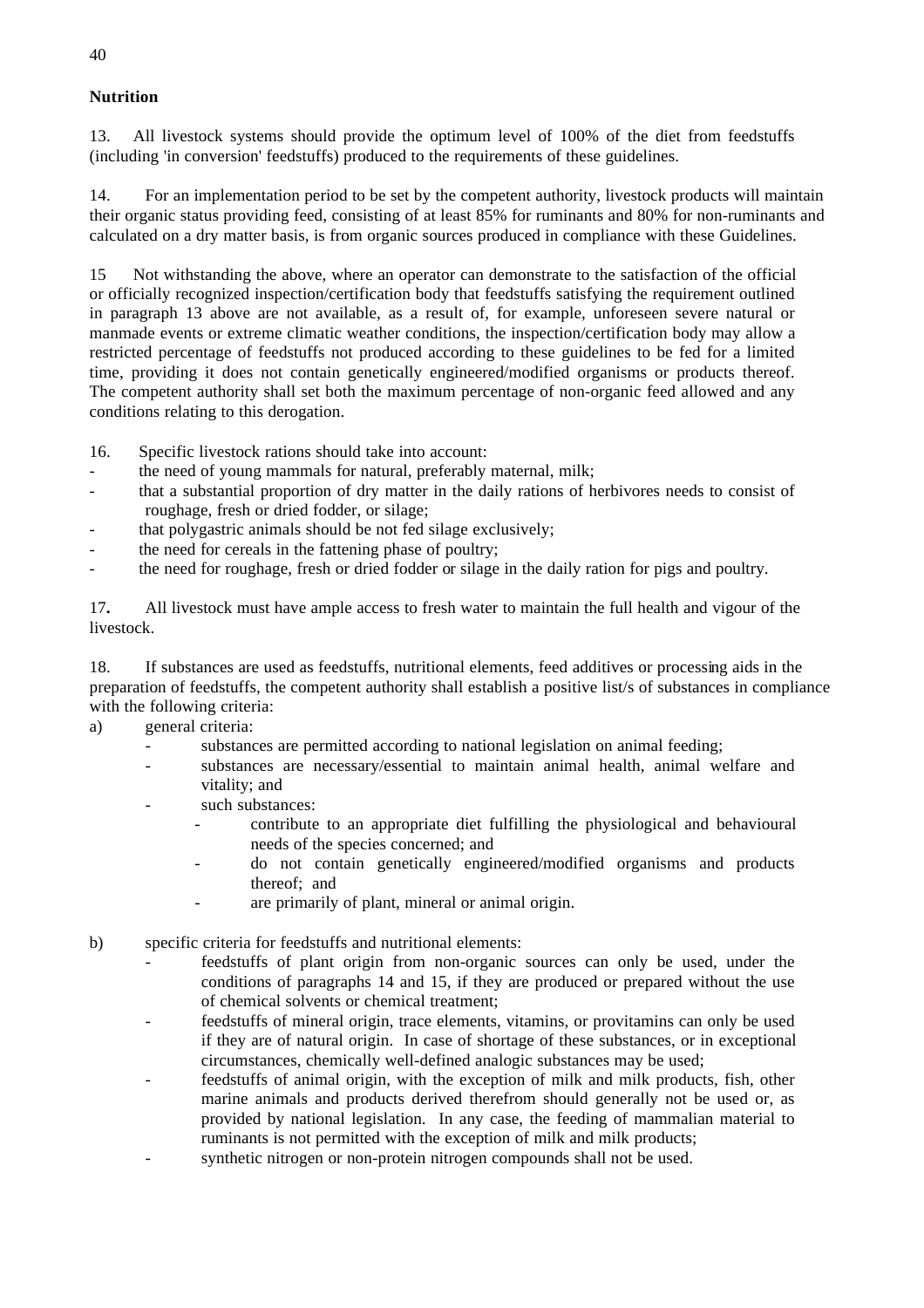- c) specific criteria for additives and processing aids:
	- binders, anti-caking agents, emulsifiers, stabilizers, thickeners, surfactants, coagulants: only natural sources are allowed;
	- antioxidants: only natural sources are allowed;
	- preservatives: only natural acids are allowed;
	- colouring agents (including pigments), flavours and appetite stimulants: only natural sources are allowed;
	- probiotics, enzymes and microorganisms are allowed;
- antibiotics, coccidiostatics, medicinal substances, growth promoters or any other substance intended to stimulate growth or production shall not be used in animal feeding.

19. Silage additives and processing aids may not be derived from genetically engineered/modified organisms or products thereof, and may be comprised of only:

- sea salt;
- coarse rock salt:
- yeasts:
- enzymes;
- whey;
- sugar; or sugar products such as molasses;
- honey;
- lactic, acetic, formic and propionic bacteria, or their natural acid product when the weather conditions do not allow for adequate fermentation, and with approval of the competent authority.

# Health Care

- 20. Disease prevention in organic livestock production shall be based on the following principles:
- a) the choice of appropriate breeds or strains of animals as detailed in paragraph 6 above;
- b) the application of animal husbandry practices appropriate to the requirements of each species, encouraging strong resistance to disease and the prevention of infections;
- c) the use of good quality organic feed, together with regular exercise and access to pasture and/or open-air runs, having the effect of encouraging the natural immunological defence of the animal;
- d) ensuring an appropriate density of livestock, thus avoiding overstocking and any resulting animal health problems.

21. If, despite the above preventative measures, an animal becomes sick or injured it must be treated immediately, if necessary in isolation and in suitable housing. Producers should not withhold medication where it will result in unnecessary suffering of the livestock, even if the use of such medication will cause the animal to lose its organic status.

22. The use of veterinary medicinal products in organic farming shall comply with the following principles:

- a) where specific disease or health problems occur, or may occur, and no alternative permitted treatment or management practice exists, or, in cases required by law, vaccination of livestock, the use of parasiticides, or therapeutic use of veterinary drugs are permitted;
- b) phytotherapeutic (excluding antibiotics), homeopathic or ayurvedic products and trace elements shall be used in preference to chemical allopathic veterinary drugs or antibiotics, provided that their therapeutic effect is effective for the species of animal and the condition for which the treatment is intended;
- c) if the use of the above products is unlikely to be effective in combating illness or injury, chemical allopathic veterinary drugs or antibiotics may be used under the responsibility of a veterinarian; withholding periods should be the double of that required by legislation with, in any case, a minimum of 48 hours;
- d) the use of chemical allopathic veterinary drugs or antibiotics for preventative treatments is prohibited.
- 23. Hormonal treatment may only be used for therapeutic reasons and under veterinary supervision.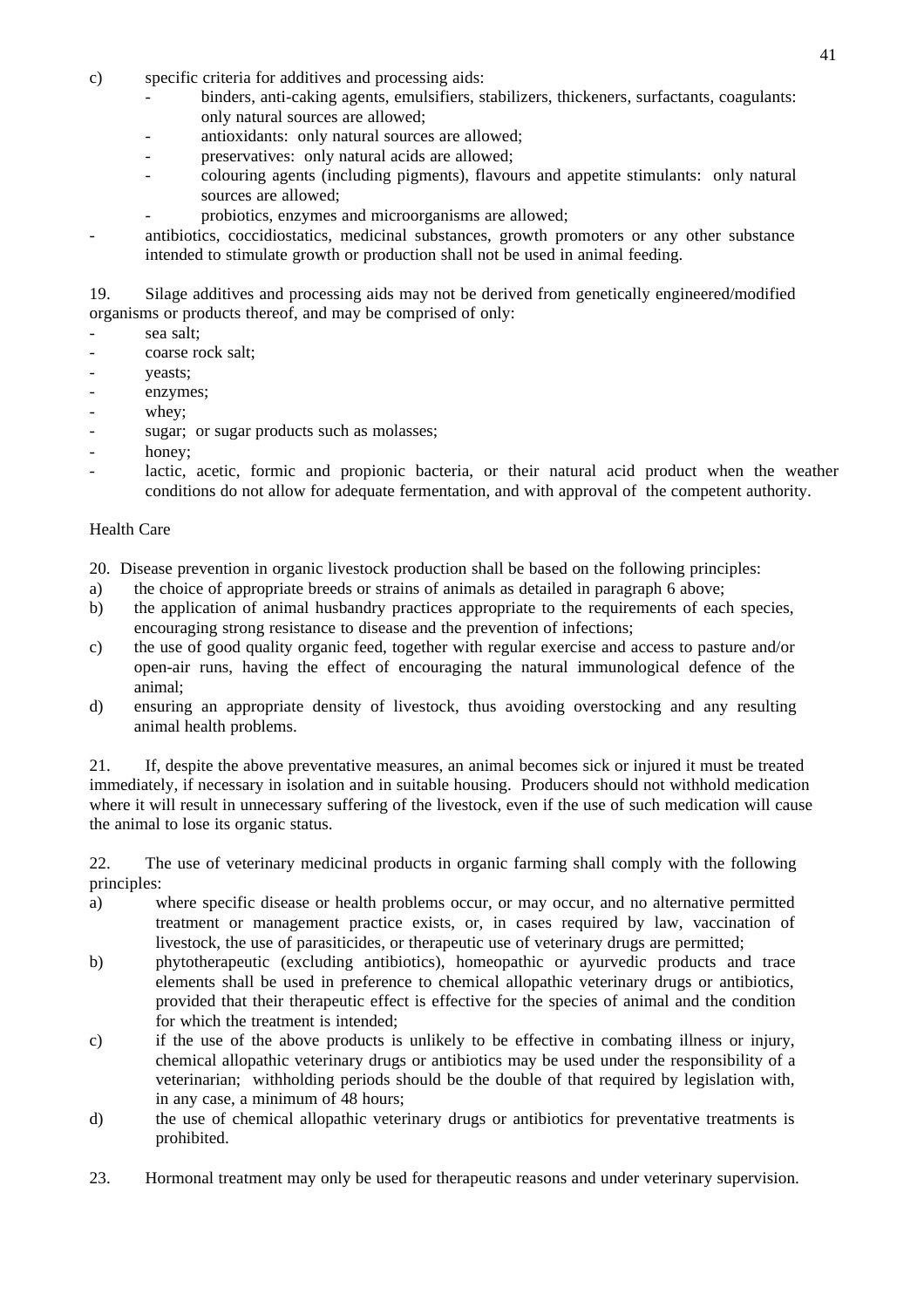24. Growth stimulants or substances used for the purpose of stimulating growth or production are not permitted.

# **Livestock Husbandry, Transport and Slaughter**

25. Maintenance of livestock should be guided by an attitude of care, responsibility and respect for living creatures.

26. Breeding methods should be in compliance with the principles of organic farming taking into account:

- i) the breeds and strains suitable for raising under local conditions and under an organic system;
- ii) the preference for reproduction through natural methods, although artificial insemination may be used;
- iii) that embryo transfer techniques and the use of hormonal reproductive treatment shall not be used;
- iv) that breeding techniques employing genetic engineering must not be used.

27. Operations such as attaching elastic bands to the tails of sheep, tail-docking, cutting of teeth, trimming of beaks and dehorning are generally not allowed in the organic management system. Some of these operations may, however, be authorized in exceptional circumstances by the competent authority or its delegate, for reasons of safety (e.g. dehorning in young animals) or if they are intended to improve the health and welfare of the livestock. Such operations must be carried out at the most appropriate age and any suffering to the animals must be reduced to a minimum. Anaesthetic should be used where appropriate. Physical castration is allowed in order to maintain the quality of products and traditional production practices (meat-type pigs, bullocks, capons, etc) but only under these conditions.

28. The living conditions and the management of the environment should take into account the specific behavioural needs of the livestock and provide for:

- sufficient free movement and opportunity to express normal patterns of behaviour;
- company of other animals, particularly of like kind;
- the prevention of abnormal behaviour, injury and disease;
- arrangements to cover emergencies such as the outbreaks of fire, the breakdown of essential mechanical services and the disruption of supplies.

29. The transport of living stock should be managed in a calm and gentle way and in a manner which avoids stress, injury and suffering: the competent authority should establish specific conditions in order to meet these objectives and may establish maximum transport periods. In transporting livestock, the use of electric stimulation or allopathic tranquilizers is not permitted.

30. The slaughter of livestock should be undertaken in a manner which minimizes stress and suffering, and in accordance with national rules.

# Housing and Free-Range Conditions

31. Housing for livestock will not be mandatory in areas with appropriate climatic conditions to enable animals to live outdoors.

- 32. Housing conditions should meet the biological and behavioural needs of the livestock by providing:
- easy access to feeding and watering;
- insulation, heating, cooling and ventilation of the building to ensure that air circulation, dust level, temperature, relative air humidity and gas concentration are kept within limits which are not harmful to the livestock;
- plentiful natural ventilation and light to enter;

33. Livestock may be temporarily confined during periods of inclement weather, when their health, safety or well being could be jeopardized, or to protect plant, soil and water quality.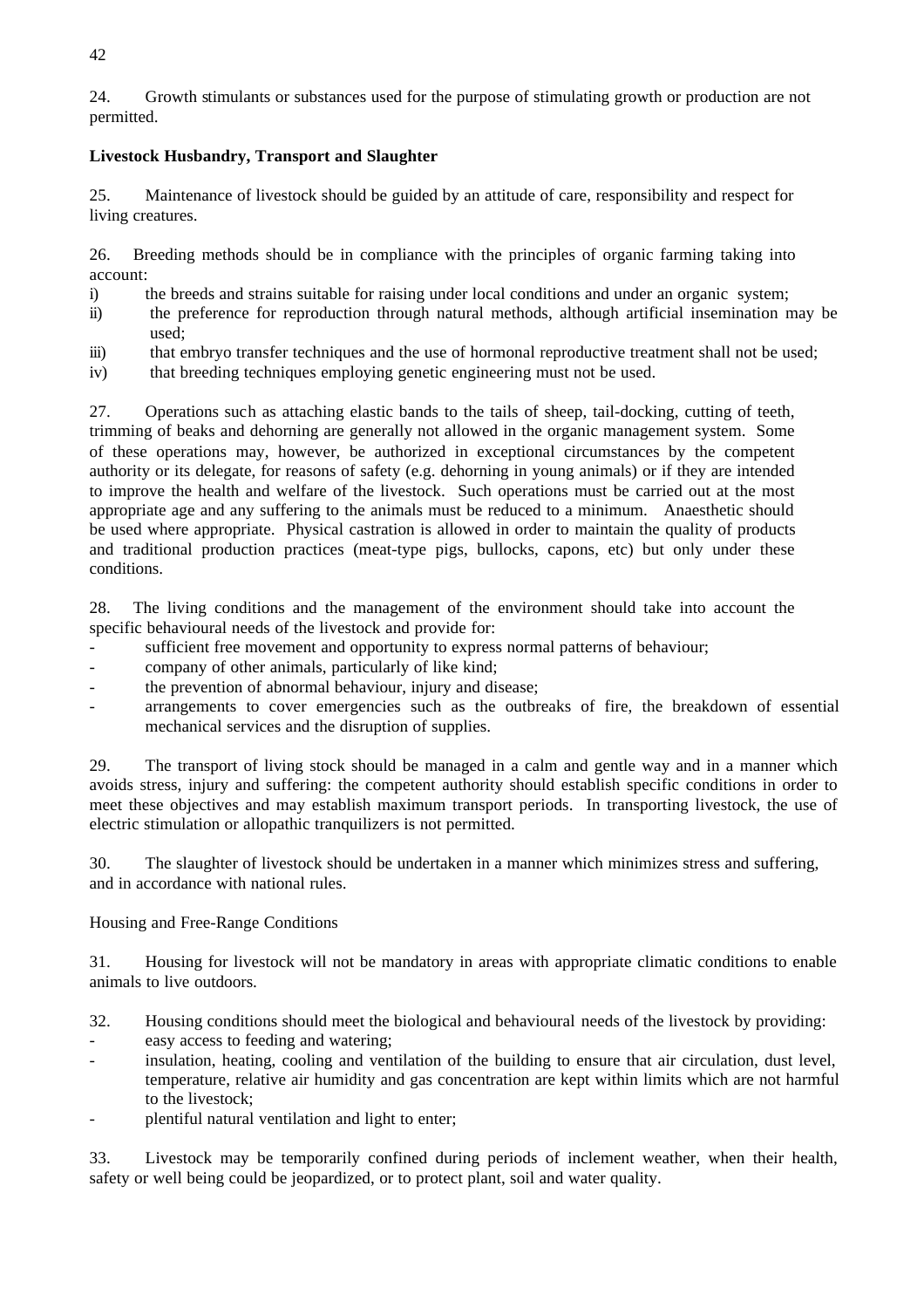- 34. The stocking density in buildings should:
- provide for the comfort and well being of the livestock having regard for the species, the breed and the age of the livestock;
- take into account the behavioural needs of the livestock with respect to the size of the group and the sex of the livestock;
- provide them with sufficient space to stand naturally, lie down easily, turn round, groom themselves, and assume all natural postures and movements such as stretching and wing flapping.

35. Housing, pens, equipment and utensils should be properly cleaned and disinfected to prevent cross infection and the build-up of disease carrying organisms.

36. Free-range, open-air exercise areas, or open-air runs should, if necessary, provide sufficient protection against rain, wind, sun and extreme temperatures, depending on the local weather conditions and the breed concerned.

37. The outdoor stocking density of livestock kept on pasture, grassland, or other natural or semi-natural habitats, must be low enough to prevent degradation of the soil and over-grazing of vegetation.

# Mammals

38. All mammals must have access to pasture or an open-air exercise area or run which may be partially covered, and they must be able to use those areas whenever the physiological condition of the animal**,** the weather conditions and the state of the ground permit.

- 39. The competent authority may grant exceptions for :
- the access of bulls to pasture or, in case of cows to an open-air exercise area or run during the winter period;
- the final fattening phase.

40. Livestock housing must have smooth, but not slippery floors. The floor must not be entirely of slatted or grid construction.

41. The housing must be provided with a comfortable, clean and dry laying/rest area of sufficient size, consisting of a solid construction. Ample dry bedding strewn with litter material must be provided in the rest area.

42. The housing of calves in individual boxes and the tethering of livestock are not permitted without the approval of the competent authority.

43. Sows must be kept in groups, except in the last stages of pregnancy and during the suckling period. Piglets may not be kept on flat decks or in piglet cages. Exercise areas must permit dunging and rooting by the animals.

44. The keeping of rabbits in cages is not permitted.

# **Poultry**

45. Poultry must be reared in open-range conditions and have free access to open-air run whenever the weather conditions permit. The keeping of poultry in cages is not permitted.

46. Water fowl must have access to a stream, pond or lake whenever the weather conditions permit.

47. Housing for all poultry should provide an area of solid construction covered with litter material such as straw, wood shavings, sand or turf. A sufficiently large part of the floor area must be available to laying hens for the collection of droppings, Perches/higher sleeping areas of a size and number commensurate with the species and size of the group and of the birds and exit/entry holes of an adequate size must be provided.

48. In the case of laying hens, when natural day length is prolonged by artificial light, the competent authority shall prescribe maximum hours respective to species, geographical considerations and general health of the animals.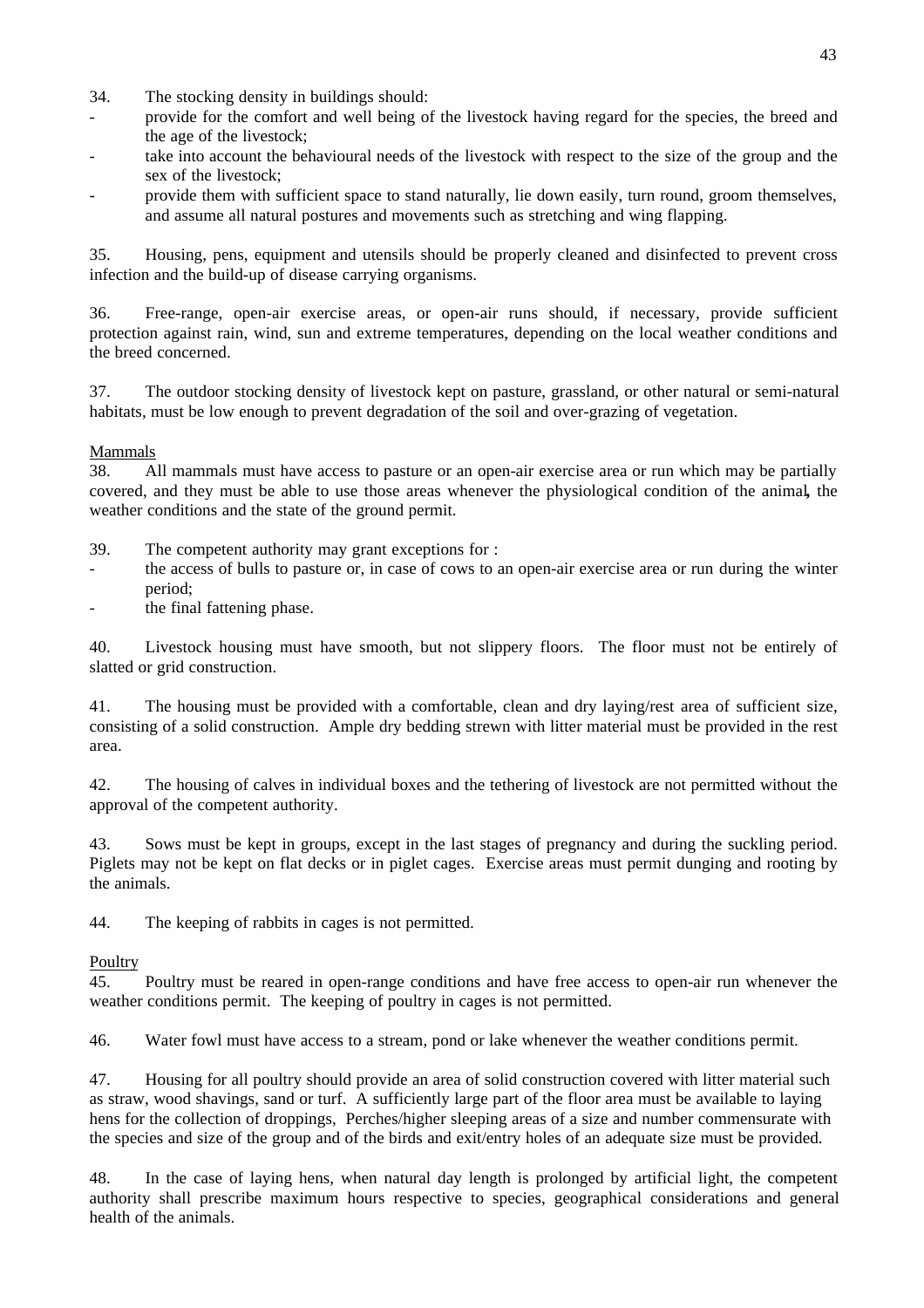49. For health reasons, between each batch of poultry reared buildings should be emptied, and runs left empty to allow the vegetation to grow back.

# **Manure Management**

50. Manure management practices used to maintain any area in which livestock are housed, penned or pastured should be implemented in a manner that:

- i) minimizes soil and water degradation;
- ii) does not significantly contribute to contamination of water by nitrates and pathogenic bacteria;
- iii) optimizes recycling of nutrients; and
- iv) does not include burning or any practice inconsistent with organic practices.

51. All manure storage and handling facilities, including composting facilities should be designed, constructed and operated to prevent contamination of ground and/or surface water.

52. Manure application rates should be at levels that do not contribute to ground and/or surface water contamination. The competent authority may establish maximum application rates for manure or stocking densities. The timing of application and application methods should not increase the potential for run-off into ponds, rivers and streams.

# **Record Keeping and Identification**

53. The operator should maintain detailed and up-to-date records as set out in Annex 3, paras 7 – 15. *(revised paragraph numbering)*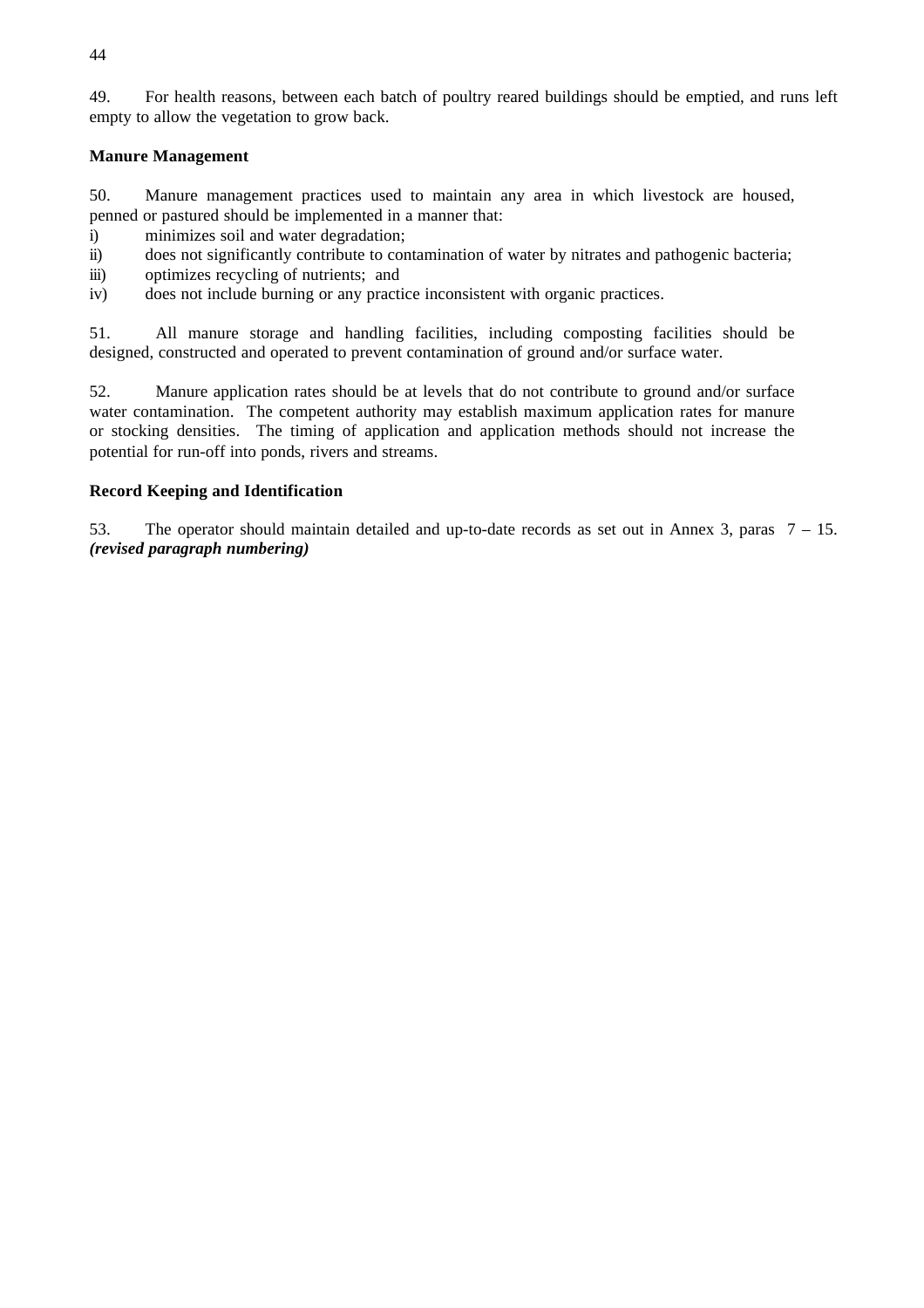# **ANNEX 3**

# **MINIMUM INSPECTION REQUIREMENTS AND PRECAUTIONARY MEASURES UNDER THE INSPECTION OR CERTIFICATION SYSTEM**

# *Consequential amendments to paras 3 and 5.*

# A. Production units

3. Production according to these guidelines should take place in a unit where the land parcels, production areas**, farm buildings** and storage facilities **for crop and livestock,** are clearly separate from those of any other unit which does not produce according to these guidelines; preparation and/or packaging workshops may form part of the unit, where its activity is limited to preparation and packaging of its own agricultural produce.

5. Each year, before the date indicated by the inspection body, the operator should notify the official or officially recognized inspection/certification body of its schedule of production of crop products **and livestock,** giving a breakdown by land parcel**/herd, flock.**.

# *Insert new paragraph 7 (6.bis)*

**7. All livestock should be identified individually or, in the case of small mammals or poultry, by herd or flock. Written and/or documentary accounts should be kept to enable tracking of livestock within the system at all times and to provide adequate traceback for audit purpose. The operator should maintain detailed and up-to-date records of:**

- i) breeding and/or origins of livestock;
- ii) registration of any purchases;
- iii) the health plan to be used in the prevention and management of disease, injury and reproductive problems;
- iv) all treatments and medicines administered for any purpose, including quarantine periods and identification of treated animals;
- v) feed provided and the source of the feedstuffs;
- vi) stock movements within the unit;
- vii) transportation, slaughter and/or sales.

#### *Consequential amendment to existing para 11. becomes para 12.*

11. Where an operator runs several production units in the same area (parallel cropping), units in the area producing crop, crop products, not covered by Section 1 should also be subject to the inspection arrangements as regards the dash points of paragraph 4 and paragraphs 6 and **8** above. Plants of indistinguishable varieties as those produced at the unit referred to in paragraph 3 above should not be produced at these units.

# *Insert following new paragraphs at end of Annex 3, A.*

13. In organic livestock production, all livestock on one and the same production unit must be reared in accordance with the rules laid down in these Guidelines. However, livestock not reared in accordance with these Guidelines may be present on the organic holding provided that they are separated clearly from livestock produced in accordance with these Guidelines. The competent authority can prescribe more restrictive measures, such as different species.

14. The competent authority may accept that animals reared in accordance with the provisions of these Guidelines may be grazed on common land, provided that: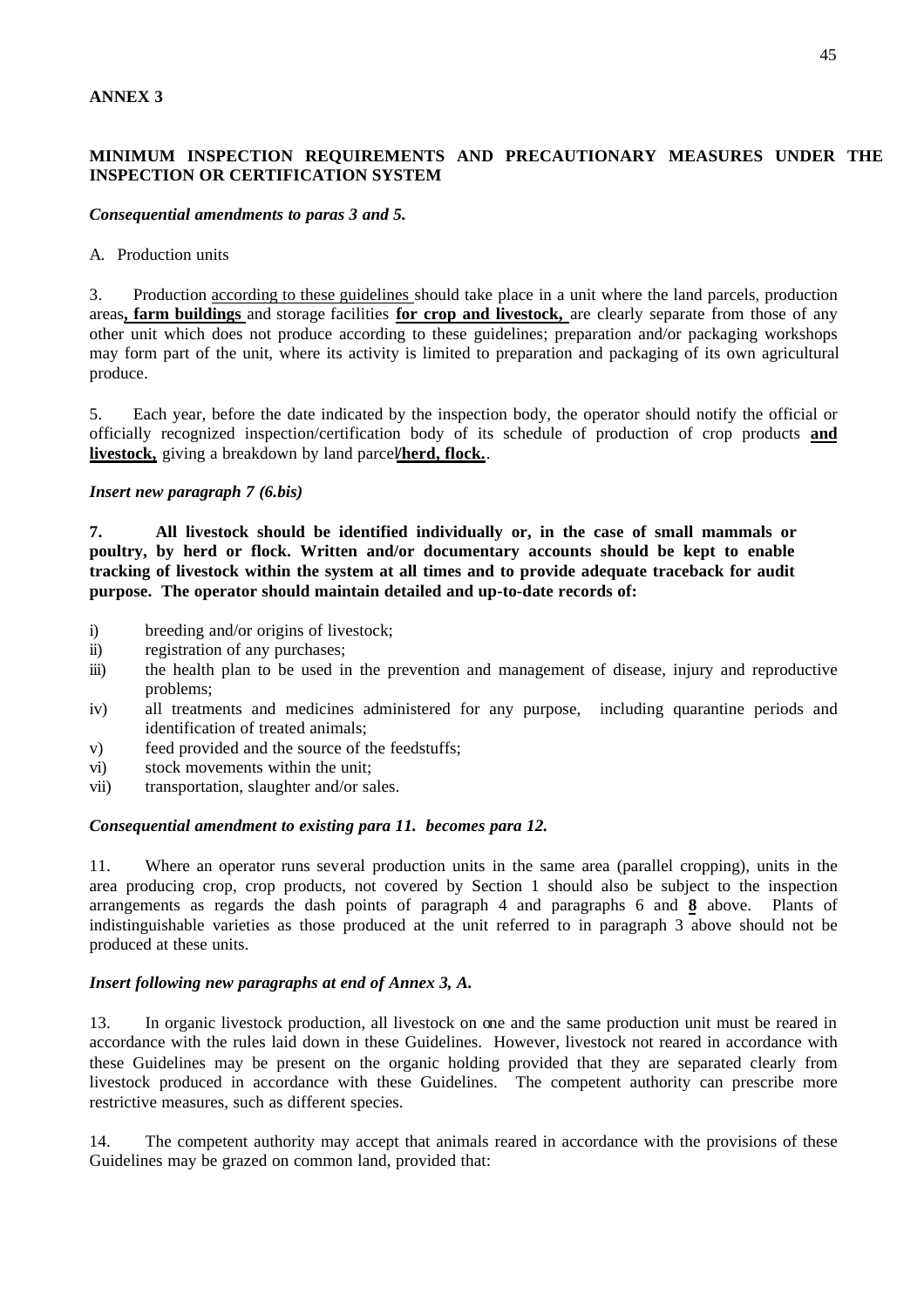46

- a) this land has not been treated with products other than those allowed in accordance with Section 4.1 (a) and (b) of these Guidelines, for at least three years;
- b) a clear segregation between the animals reared in accordance with the provisions of these Guidelines, and the other animals can be organized.

15. For livestock production, the competent authority should ensure, without prejudice to the other provisions in this Annex, that the inspections related to all stages of production and preparation up to the sale to the consumer ensure, as far as technically possible, the traceability of livestock and livestock products from the livestock production unit through processing and any other preparation until final packaging and/or labelling.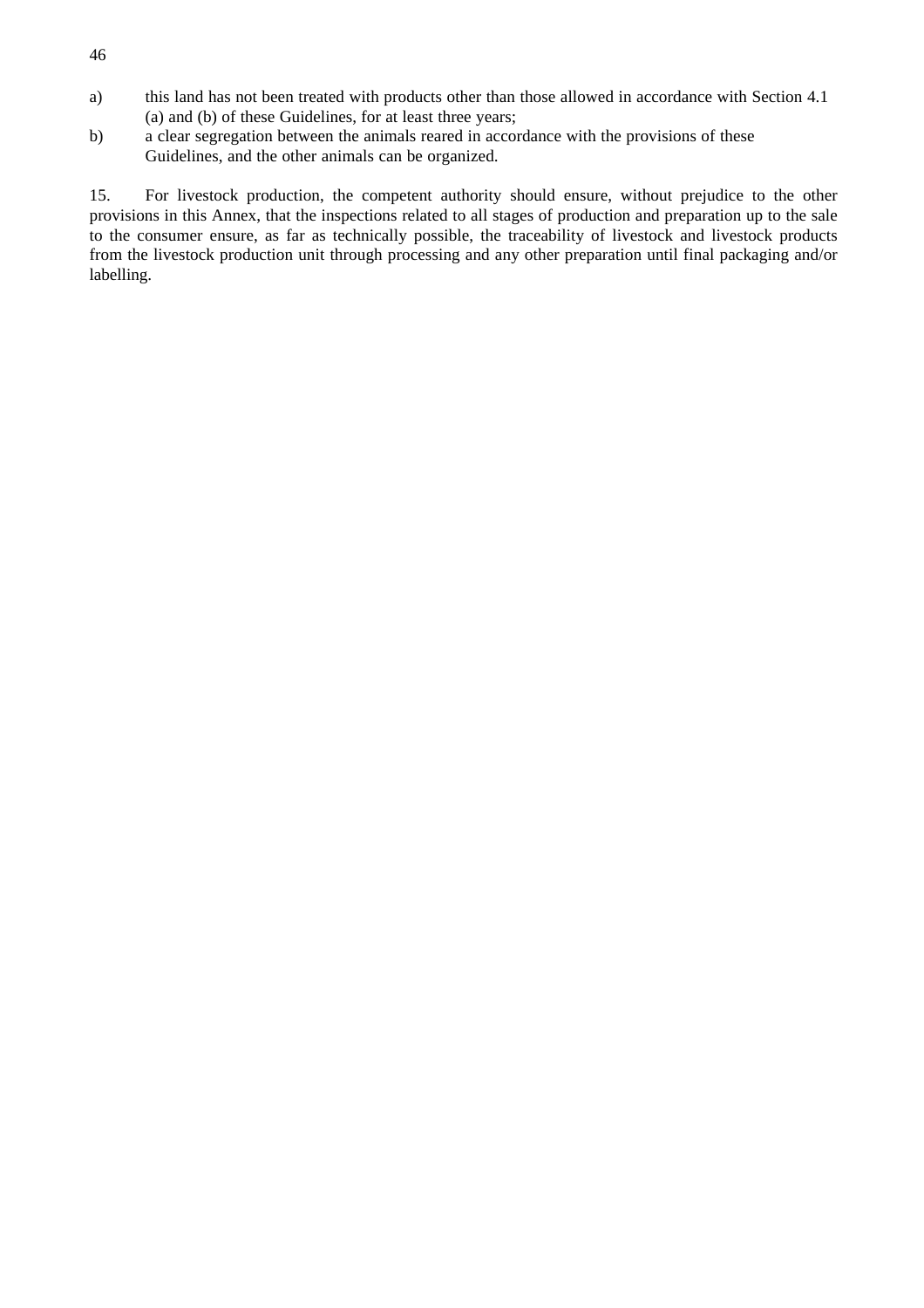# **ALINORM 01/22 APPENDIX III**

# **DRAFT AMENDMENT TO THE GENERAL STANDARD FOR THE LABELLING OF PREPACKAGED FOODS (DRAFT RECOMMENDATIONS FOR THE LABELLING OF FOOD AND FOOD INGREDIENTS OBTAINED THROUGH CERTAIN TECHNIQUES OF GENETIC MODIFICATION/GENETIC ENGINEERING)**

(At Step 8 of the Procedure)

# **Section 4.2.2**

The presence in any food or food ingredients obtained through biotechnology of an allergen transferred from any of the products listed in Section 4.2.1.4 shall be declared.

When it is not possible to provide adequate information on the presence of an allergen through labelling, the food containing the allergen should not be marketed.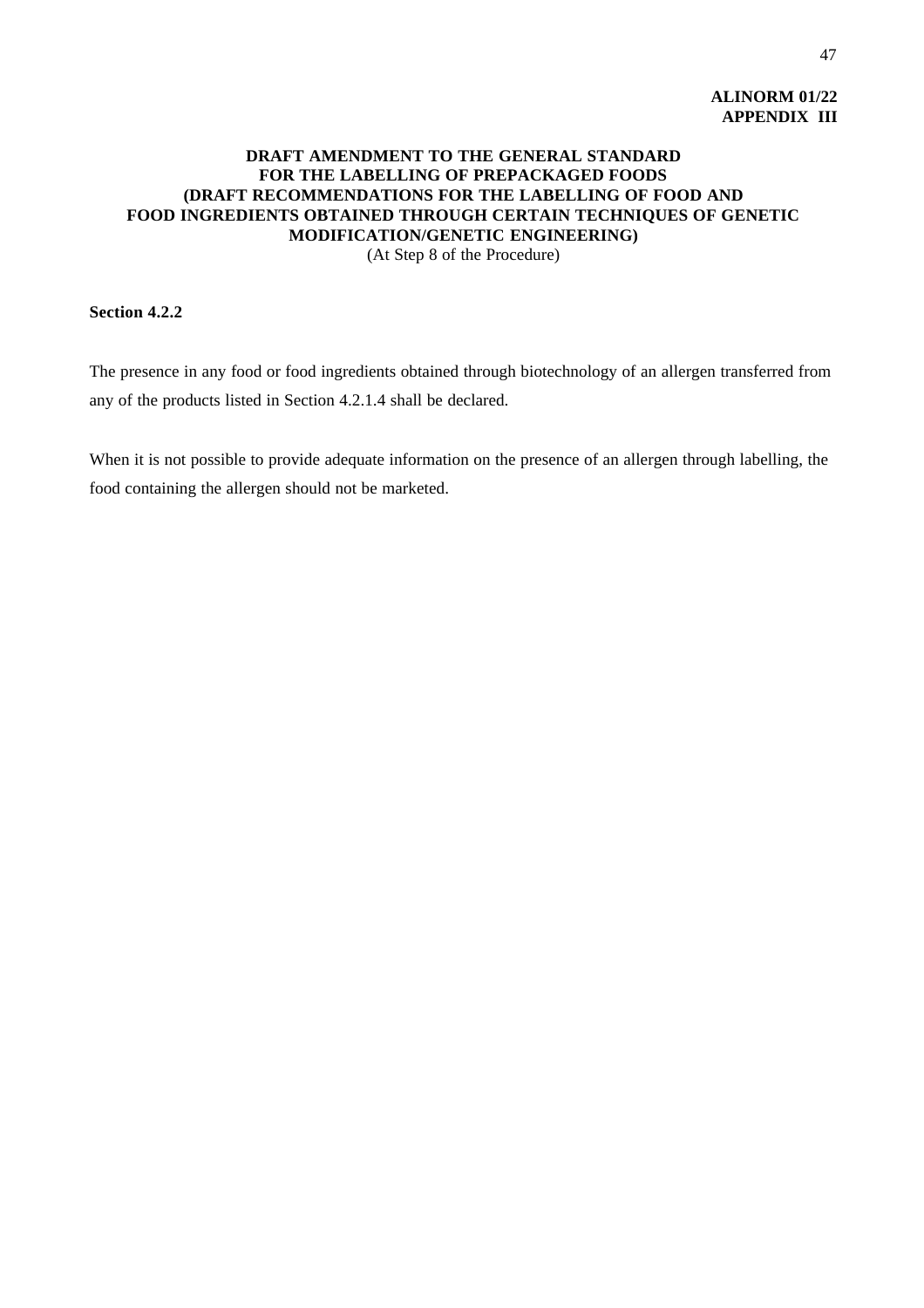#### **DRAFT GUIDELINES FOR THE PRODUCTION, PROCESSING, LABELLING AND MARKETING OF ORGANICALLY PRODUCED FOODS (LIVESTOCK and LIVESTOCK PRODUCTS)**

(At Step 6 of the Procedure)

# **ANNEX 1, B: Livestock and livestock products**

# **Species Specific Requirements**

Bees

54. Hives for beekeeping should be placed in:

- i) areas where cultivated or spontaneous vegetation comply with the rules of production as set out in Section 4 of these guidelines, or
- ii) areas designated by the inspection/certification body and which meet the conditions for organic production.

55. Feeding of bee colonies where conditions require reserves to be built up for winter may be undertaken. Feeding must be carried out between the last honey harvest and the period of dormancy of the colony. Feeding should preferably include organic honey or organic sugar syrup.

- Where unavailable, or in cases of extreme climatic or other extenuating circumstances, feed not satisfying these guidelines may be used.
- 56. The health of bee colonies should be maintained by good agricultural practice. This includes:
- i) the use of hardy breeds that adapt well to the local conditions;
- ii) regular renewal of queen bees;
- iii) regular cleaning and disinfection of equipment;
- iv) destruction of contaminated materials;
- v) regular renewal of beeswax; and
- vi) availability in hives of sufficient pollen and honey.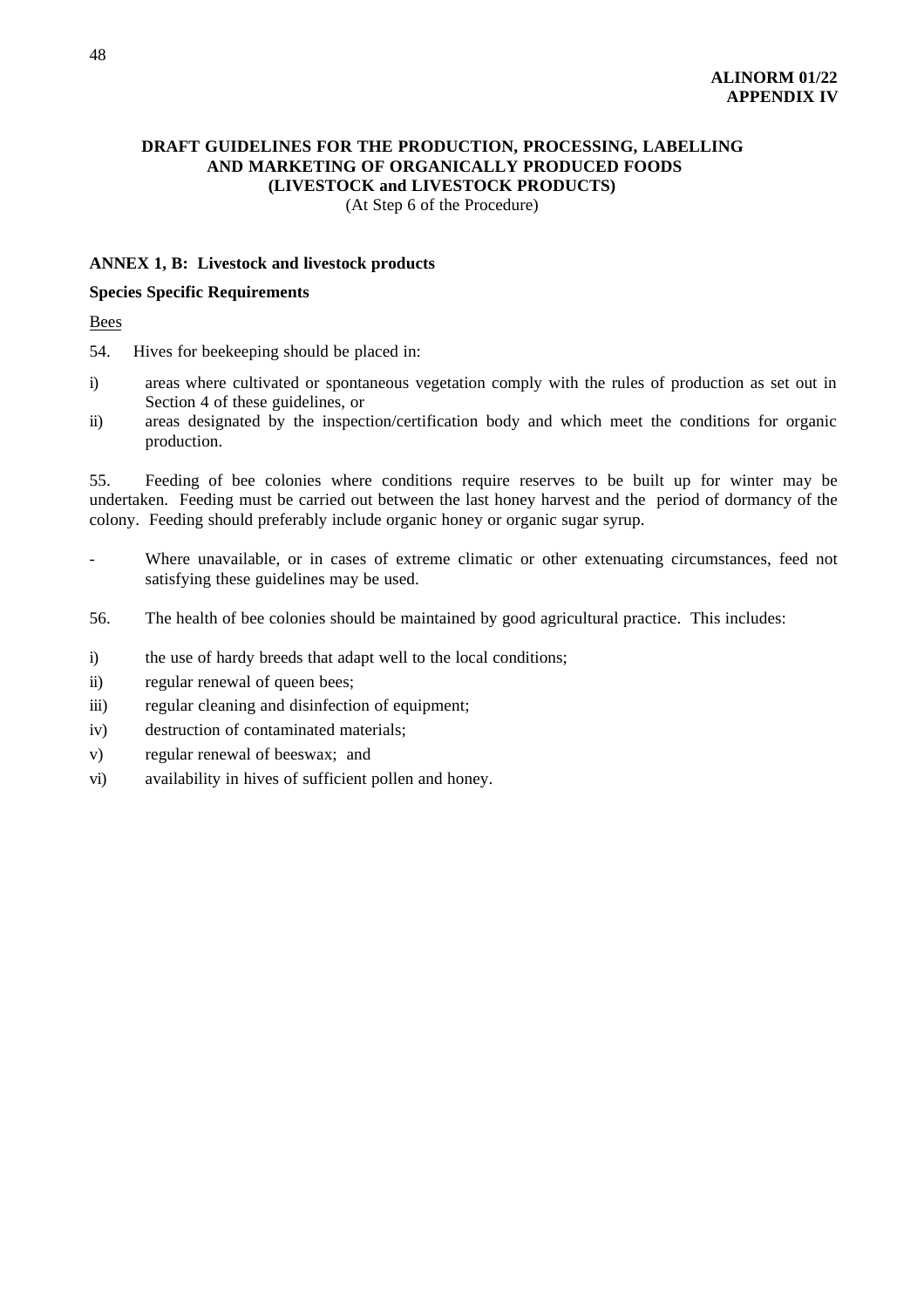# **TABLE [3]: INGREDIENTS OF NON AGRICULTURAL ORIGIN REFERRED TO IN SECTION 3 OF THESE GUIDELINES**

| <b>INS</b> | <b>Name</b>        | <b>Specific conditions</b> |
|------------|--------------------|----------------------------|
| 331        | Sodium citrates    | meat products              |
| 332        | Potassium citrates | meat products              |
| 333        | Calcium citrates   | meat products              |

**A1. Food additives, including carriers**

**-----------------------------------------**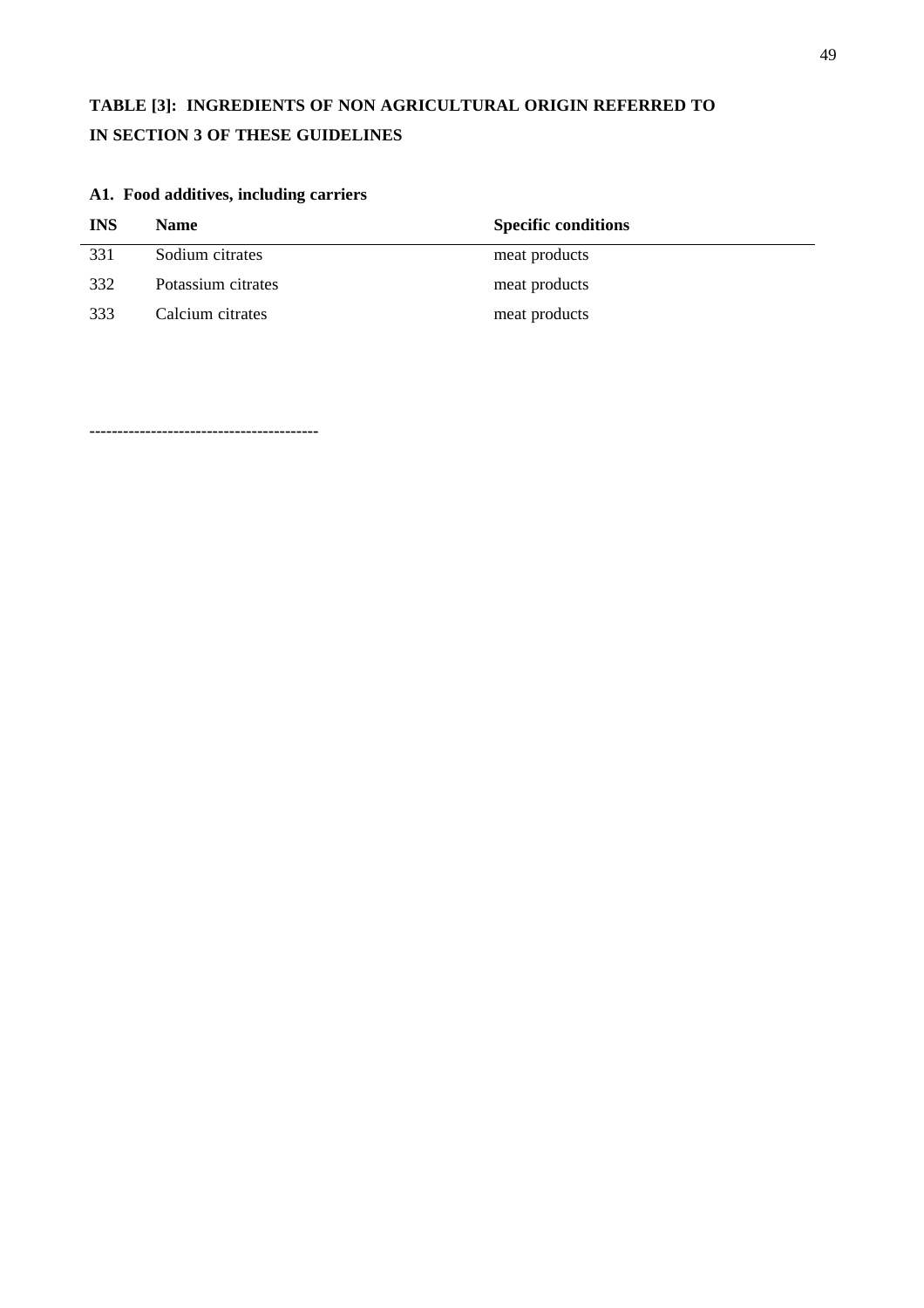# **DRAFT AMENDMENT TO THE GENERAL STANDARD FOR THE LABELLING OF PREPACKAGED FOODS (DRAFT RECOMMENDATIONS FOR THE LABELLING OF FOOD AND FOOD INGREDIENTS OBTAINED THROUGH CERTAIN TECHNIQUES OF GENETIC MODIFICATION/GENETIC ENGINEERING)**

(At Step 6 of the Procedure)

#### **Section 2. Definition of Terms**

For the purpose of the General Standard:

**"Food and food ingredients obtained through certain technologies of genetic modification / genetic engineering"** means food and food ingredients composed of or containing genetically modified / engineered organisms obtained through gene technology, or food and food ingredients produced from, but not containing genetically modified / engineered organisms obtained through gene technology.

**"Organism"** means any biological entity capable of replication or of transferring genetic material.

**"Genetically modified / engineered organism"** means an organism in which the genetic material has been changed through gene technology in a way that does not occur naturally by multiplication and/or natural recombination.

Examples of these techniques used in gene technology include but are not limited to:

- **•** recombinant DNA techniques that use vector systems
- **•** techniques involving the direct introduction into the organism of hereditary materials prepared outside the organism $4$
- **•** Cell fusion (including protoplast fusion) or hybridization techniques that overcome natural physiological, reproductive, or recombination barriers, where the donor cells/protoplasts do not fall within the same taxonomic family.

Unless the donor/recipient organism is derived from any of the above techniques, examples of excluded techniques include but are not limited to the following:

- *in vitro* fertilization
- conjugation, transduction, transformation, or any other natural process,
- polyploidy induction
- mutagenesis

 $\overline{a}$ 

• Cell fusion (including protoplast fusion) or hybridization techniques where the donor cells/protoplasts fall within the same taxonomic family

[**"no longer equivalent"/ "differs significantly"** means a food or food ingredient obtained through certain technologies of genetic modification/genetic engineering where a scientific assessment demonstrates, through an appropriate analysis of data, that the characteristics assessed are different in comparison to those of the corresponding existing food or food ingredient, having regard to accepted limits of natural variation for that food or food ingredient"]

<sup>&</sup>lt;sup>4</sup> [Examples of these techniques include, but are not limited to, micro-injection, macro-injection, chemoporation, electroporation, micro-encapsulation and liposome fusion.]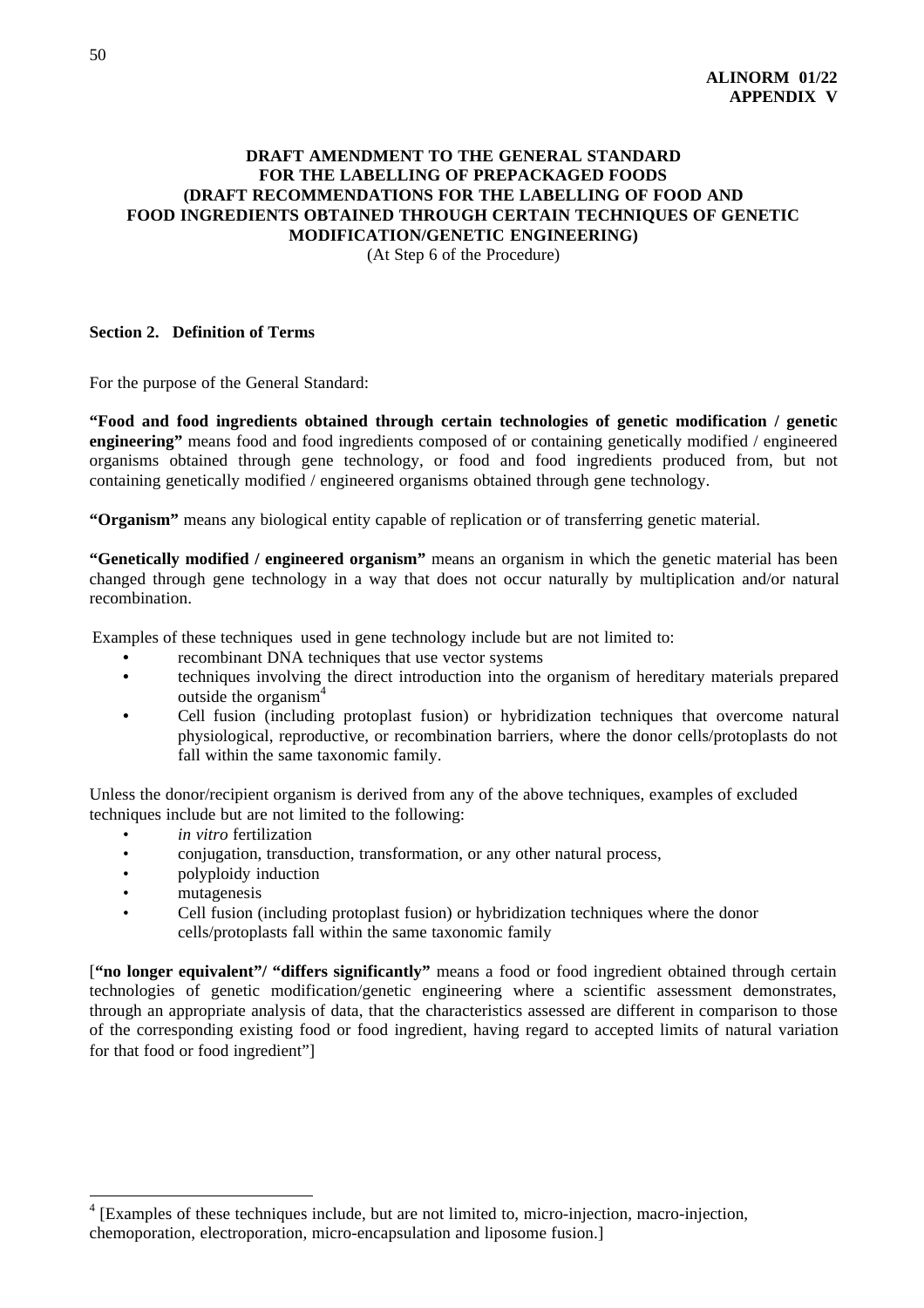# **ALINORM 01/22 APPENDIX VI**

# **DRAFT AMENDMENT TO THE GENERAL STANDARD FOR THE LABELLING OF PREPACKAGED FOODS (CLASS NAMES)** (At Step 6 of the Procedure)

# **Section 4.2 List of Ingredients**

4.2.2.1 The following class names may be used for the ingredients falling within these classes:

**[Milk Protein /Milk Protein Products]**: Milk products containing a minimum of [30/35]% of milk protein (m/m) in dry matter \*.

\* Calculation of milk protein content : Kjeldahl nitrogen x 6.38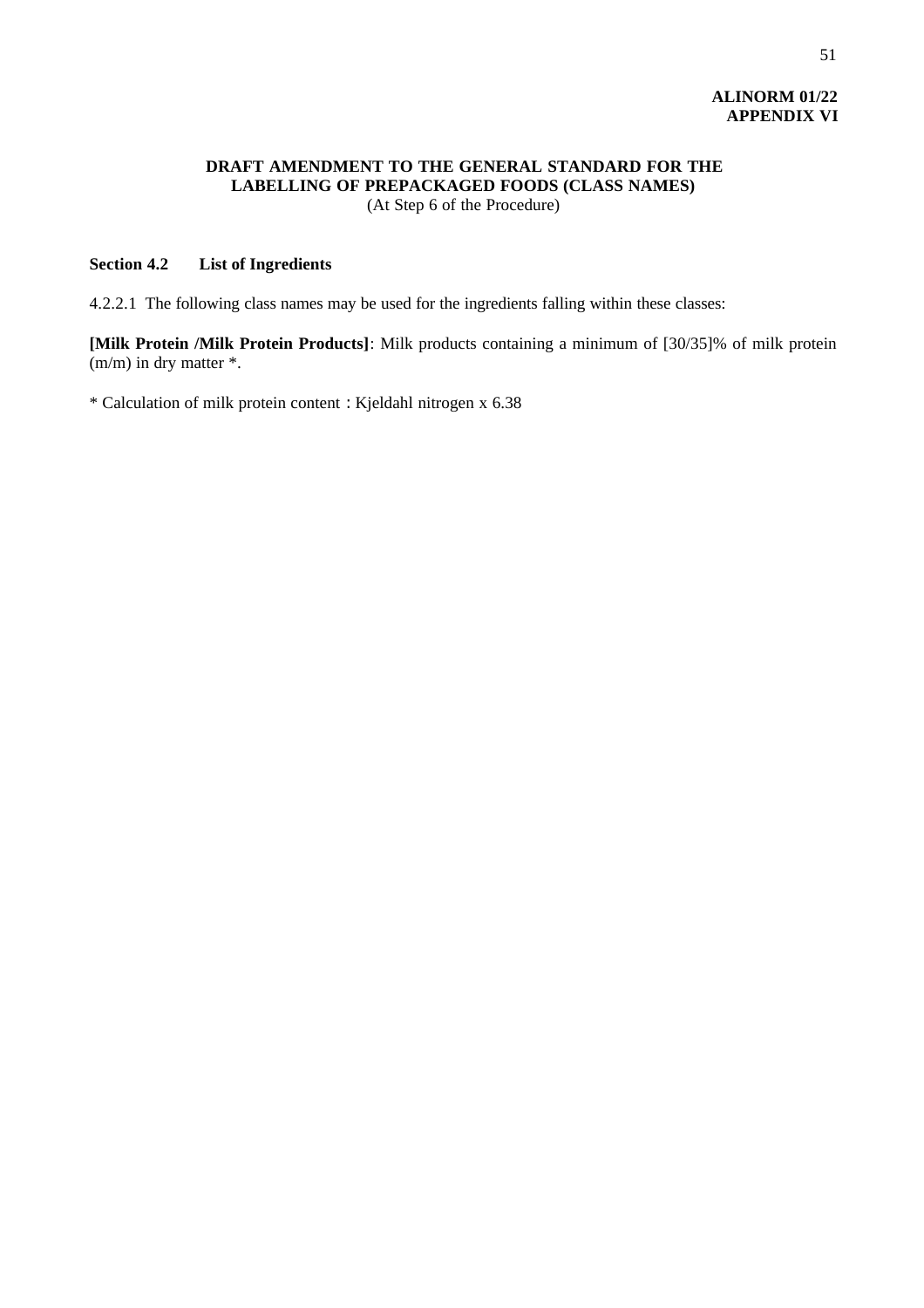# **PROPOSED DRAFT AMENDMENT TO THE GUIDELINES ON NUTRITION LABELLING**

(At Step 3 of the Procedure)<sup>5</sup>

# 3.2 Listing of Nutrients

3.2.1 Where nutrient declaration is applied, the declaration of the following should be mandatory:

3.2.1.1 Energy value; and

- 3.2.1.2 The amounts of protein, available carbohydrate (i.e., carbohydrate excluding dietary fibre), fat..
- 3.2.1.3 The amount of any other nutrient for which a nutrition claim is made; and
- 3.2.1.4 The amount of any other nutrient considered to be relevant for maintaining a good nutritional status, as required by national legislation.
- [3.2.2 Where one or more of the following: sugars, fibre, saturated fat and sodium are declared voluntarily [or because a nutrition claim for one of these nutrients is made] then the nutrient declaration will consist of information on the sugars, fibre, saturated fatty acids and sodium in addition to the requirements of 3.2.1]
- 3.2.3 Where a claim is made regarding the amount and/or the type of carbohydrate, the amount of total sugars should be listed in addition to the requirements in Section 3.2.1. The amounts of starch and/or other carbohydrate constituent(s) may also be listed. Where a claim is made regarding the dietary fibre content, the amount of dietary fibre should be declared.

3.2.4 Where a claim is made regarding the amount and/or type of fatty acids [or cholesterol], the amounts of saturated fatty acids [or cholesterol] and of polyunsaturated fatty acids should be declared in accordance with Section 3.4.7 and 3.2.1. [The amounts of any other fatty acid constituent(s) may also be listed.]

3.2.5 In addition to the mandatory declaration under 3.2.1, , 3.2.3 and 3.2.4 vitamins and minerals may be listed in accordance with the following criteria:

3.2.5.1 Only vitamins and minerals for which recommended intakes have been established and/or which are of nutritional importance in the country concerned should also be declared.

3.2.6 When nutrient declaration is applied, only those vitamins and minerals which are present in significant amounts should be listed.<sup>6</sup>

3.2.7 In the case where a product is subject to labelling requirements of a Codex standard, the provisions for nutrient declaration set out in that standard should take precedence over but not conflict with the provisions of Sections 3.2.1 to 3.2.6 of these guidelines.

 $\overline{\mathbf{S}}$ <sup>5</sup><br>Amendments to the current text of the Guidelines are underlined

<sup>6</sup> As a rule, 5% of the recommended intake (of the population concerned) supplied by a serving as quantified on the label should be taken into consideration in deciding what constitutes a significant amount.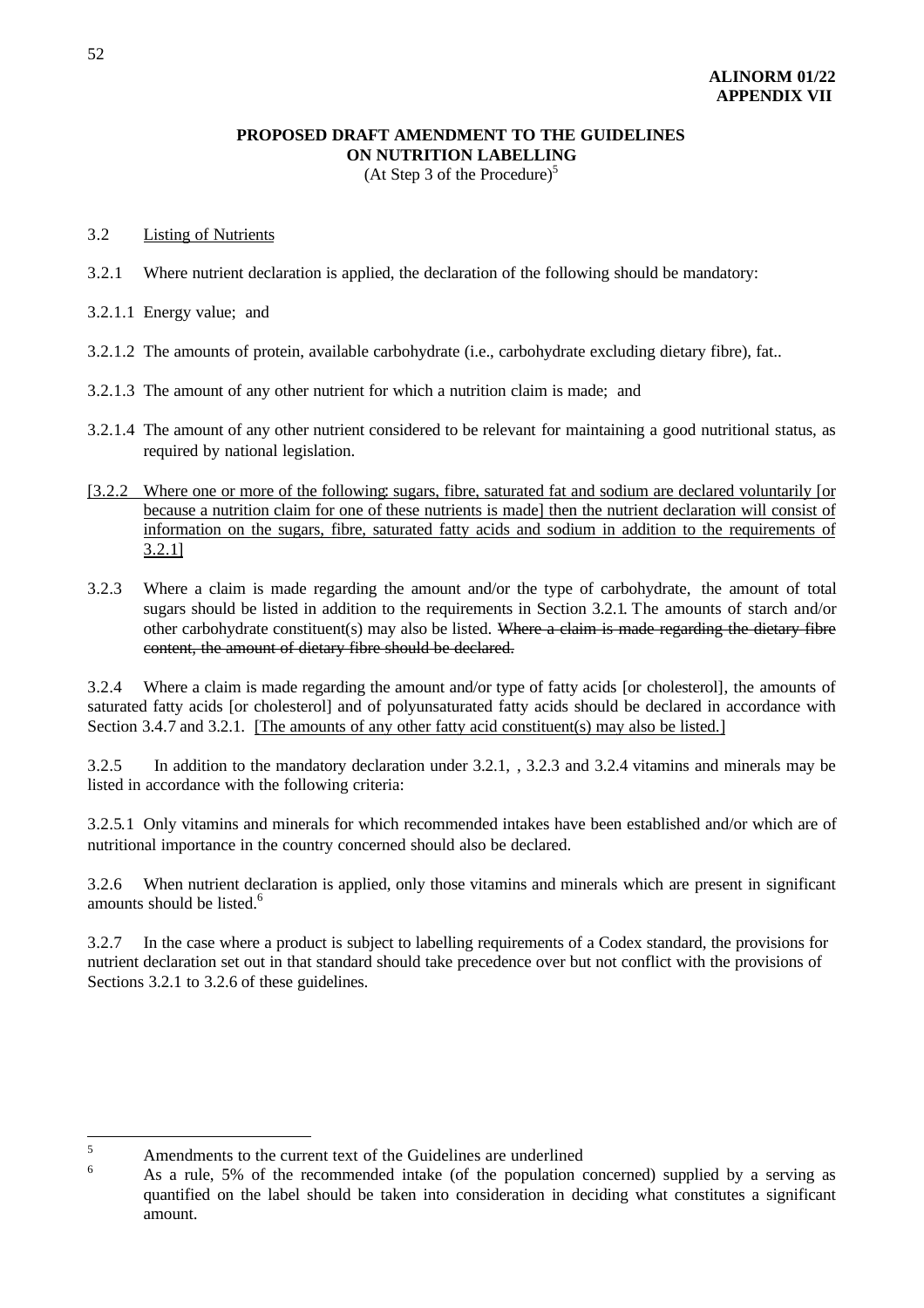# **ALINORM 01/22 APPENDIX VIII**

# **PROPOSED DRAFT GUIDELINES FOR USE OF HEALTH AND NUTRITION CLAIMS (PROPOSED DRAFT RECOMMENDATIONS FOR THE USE OF HEALTH CLAIMS)** (At Step 3 of the Procedure)<sup>7</sup>

Nutrition claims should be consistent with national nutrition policy and support that policy. Only nutrition claims that support national nutrition policy should be allowed.

Health claims must be consistent with national health policy, including nutrition policy, and support such policies. Health claims should be [accompanied/ supported] by specific consumer education. Claims of the type described in section 3.4 of the Codex General Guidelines on Claims are prohibited.

# **1. SCOPE**

- 1.1 These guidelines relate to the use of health and nutrition claims in food labelling.
- 1.2 These guidelines apply to all foods for which health and nutrition claims are made without prejudice to specific provisions under Codex standards or Guidelines relating to Foods for Special Dietary Uses and Foods for Special Medical Purposes.
- 1.3 These guidelines are intended to supplement the Codex General Guidelines on Claims and do not supersede any prohibitions contained therein.

# **2. DEFINITIONS**

l

- 2.1 *Nutrition claim*<sup>8</sup> means any representation which states, suggests or implies that a food has particular nutritional properties including but not limited to the energy value and to the content of protein, fat and carbohydrates, as well as the content of vitamins and minerals. The following do not constitute nutrition claims:
	- (a) the mention of substances in the list of ingredients;
	- (b) the mention of nutrients as a mandatory part of nutrition labelling;
	- (c) quantitative or qualitative declaration of certain nutrients or ingredients on the label if required by national legislation.

<sup>7</sup> Additions to the current text of the *Guidelines for Use of Nutrition Claims* are underlined 8

This definition is identical to the definition in the Codex Guidelines on Nutrition Labelling (CAC/GL 2- 1985, Rev.1-1993).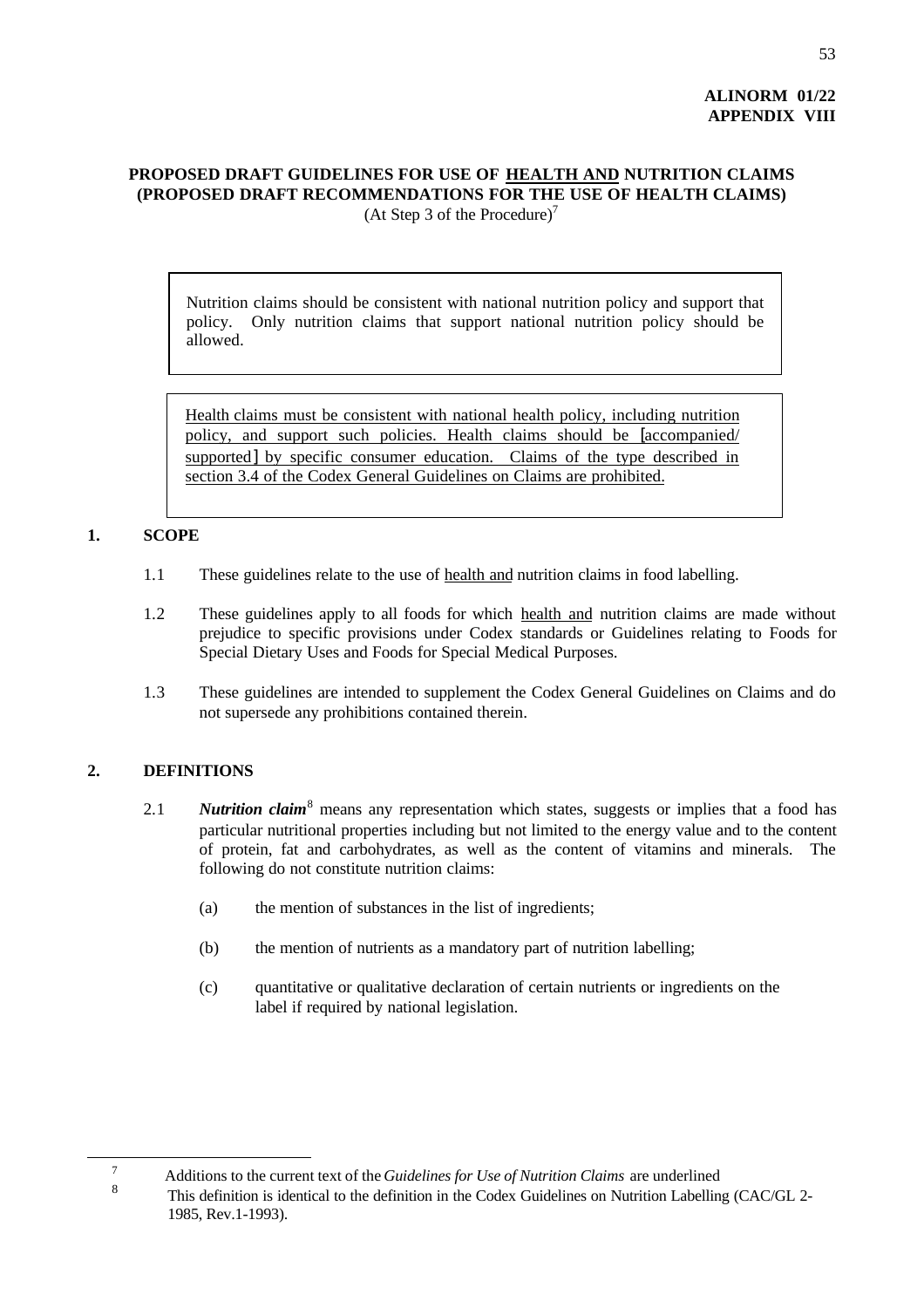2.1.1 *Nutrient content claim* is a nutrition claim that describes the level of a nutrient contained in a food.

 $(Examples)<sup>9</sup>$ "source of calcium"; "high in fibre and low in fat";)

2.1.2 *Comparative claim* is a claim that compares the nutrient levels and/or energy value of two or more foods.

(Examples: "reduced"; "less than"; "fewer"; "increased"; "more than".)

2. 2 Health claim means any representation that states, suggests, or implies that a relationship exists between a food or a constituent of that food and health. Health claims include the following:

**2.2.1** *Nutrient Function Claims* - a nutrition claim that describes the physiological role of the nutrient in growth, development and normal functions of the body.<sup>10</sup>

# (**Examples:**

"Calcium aids in the development of strong bones and teeth";

"Protein helps build and repair body tissues";

"Iron is a factor in red blood cell formation";

"Vitamin E protects the fat in body tissues from oxidation".

"Contains folic acid: folic acid contributes to the normal growth of the fetus")

**2.2.2** *Enhanced Function Claims* **-** These claims concern specific beneficial effects of the consumption of foods and their constituents in the context of the total diet on physiological functions or biological activities but do not include nutrient function claims. Such claims relate to a positive contribution to health [or to a condition linked to health] or to the improvement of a function or to modifying or preserving health.

[**Examples:** 

"Certain non-digestible oligosaccharides improve the growth of specific bacterial flora in the gut" "Folate can help reduce plasma homocysteine levels" ]

**2.2.3** *Reduction of disease risk claims* - Claims relating the consumption of a food or food constituent, in the context of the total diet, to the reduced risk of developing a disease [or health-related condition]. The claim must consist of two parts:

1) Information on an accepted diet-health relationship; followed by

2) Information on the composition of the product relevant to the relationship.

Risk reduction means significantly altering a major risk factor(s) for a disease [or healthrelated condition]. Diseases have multiple risk factors and altering one of these risk factors may or may not have a beneficial effect. The presentation of risk reduction claims must ensure, for example, by use of appropriate language and reference to other risk factors, that consumers do not interpret them as prevention claims.

l <sup>9</sup> Examples included for clarification of definitions.

 $10$  This definition is identical to the definition in Section 2.1.3 of the Codex Guidelines for Use of Nutrition Claims (CAC/GL 23-1997)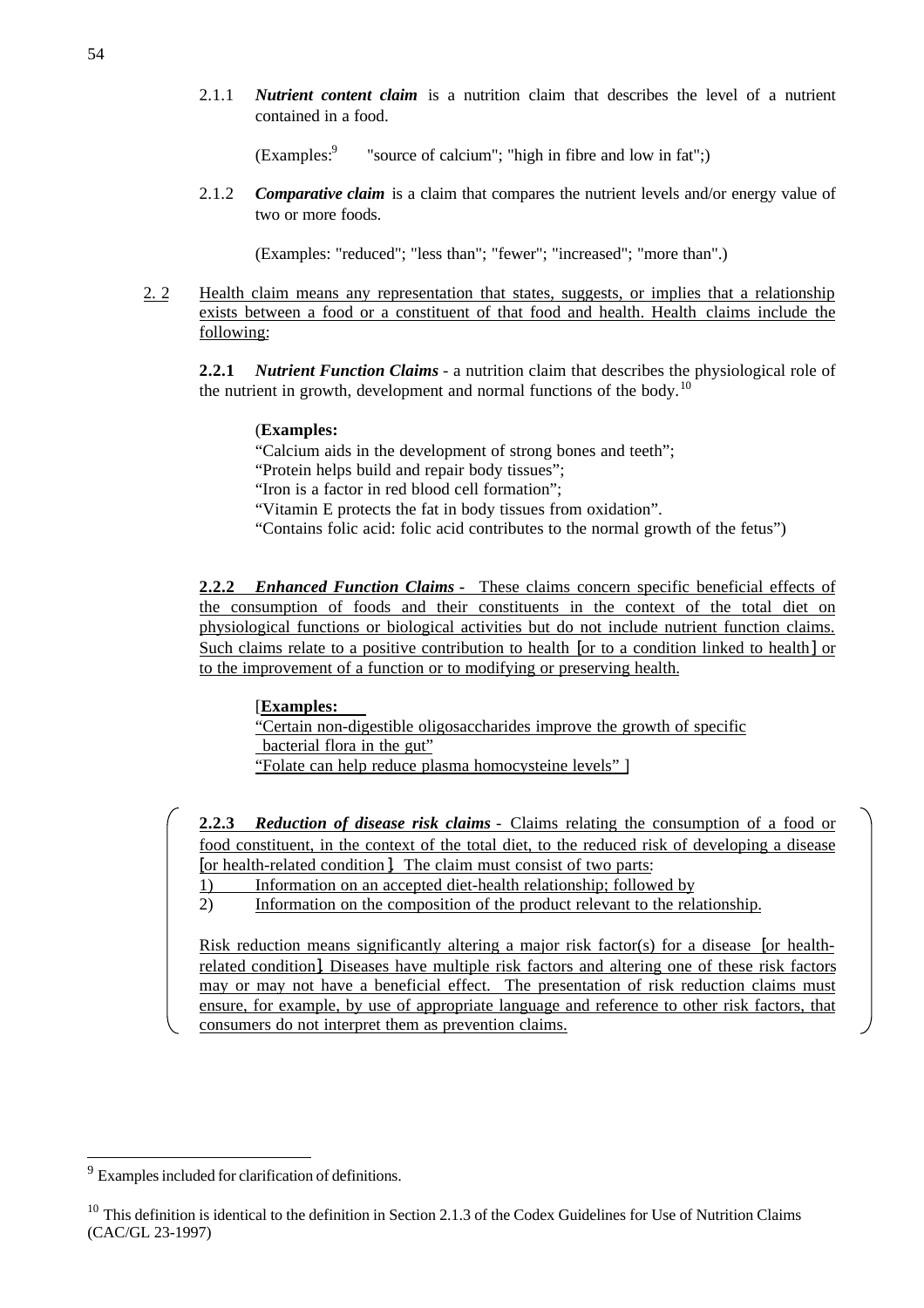- "Iron can help reduce the risk of anaemia. Food A is a high source of iron.";
- "A diet low in saturated fat may reduce the risk of heart disease. Food B is low in saturated fat.";
- "Folate may reduce a woman's risk of having a child with neural tube defects. Food C is high in folate."
- "Sufficient calcium intake may reduce the risk of osteoporosis in later life. Food D is high in calcium.")

# **3. NUTRITION LABELLING**

Any food for which a nutrition claim is made should be labelled with a nutrient declaration in accordance with Section 3 of the Codex Guidelines on Nutrition Labelling.

# **4. NUTRITION CLAIMS**

4.1 The only nutrition claims permitted shall be those relating to energy, protein, carbohydrate, and fat and components thereof, fibre, sodium and vitamins and minerals for which Nutrient Reference Values (NRVs) have been laid down in the Codex Guidelines for Nutrition Labelling.

# **5. NUTRIENT CONTENT CLAIMS**

- 5.1 When a nutrient content claim that is listed in the Table to these Guidelines or a synonymous claim is made, the conditions specified in the Table for that claim should apply.
- 5.2 Where a food is by its nature low in or free of the nutrient that is the subject of the claim, the term describing the level of the nutrient should not immediately precede the name of the food but should be in the form "a low (naming the nutrient) food" or "a (naming the nutrient)-free food".

# **6. COMPARATIVE CLAIMS**

Comparative claims should be permitted subject to the following conditions and based on the food as sold, taking into account further preparation required for consumption according to the instructions for use on the label:

- 6.1 The foods being compared should be different versions of the same food or similar foods. The foods being compared should be clearly identified.
- 6.2 A statement of the amount of difference in the energy value or nutrient content should be given. The following information should appear in close proximity to the comparative claim:
	- 6.2.1 The amount of difference related to the same quantity, expressed as a percentage, fraction, or an absolute amount. Full details of the comparison should be given
	- 6.2.2 The identity of the food(s) to which the food is being compared. The food(s) should be described in such a manner that it (they) can be readily identified by consumers.
- 6.3 The comparison should be based on a relative difference of at least 25% in the energy value or nutrient content, except for micronutrients where a 10% difference in the NRV would be acceptable, between the compared foods and a minimum absolute difference in the energy value or nutrient content equivalent to the figure defined as "low" or as a "source" in the Table to these Guidelines<sup>1</sup>.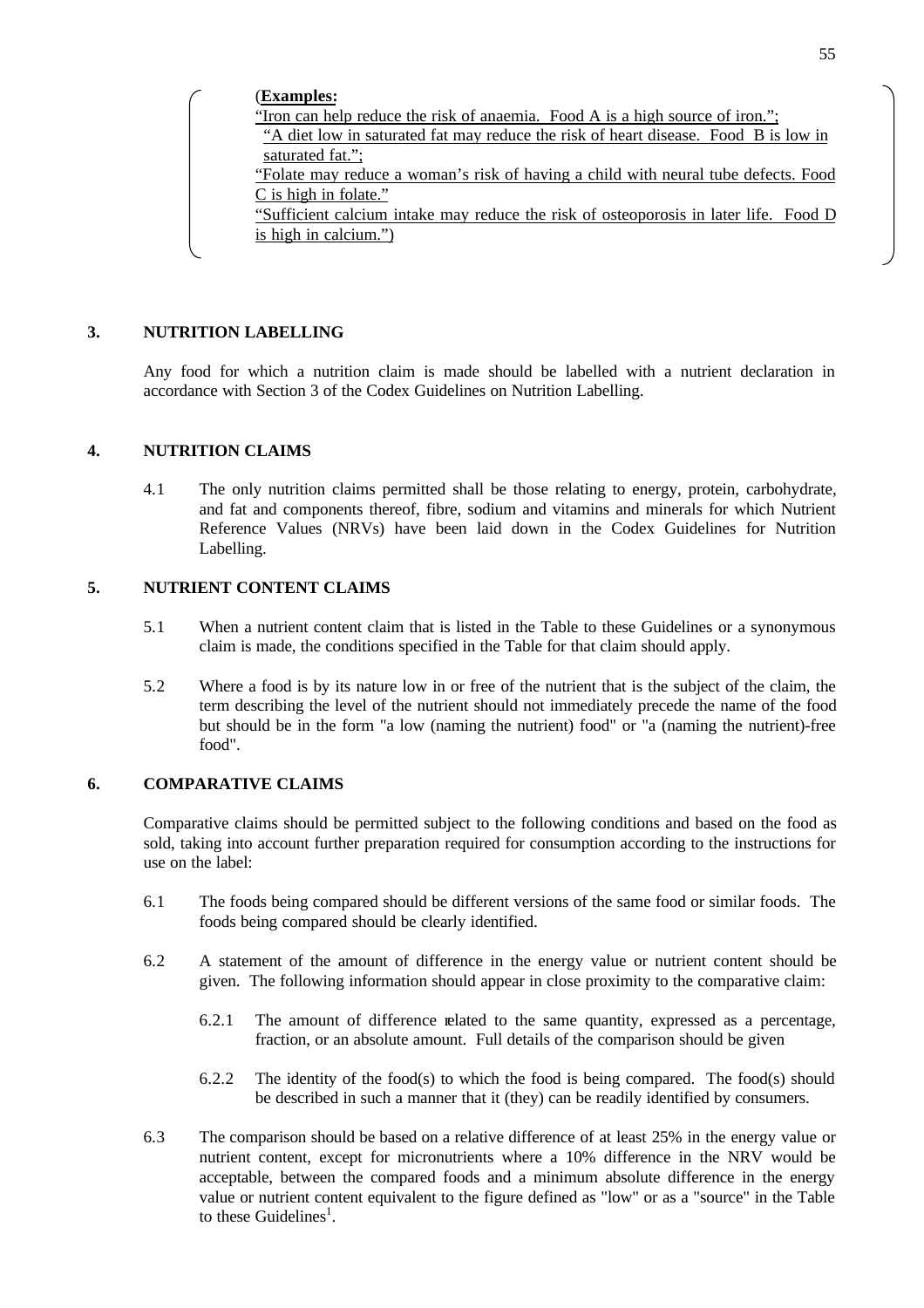6.4 The use of the word "light" should follow the same criteria as for "reduced" and include an indication of the characteristics which make the food "light".

# **7. HEALTH CLAIMS**

- 7.1 Health claims should be permitted provided that the following conditions are met:
	- 7.1.1 Health claims must be based on relevant scientific substantiation and the level of proof must be sufficient to substantiate the type of claimed effect as recognised by generally acceptable scientific data [and the scientific substantiation should be reviewed as new knowledge becomes available.]<sup>11</sup>
	- 7.1.2 Any health claim must be accepted by or be acceptable to the competent authorities of the country where the product is sold. Only health claims that support national health policy and goals should be allowed.
	- [7.1.3 The claim about a food or food constituent should be stated within the context of the total diet.]
	- 7.1.4The claimed benefit should arise from the consumption of a reasonable quantity of a food in the context of a normal diet.
	- 7.1.5 If the claimed benefit is attributed to a constituent in the food, the food in question should be: (i) - a significant or high source of the constituent in the case where increased consumption is recommended; or, (ii) - low in, reduced in, or free of the constituent in the case where reduced consumption is recommended.

Where appropriate, the conditions for nutrient content claims and comparative claims will be used to determine the levels for "high", "low", "reduced", and "free". $12$ 

- 7.1.6 Only those nutrients for which a Nutrient Reference Value (NRV) has been established in the Codex Guidelines on Nutrition Labelling or those nutrients which are mentioned in officially recognized dietary guidelines of the national authority having jurisdiction, should be the subject of a nutrient function claim. <sup>13</sup>
- 7.2 Health claims should have a clear framework for qualifying and/or disqualifying conditions for eligibility to use the specific claim, including the ability of competent national authorities to prohibit claims made for foods that contain nutrients in amounts that increase the risk of disease [or a health-related condition]. The health claim should not be made if it encourages or condones excessive consumption of any food or disparages good dietary practice.
- 7.3 If the claimed effect is attributed to a constituent of the food, there must be a valid method to quantify the food constituent that forms the basis of the claim.

l

<sup>&</sup>lt;sup>11</sup> Reference to the Scientific Criteria for Health-related Claims being developed by the CCNFSDU to be inserted here <sup>12</sup> Guidelines for Use of Nutrition Claims (CAC/GL 23-1997)

<sup>&</sup>lt;sup>13</sup> This section is identical to Section 7.3 of the Codex Guidelines for Use of Nutrition Claims (CAC/GL 23-1997)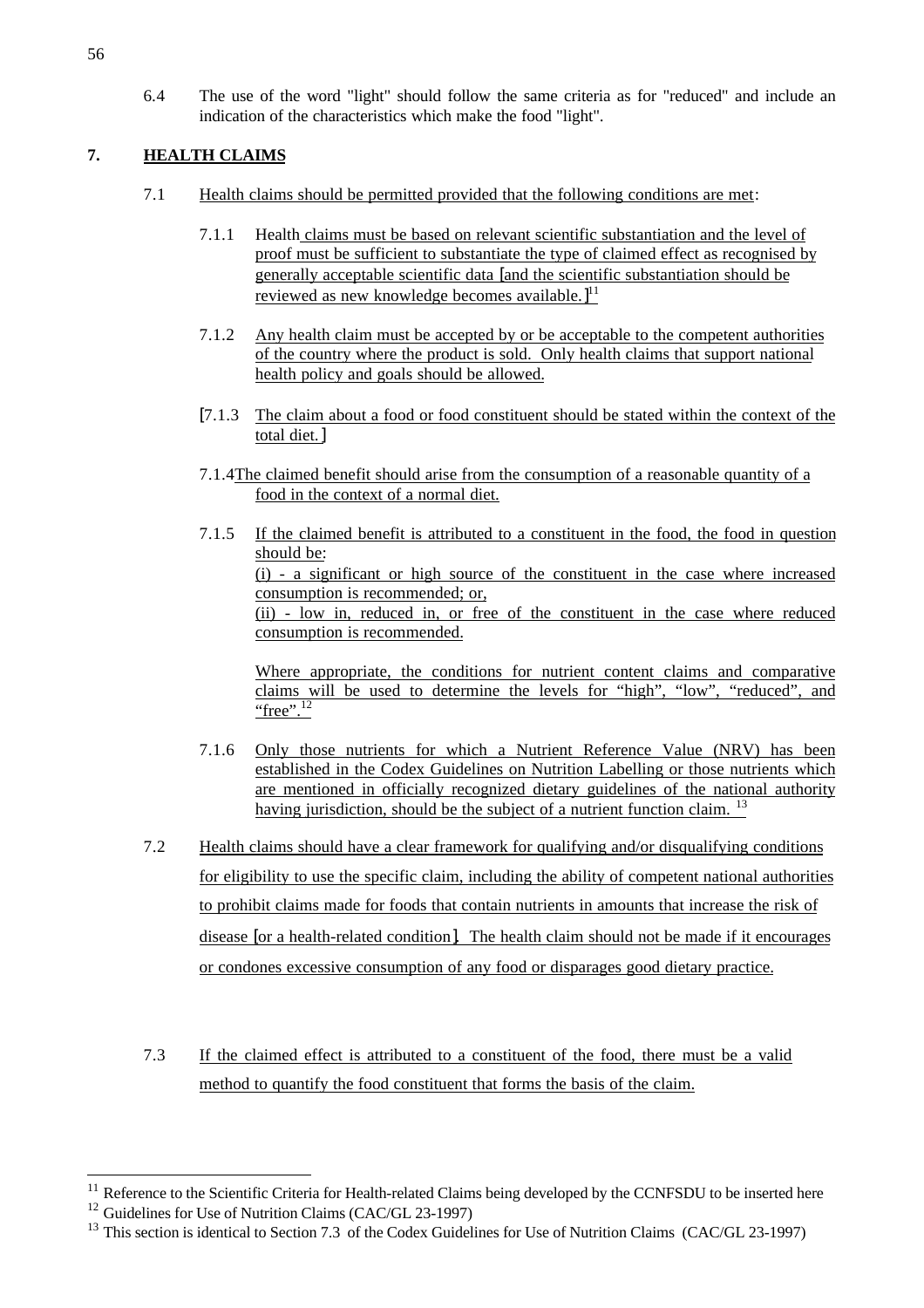- 7.4 The impact of health claims on consumers' eating behaviours and dietary patterns should be monitored.
- 7.5 The following [minimum] information should appear on the label or labelling of the food bearing health claims:
	- 7.5.1 A statement of the quantity of any nutrient or other constituent of the food that is the subject of the claim.
	- 7.5.2 Information on the target group, if appropriate
	- 7.5.3 Information on how to use the food to obtain the claimed benefit, if appropriate
	- 7.5.4 If appropriate, advice to vulnerable groups on how to use the food and to groups, if any, who need to avoid the food.
	- [7.5.5 Maximum safe intake of the food where necessary.]
	- 7.5.6 Full nutrition labelling.

# **8. CLAIMS RELATED TO DIETARY GUIDELINES OR HEALTHY DIETS**

Claims that relate to dietary guidelines or "healthy diets" should be permitted subject to the following conditions:

- 8.1 Only claims related to the pattern of eating contained in dietary guidelines officially recognized by the appropriate national authority.
- 8.2 Flexibility in the wording of claims is acceptable, provided the claims remain faithful to the pattern of eating outlined in the dietary guidelines.
- 8.3 Claims related to a "healthy diet" or any synonymous term are considered to be claims about the pattern of eating contained in dietary guidelines and should be consistent with the guidelines.
- 8.4 Foods which are described as part of a healthy diet, healthy balance, etc., should not be based on selective consideration of one or more aspects of the food. They should satisfy certain minimum criteria for other major nutrients related to dietary guidelines.
- 8.5 Foods should not be described as "healthy" or be represented in a manner that implies that a food in and of itself will impart health.
- 8.6 Foods may be described as part of a "healthy diet" provided that the label carries a statement relating the food to the pattern of eating described in the dietary guidelines.